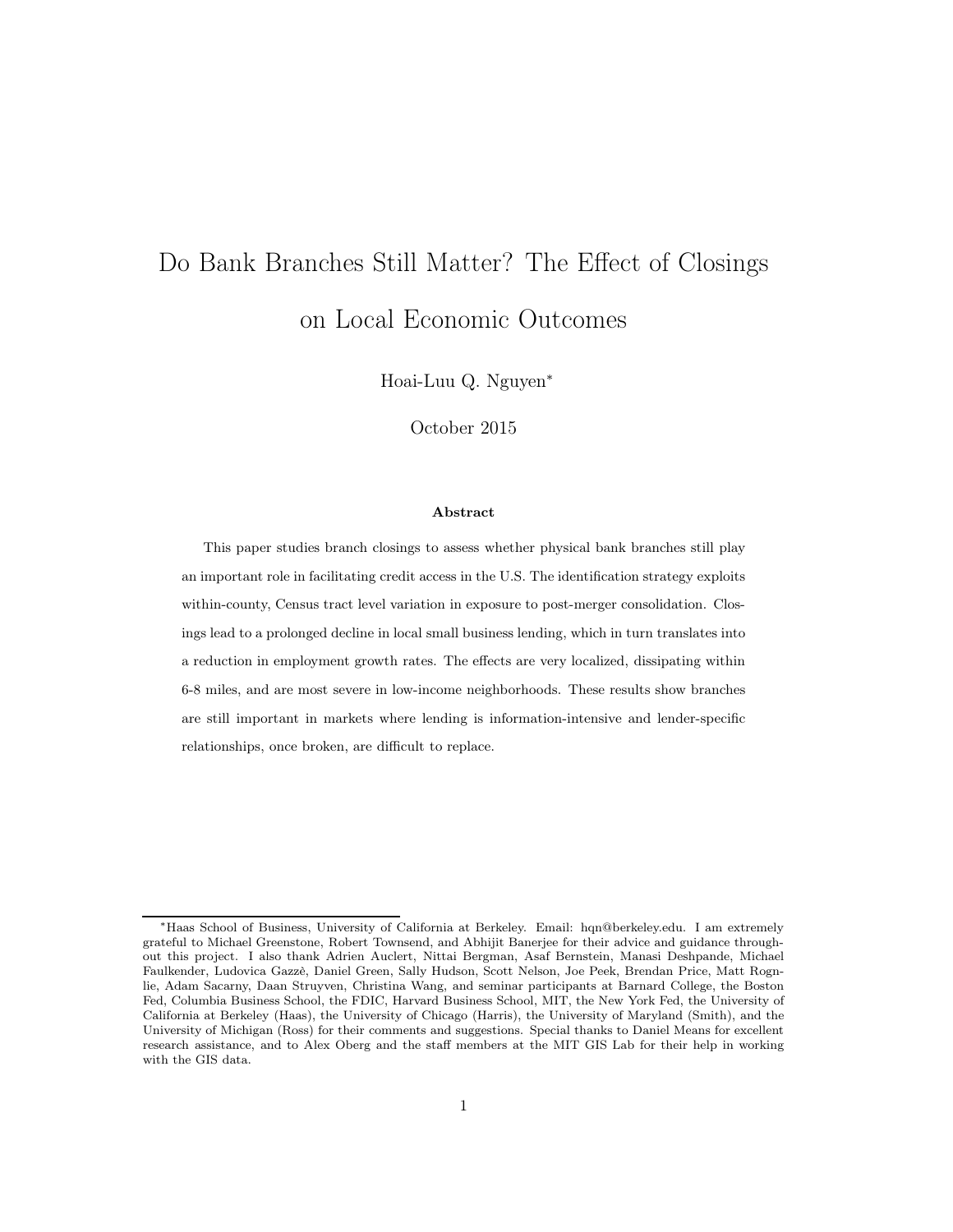## 1 Introduction

Banks are among the most heavily regulated industries in the economy, and a primary policy objective is to ensure local access to the banking system. The FDIC, for example, requires that banks provide 90-day notice ahead of any intention to close a branch; this is intended to facilitate public discussion of "the adverse effect the closing may have on the availability of banking services in the affected area."<sup>1</sup> However, one might question the extent to which these concerns are still relevant. In a world where online and mobile banking are widely used, and technological advancements have vastly increased the reach of arms-length financing, do bank branches still matter?

This question is particularly timely given the dramatic increase in branch closings in the wake of the Great Recession. Figure [1](#page-29-0) shows that after fifteen years of uninterrupted expansion, the U.S. branch network has been shrinking since 2010. This trend is widely expected to continue, and has generated widespread concern regarding the impact on local communities. The most highly publicized cases have been those in which closings have led to the emergence of "banking deserts": neighborhoods or towns that are left without ready access to another branch.<sup>2</sup> Data from the FDIC show that 20% of branch closings since 2010 have been cases in which the closed branch was the only one in its Census tract (the median tract is 2 square miles).<sup>3</sup>

Mirroring this emphasis, existing regulation vis-à-vis branch closings is geared almost exclusively toward helping communities where closings lead to a substantial decline in the number of local branches. The FDIC's 90-day rule, for example, is waived in cases of consolidation where the branches involved are "within the same neighborhood." Yet according to the FDIC data, at least 80% of closings occur in areas where there is no meaningful impact on physical access as measured by the number of remaining branches. Could closings still have an impact in these cases?

<sup>1</sup>See https://www.fdic.gov/regulations/laws/rules/5000-3830.html. Similarly, under the Community Reinvestment Act, regulators may organize public forums between banks and community groups in low- and middleincome areas when there is concern regarding the effect of a closing on local accessibility to bank services [\(Barr](#page-25-0) [\(2005\)](#page-25-0), [Skillern](#page-28-0) [\(2002](#page-28-0))).

<sup>&</sup>lt;sup>2</sup>See the March 31, 2013, Wall Street Journal article titled "After Years of Growth, Banks are Pruning Their Branches," and the November 13, 2013, story from NPR titled "'Banking Deserts' Spread Across Low-Income Neighborhoods."

 $3$ This figure is obtained by geocoding branch locations and closings as reported in the FDIC Summary of Deposits and the FDIC Report of Changes.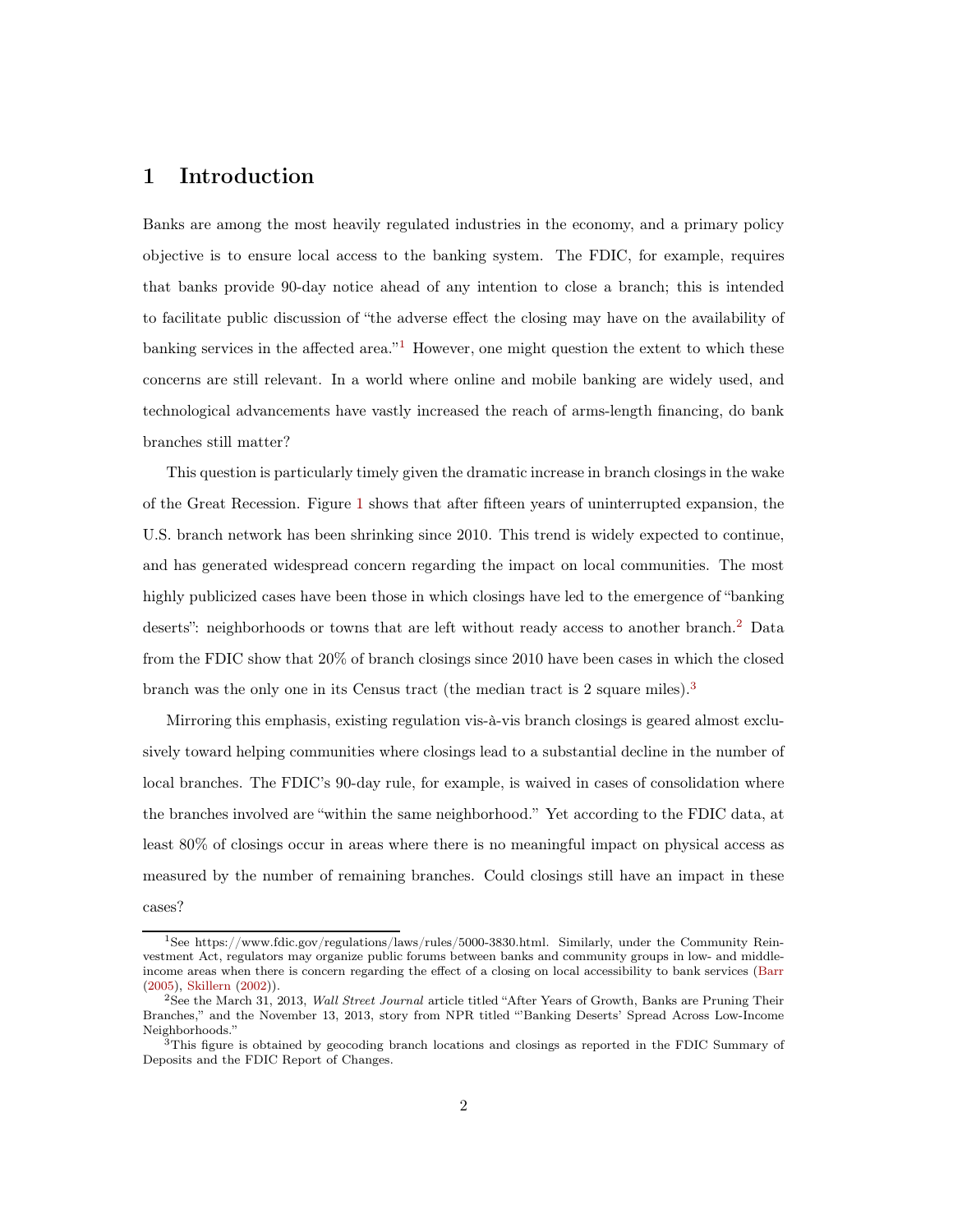This paper evaluates that question by estimating the local economic effects of bank branch closings in areas where the branch network is dense. I estimate the impact of closings on local credit supply as measured by the volume of small business and mortgage loans originated to borrowers located in areas where branches close. The empirical challenge is that banks choose which branches to close, and those decisions are related to local economic conditions that are correlated with credit demand. Branches will close in areas where current or forecasted profitability is expected to be low, and a naïve comparison between areas where branches close and areas where they do not would likely overestimate the impact of the closing itself.

As a solution to this endogeneity problem, I use exposure to post-merger consolidation as an instrument for branch closings. Many mergers are followed by a period of retrenchment during which branches are closed in areas where the two previously-separate networks overlap. I therefore define "exposure" to be a binary variable equal to 1 for neighborhoods that had branches from both Buyer and Target banks prior to the merger, and 0 for neighborhoods that had branches from only one or neither. To use only plausibly exogenous variation, I focus on mergers between large banks (i.e., banks with at least \$10 billion in pre-merger assets) and use Census tract level data that allow me to exploit within-county variation in exposure to consolidation. Since the median tract is only 1.5 square miles – compared to 586 square miles for the median county – this level of geographic disaggregation allows me to compare economically similar areas with and without closings and to measure the effects of a closing at a very local level.

Figure [2](#page-30-0) illustrates this identification strategy for a sample merger and a sample county in the data. The empirical framework compares the pre- and post-merger level of lending in "exposed" tracts relative to a set of control tracts that (i) are located in the same county and (ii) had branches belonging to at least two large banks who did not merge with one another. The spirit of this approach is to compare tracts that, a priori, were equally likely to have been exposed to a large bank merger. This instrument identifies the effect of closings that occur in substantially crowded markets (the average Exposed tract has 6 branches prior to the merger) and are precisely those excluded from the FDIC's 90-day rule. As such, the results are informative for whether closings have disruptive effects even when the local banking market is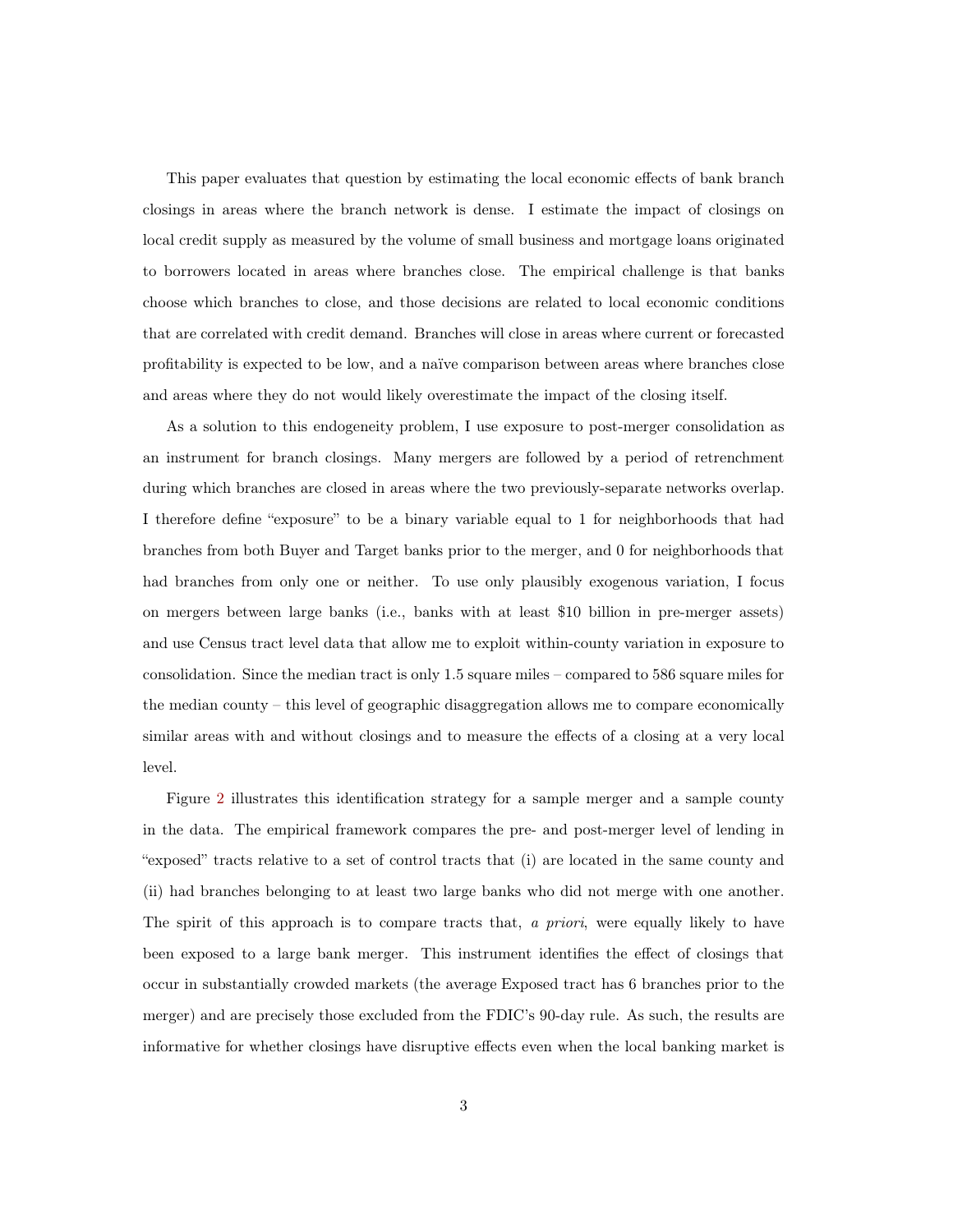very dense.

This paper yields three primary findings. First, closings are associated with a substantial and prolonged decline in credit supply to local small businesses. Small business lending is 8% lower for several years after a closing and remains depressed despite the entry of new banks, which shows the decline is not driven by the competitive effects of the merger. Moreover, closings have essentially no effect on local mortgage lending, indicating that the decline in small business lending is unlikely to be driven by demand-side factors. Second, the decline in lending is more severe in low-income and high-minority tracts, indicating that closings are most disruptive in disadvantaged neighborhoods. Third, the impact of a closing is very localized: the magnitude of the effect decreases monotonically as distance from the closed branch increases, and ultimately dissipates 6-8 miles out.

These results show that, even in crowded markets, closings have large effects on local credit supply when lending is information-intensive and lender-specific relationships are difficult to replace. These dynamics are less important in the mortgage market, where rates of securitization are very high and the process of loan approval has become largely automated. Small business lending, on the other hand, is an information-intensive market. If personnel-specific soft information is destroyed when a branch is closed, borrowers may face a prolonged decline in credit supply until they are able to build a relationship with a new lender. This is consistent with the finding that the effects of closings are more severe in marginalized neighborhoods, where borrowers may be particularly dependent on soft information and lender-specific relationships. I also show the decline in small business lending translates into a 2 percentage point reduction in local employment growth rates, all of which is concentrated amongst the establishments most likely to be reliant on relationship-dependent bank lending (e.g., small, single-unit establishments and private establishments).

The welfare implications of this decline in local credit supply hinge on the characteristics of the marginal borrower. If closings restrict credit access for positive NPV borrowers, then the decline in lending is welfare-reducing. If, however, these are negative NPV borrowers, then the decline in lending may be welfare-enhancing. The data sources used in this paper do not include borrower and loan characteristics, such as default rates, that can distinguish empirically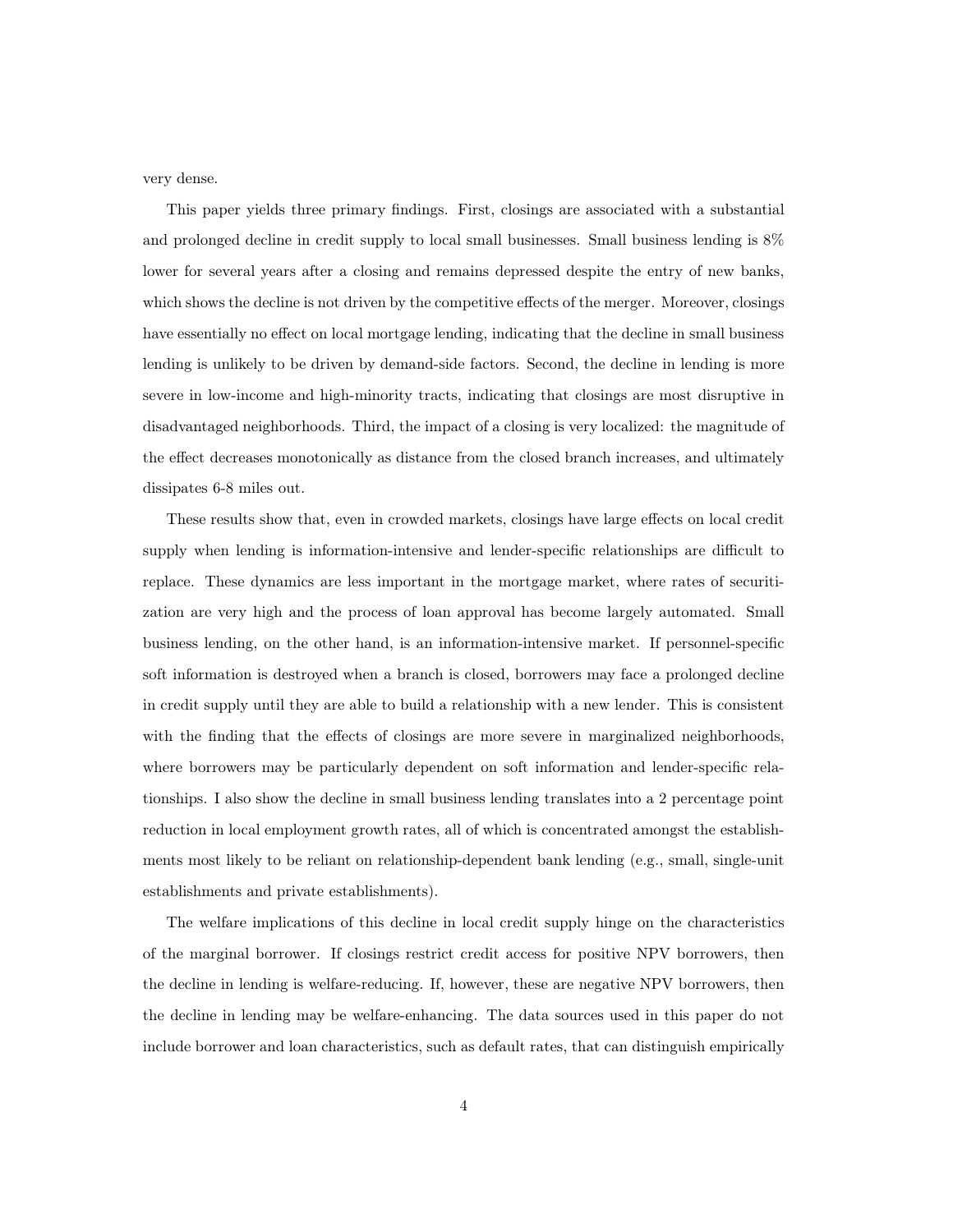between these possibilities, and so the welfare implications are ultimately ambiguous.

Nevertheless, this paper speaks to several important policy issues. First, I show closings are more disruptive in disadvantaged neighborhoods even though the number of branches does not vary systematically between upper- and lower-income tracts in my sample. This is highly policyrelevant as existing regulation is heavily concerned with lending in low-income and minority neighborhoods, where borrowers have historically faced high barriers to credit access. The focus on dense banking markets also highlights that, when lender-specific relationships are difficult to replace, restricting physical access is not the only channel through which closings can have substantial impacts on local communities. This indicates that the current focus of banking regulation vis-à-vis branch closings and bank mergers may be overly narrow. More broadly, this paper shows that bank branches do still matter. Despite technological advances that have seemingly rendered physical branches increasingly irrelevant, local credit markets still play a meaningful role in determining local credit supply.

This paper complements a rich body of work that has explored how the infrastructure of local b[anking markets matters for local outcomes](#page-25-1) [\(Jayaratne and Strahan](#page-27-0) [\(1996\)](#page-27-0), Black and Strahan [\(2002\)](#page-25-1), [Burgess and Pande](#page-26-0) [\(2005](#page-26-0)), [Cetorelli and Strahan](#page-26-1) [\(2006\)](#page-26-1), [Kerr and Nanda](#page-27-1) [\(2009\)](#page-27-1), [Gilje](#page-26-2) [\(2012](#page-26-2)), [Gilje, Loutskina and Strahan](#page-26-3) [\(2013](#page-26-3))), but, to the best of my knowledge, is the first to study the effects of branch closings. Papers that have studied the effects of bank consolidatio[n on small business lending have found either negative or neutral effects \(](#page-28-1)Strahan and Weston [\(1996\)](#page-28-1), [Strahan and Weston](#page-28-2) [\(1998](#page-28-2)), [Berger, Saunders, Scalise and Udell](#page-25-2) [\(1998\)](#page-25-2), [Peek and Rosengren](#page-27-2) [\(1998\)](#page-27-2), [Sapienza](#page-28-3) [\(2002](#page-28-3))). These papers are motivated by the concern that lending will fall when large banks acquire smaller ones since large banks are less well-suited to relationship-intensive lending [\(Stein](#page-28-4) [\(2002\)](#page-28-4), [Berger, Miller, Petersen, Rajan and Stein](#page-25-3) [\(2005\)](#page-25-3)). Relative to these, this paper shows that the destruction of branch-level soft information is an important factor even in mergers between large banks. Several papers have explored the extent to which small business lending markets are still highly localized despite technological changes that facilitate long-distance lending [\(Petersen and Rajan](#page-27-3) [\(2002](#page-27-3)), [Amel and Brevoort](#page-25-4) [\(2005\)](#page-25-4), [Brevoort, Holmes and Wolken](#page-26-4) [\(2010\)](#page-26-4)). The strong, and very localized, response of small business lending to branch closings found in this paper suggests that while these advances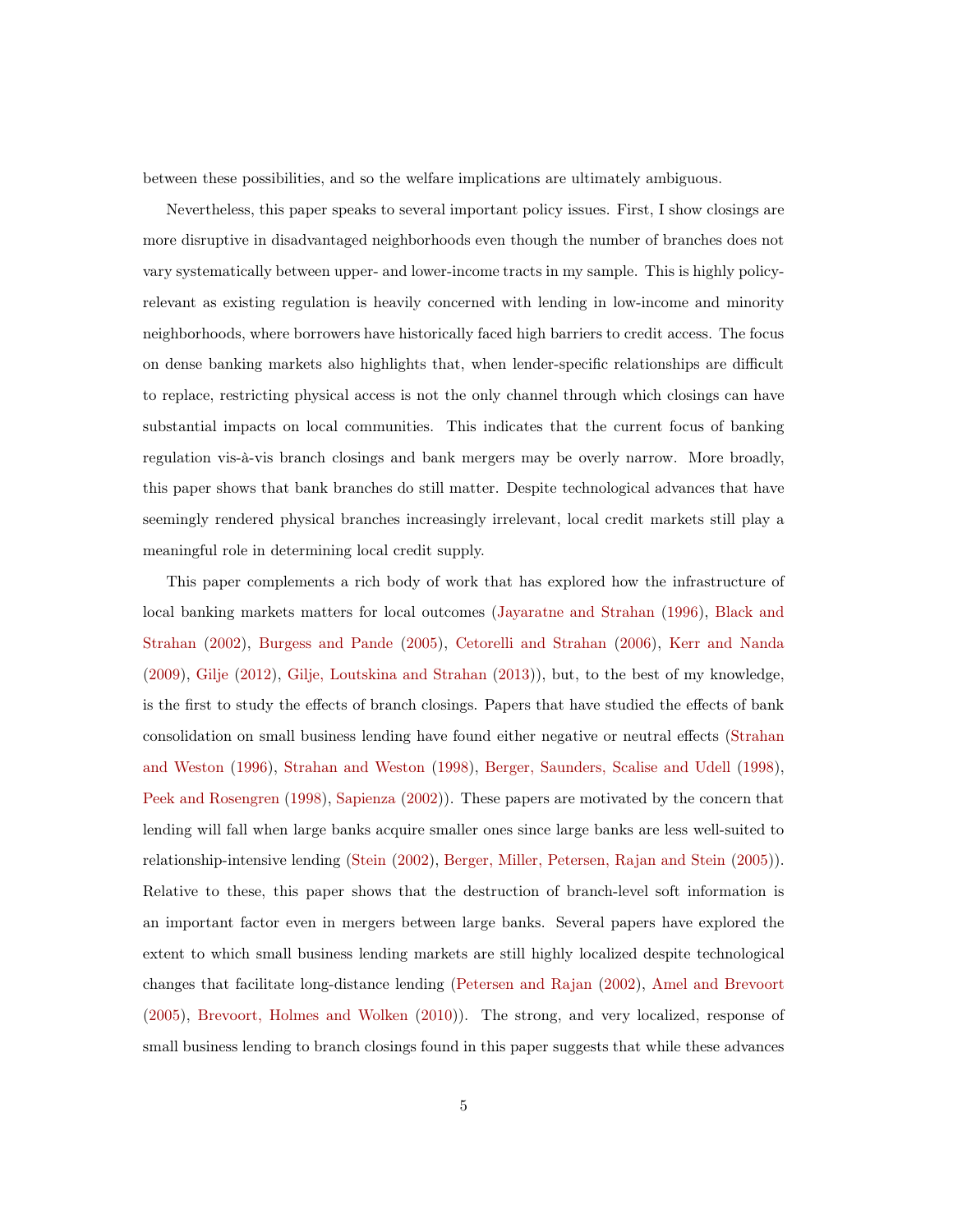may have lessened the importance of physical distance in small business lending, they have not managed to eradicate it entirely. Finally, while an existing literature has used state- or county-level d[ata to estimate the effects of negative local credit supply shocks in the U.S. \(](#page-27-4)Peek and Rosengren [\(2000\)](#page-27-4), [Ashcraft](#page-25-5) [\(2005](#page-25-5)), [Greenstone, Mas and Nguyen](#page-26-5) [\(2015\)](#page-26-5)), the sources of variation used in these papers cannot identify the effects of branch-level shocks. This paper provides an identification strategy leveraged with tract-level data that have not previously been used in this context to show that branch closings have a significant impact on their local communities.

The paper proceeds as follows. Section [2](#page-5-0) describes the data. Section [3](#page-7-0) discusses the identification strategy and empirical framework. Section [4](#page-11-0) presents and discusses the results. Section [5](#page-22-0) concludes.

## <span id="page-5-0"></span>2 Data

The primary unit of observation in this paper is the Census tract. These are defined by the U.S. Census Bureau to be small, relatively permanent statistical subdivisions of a county. Tracts are defined to optimally contain 4,000 inhabitants, and therefore vary in size across urban and rural areas. As discussed in greater detail in Section [3,](#page-7-0) I construct a sample of tracts based on exposure to large bank mergers. The median tract in this sample is 1.5 square miles, while the median county is 586 square miles (these numbers are comparable to those for the U.S. overall). Tract boundaries are slightly revised with each Census, and this paper uses boundaries as of the 2000 Census.<sup>4</sup>

To construct the exposure instrument, I use the FDIC Summary of Deposits, which provides an annual enumeration of all branches belonging to FDIC-insured institutions. These data link each branch to its parent bank, and provide a limited amount of branch-level information including deposits, street address, and, since 2008, the branch's latitude and longitude. I use data from 1999-2012, and map branch locations to their Census tract using GIS software. Some observations are dropped because their latitude and longitude data are missing and their

<sup>4</sup>For variables reported using 2010 boundaries, the Census provides a set of relationship files that allows researchers to merge geographic entities over time.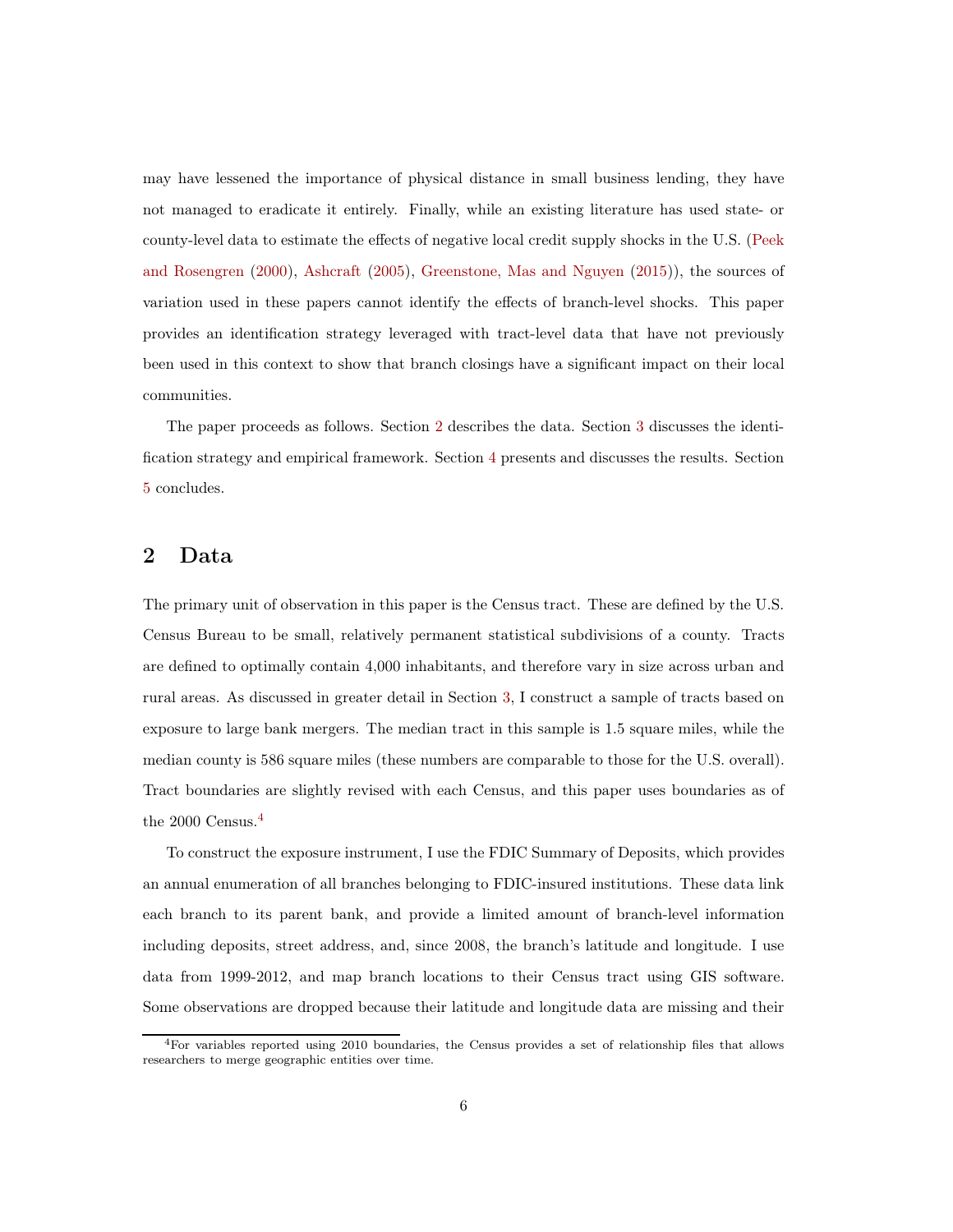recorded street address is either invalid or incomplete. Appendix Table [A.1](#page-43-0) provides summary statistics for this geocoding procedure: the percentage of unmapped observations is 7.5% in 1999 and declines to 0.6% in 2012.

Data on merger activity and branch closings are from the FDIC Report of Changes. To gauge the impact of closings on local lending, I use Community Reinvestment Act (CRA) and Home Mortgage Disclosure Act (HMDA) data published by the Federal Financial Institutions Examination Council (FFIEC). Under the CRA, all banks with assets greater than \$1 billion are required to disclose annual tract-level data on the number and dollar volume of loans originated to businesses with gross annual revenues less than or equal to  $$1$  million.<sup>5</sup> While these data only capture small business loans originated by CRA-eligible banks, [Greenstone et al.](#page-26-5) [\(2015](#page-26-5)) estimate that these institutions account for 86% of total lending in this market. To measure small business lending by institutions excluded from CRA reporting requirements, I use call report data from the Federal Reserve Bank of Chicago and the National Credit Union Administration (NCUA).

Under HMDA reporting criteria, financial institutions are also required to publish data on their local mortgage lending activity.<sup>6</sup> HMDA data are at the loan application level and include not only the Census tract associated with the application, but also its amount, whether it was approved/denied, its type (i.e., home purchase / home equity / refinancing), and applicant characteristics such as income. I drop mortgages subsidized by the Federal Housing Authority, the U.S. Department of Veterans Affairs, or other government programs, which constitute approximately 10% of the full HMDA sample, and aggregate the remaining data to create an annual measure of tract-level mortgage originations. Both tract-level small business loan and mortgage originations are winsorized at the 1% level.

It is important to note that both CRA and HMDA data are based on the location of the borrower, as opposed to the location of the bank. For a given tract, the data measure the total number of loans made to borrowers located in that tract, regardless of the location of the originating branch. This allows me to estimate the impact of a branch closing on total

 $5B$ efore 2005, the asset threshold for CRA reporting was \$250 million.

<sup>6</sup>According to the 2014 reporting criteria published by the FFIEC, institutions required to disclose under HMDA are banks, credit unions, and savings associations that have at least \$43 million in assets, have a branch office in a metropolitan statistical area or metropolitan division, originated at least one home purchase loan or refinancing of a home purchase loan in the preceding calendar year, and are federally insured or regulated.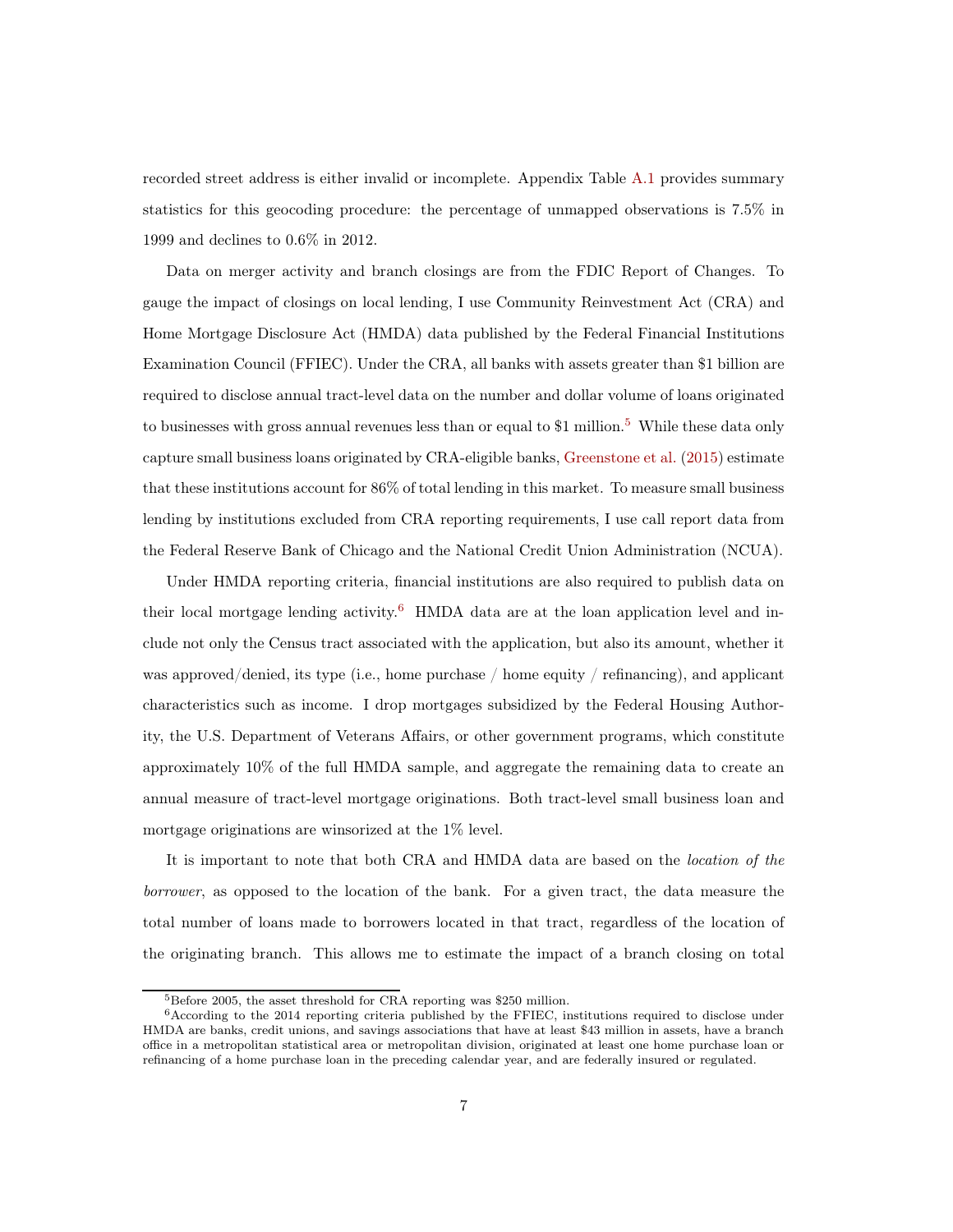credit supply to borrowers located in the same tract. Call report data are, unfortunately, not available at a geographically disaggregated level and can only be used to approximate measures of tract-level lending by non-CRA lenders, as described in greater detail in Section [4.](#page-11-0)

Finally, to provide evidence on the real economic effects of branch closings, I use establishmentlevel data from the National Establishment Time-Series (NETS), which is compiled by Walls and Associates using Dun and Bradstreet's Market Identifier files. Tract-level demographic characteristics such as population and median family income are from the 2000 Census. All other data are for the 1999-2012 period.

## <span id="page-7-0"></span>3 Identification and Empirical Framework

The structural relationship of interest is the effect of a branch closing on local credit supply:

<span id="page-7-1"></span>
$$
y_{it} = \alpha_i + \gamma_t + \lambda \mathbf{X_{it}} + \beta_c Close_{it} + \epsilon_{it}, \tag{1}
$$

where  $y_{it}$  is total lending to borrowers located in tract i in year t,  $\alpha_i$  are tract fixed effects,  $\gamma_t$ are year fixed effects,  $X_{it}$  is a vector of tract characteristics, and  $Close_{it}$  is an indicator equal to 1 if a branch closes in tract i in year t. The OLS estimate for  $\beta_c$  is unbiased if  $Close<sub>it</sub>$  is orthogonal to  $\epsilon_{it}$ : i.e., if the incidence of the closing is unrelated to local factors that would also affect the level of lending. In general, this assumption is unlikely to hold as shocks to credit demand will affect both the level of lending as well as the profitability of local bank branches.

To generate plausibly exogenous variation in the incidence of branch closings, I use exposure to post-merger consolidation as an instrument for closings. Bank mergers are often followed by a period of retrenchment during which the merged institution closes branches in areas where the two previously-separate networks overlap. This implies that areas with both Buyer and Target bank branches are at greater risk of a post-merger closing. I therefore supplement Equation [1](#page-7-1) with the following first stage regression:

$$
Close_{it} = \kappa_i + \psi_t + \rho \mathbf{X_{it}} + \beta_e Expose_{it} + \omega_{it}, \tag{2}
$$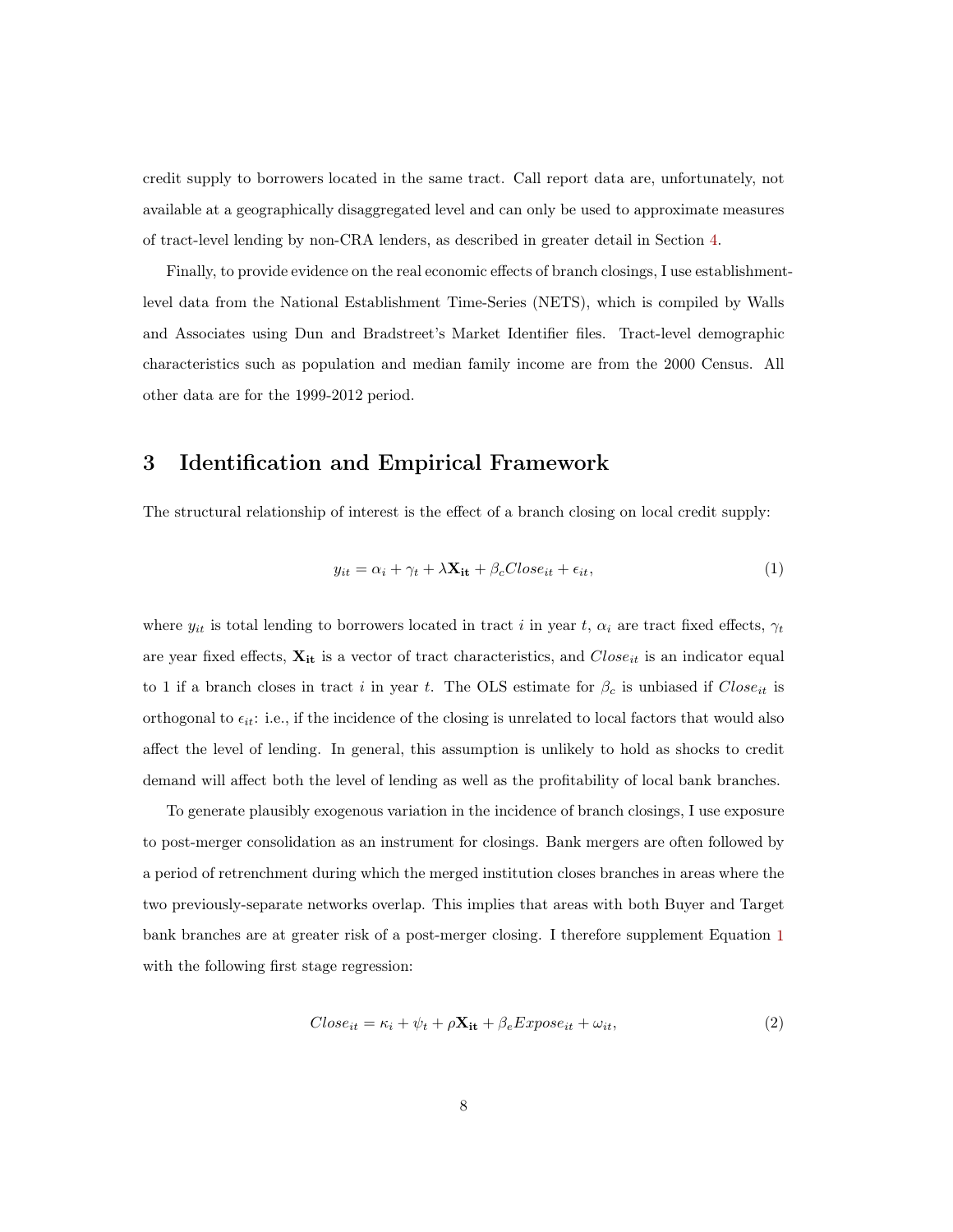where  $Expose_{it}$  is an indicator equal to 1 if two banks with branches in tract i undergo a merger in year t.

Mergers themselves are motivated by several considerations, including expansion into new markets, the synthesis of complementary business functions, an increase in market power, or cost savings from consolidation. In the context of this identification strategy, this may be problematic if the incidence of the merger is itself driven by factors specific to areas where Buyer and Target branches overlap. To address this concern and to use only plausibly exogenous exposure to consolidation, I focus on mergers where both Buyer and Target banks held at least \$10 billion in pre-merger assets, which roughly corresponds to the top  $1\%$  of the size distribution of U.S. banks. For mergers in this category, only 1.4% (3.5%) of Buyer (Target) banks' deposits, on average, are located in Exposed tracts prior to the merger. This represents such a small fraction of the merging banks' overall businesses that it is unlikely any factors specific to these areas would be an important determinant in the decision to merge.

The full set of criteria for inclusion in my merger sample are those that (i) occurred between 2001-2010, (ii) involved Buyer and Target banks that each held at least \$10 billion in pre-merger assets, and (iii) where the merging institutions had overlapping retail branch networks in at least one Census tract. This yields a sample of 20 mergers. To further minimize the possibility that the decision to merge may be related to a decline in economic conditions specific to areas where the banks' branches are located, I also drop mergers that were either classified as failing (i.e., they required financial assistance from the FDIC) or that occurred during the financial crisis.<sup>7</sup> The final sample comprises the 13 mergers listed in Table [1.](#page-34-0) The failing / crisis mergers are listed in Appendix Table [A.2.](#page-43-1)

Table [2](#page-34-1) reports summary statistics for the Buyer and Target banks in the merger sample. By construction, these are very large institutions (the median Buyer holds \$82 billion in assets, while the median Target holds \$26 billion) with very extensive branch networks (the median Buyer controls 721 branches and operates in 8 states, while the median Target controls 292 branches and operates in 7 states). For comparison, the median bank in the U.S. holds \$100 million in assets and controls only 3 branches.

 $7$ The results are qualitatively similar when these mergers are included but, consistent with these concerns, the outcomes display pre-trends that are absent in the primary sample.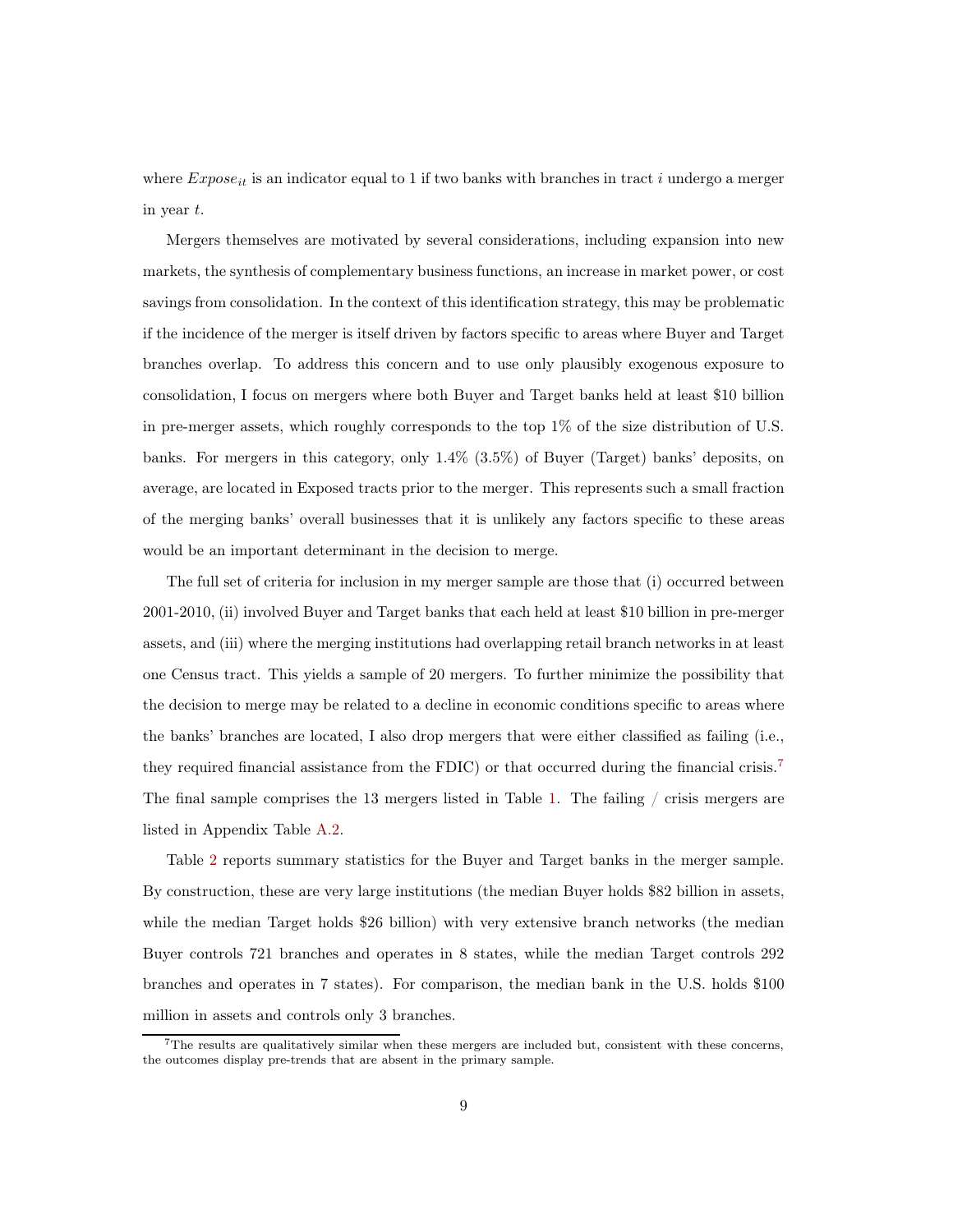For each of these 13 mergers, I define Exposed tracts to be those that had branches from both Buyer and Target banks in the year prior to the merger. Figure [2](#page-30-0) shows how these tracts are identified for a sample merger and a sample county in the data. The left panel shows a map of Wake County, NC with Census tracts delineated and the geographic distribution of bank branches in the year prior to the 2004 Wachovia - SouthTrust merger. Red squares denote Wachovia branches, green triangles denote SouthTrust branches, and any tract containing both is an Exposed tract, as shown in red in the right panel.<sup>8</sup>

Figure [2](#page-30-0) shows that Wachovia and SouthTrust branches tend to be clustered around urban centers, which suggests that using the rest of the county as a Control group would amount to a comparison between urban and rural areas. Column 1 of Table [3](#page-35-0) confirms this, and shows that Exposed tracts differ significantly from all other tracts in the county along many dimensions: they have higher populations, a higher fraction of white and college-educated households, higher incomes, and banking markets that are both larger and growing more quickly.<sup>9</sup>

To identify tracts that are more comparable to Exposed tracts, I therefore map the locations of branches belonging to other large banks - i.e., other banks that also held at least \$10 billion in assets. These are denoted with blue circles in the left panel of Figure [2.](#page-30-0) As my Control group, I take any tract that did not have both a Wachovia and a SouthTrust branch, but did have branches from at least two large banks who did not merge with one another. These tracts are shown in grey in the right panel of Figure [2.](#page-30-0)

The spirit of this approach is to define a set of tracts that, a priori, had similar potential to be exposed to a large bank merger. Column 2 of Table [3](#page-35-0) shows that Control tracts are, indeed, much more similar to Exposed tracts than all other tracts in the county. As some significant differences remain, I use a differences-in-differences (DD) framework to compare lending in Exposed and Controls tracts in the same county, before and after a merger, and allow for

$$
f_{ic} = \alpha + \beta Expose_{ic} + \sigma_c + \epsilon_{ic},
$$

<sup>8</sup>Tract boundaries are often determined by major roads and so branches are often located on, or very near, boundaries. The geocoding procedure maps each branch to a unique tract, which introduces some measurement error to the definition of the instrument, but should, if anything, reduce the magnitude of the first stage estimates.

<sup>9</sup>As the identification is based on within-county comparisons, I present summary statistics by estimating regressions of the form:

where  $f_{ic}$  is a pre-merger characteristic for tract i in county c, and  $Expose_{ic}$  is a dummy equal to 1 if tract i is an Exposed tract. Conditional on purging county fixed effects,  $\alpha$  is the Control group mean and  $\beta$  is the difference in means between Exposed and Control.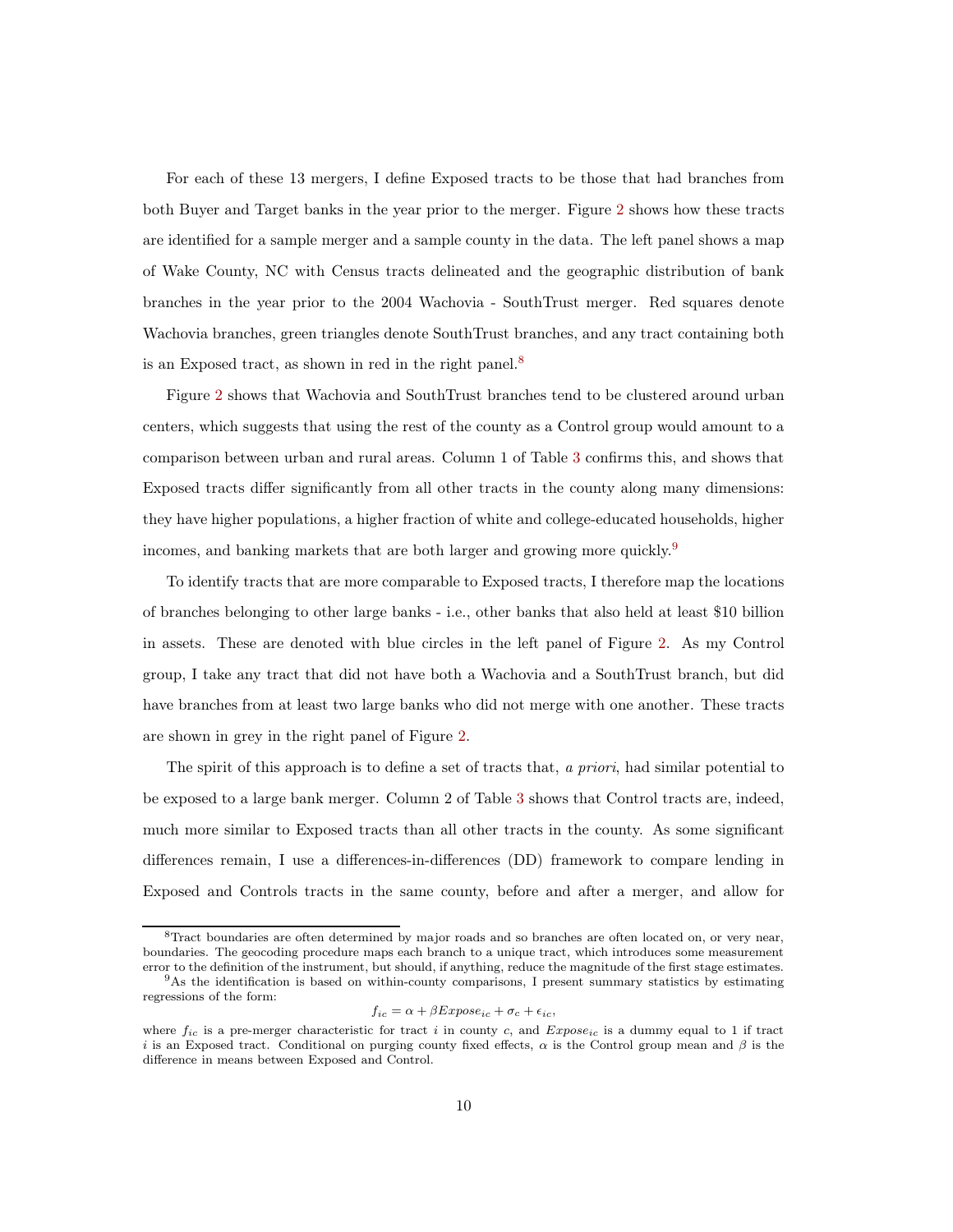time-varying trends based on pre-merger tract characteristics. The primary specification is

<span id="page-10-0"></span>
$$
y_{icmt} = \alpha_i + \eta_m + (\gamma_t \times \sigma_c) + \mathbf{X_i}\beta_t + \sum_{\tau} \delta_{\tau} \left( D_{mt}^{\tau} \times Expose_{icm} \right) + \epsilon_{icmt}, \tag{3}
$$

where  $y_{icmt}$  is an outcome for tract i in county c for merger m in year t;  $\alpha_i$  are tract fixed effects;  $\eta_m$  are merger fixed effects;  $(\gamma_t \times \sigma_c)$  are county-by-year fixed effects;  $\mathbf{X_i}$  is a vector of pre-merger tract characteristics whose effects are allowed to vary by year;  $D_{mt}^{\tau}$  is a dummy equal to 1 if year t is  $\tau$  years after merger m is approved by federal regulators; and  $Expose_{icm}$  is a dummy equal to 1 if tract  $i$  is an Exposed tract for merger  $m$ . The pre-merger tract characteristics in  $X_i$  are population, population density, fraction minority, fraction college-educated, median family income, the number of branches as of the year preceding the merger, and average annual growth in the number of branches for the two years preceding the merger.  $\tau$  ranges from -8 to 10, and standard errors are clustered at the tract level. The coefficient of interest is  $\delta_{\tau}$ , which measures the difference, conditional on controls, in outcome y between Exposed and Control tracts  $\tau$  years after the merger. As the validity of the DD framework hinges on the assumption of parallel trends, I present event study plots in Section [4](#page-11-0) that allow for visual examination of pre-trends in the data.

#### 3.1 External Validity

The internal validity of the DD framework hinges on the assumption of parallel trends, but assessing external validity is also informative in the context of this identification strategy. While the set of tracts exposed to post-merger consolidation may be exogenously determined, banks still choose which branches to close. This does not invalidate the instrument, which requires that exposure to consolidation is as good as randomly assigned. It does, however, affect the interpretation of the local average treatment effect (LATE) identified by the merger instrument.

In a general framework with heterogeneous treatment effects, the LATE identified by a particular instrument is the effect of treatment on compliers, where compliers are observations whose treatment status is changed by the instrument. In other words, compliers are neither "always-takers" (tracts where a branch would have closed regardless of whether or not there was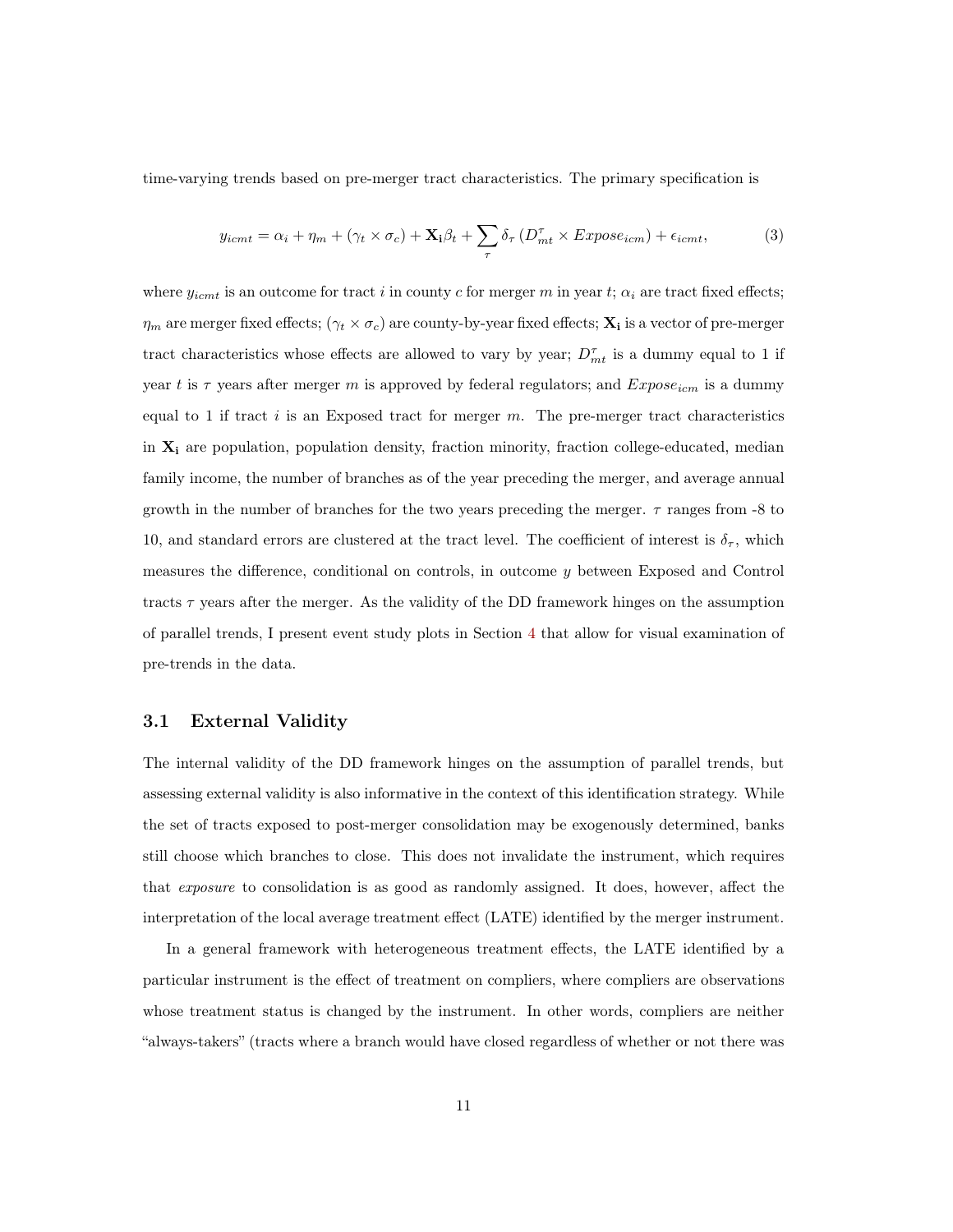any merger) nor "never-takers" (tracts where no branch is closed even when a merger occurs). Instead, compliers are tracts where a branch closes if and only if there is a merger. To interpret the LATE identified by the merger instrument, we need to know who the compliers are.

Table [4](#page-36-0) shows the complier characteristics for my sample.<sup>10</sup> Relative to the median tract in the sample, compliers tend to be less densely populated, have a lower median income, and have a higher number of pre-merger branches, all of which suggests that banks tend to concentrate their closings in areas deemed to be "overbranched." This emphasizes that the merger instrument does not identify the effect of closings that move neighborhoods from 1 to 0 branches. It identifies the effect of taking an already-crowded market and removing one branch from it.

## <span id="page-11-0"></span>4 Results

#### 4.1 Exposure to Consolidation and Branch Closings

This section presents evidence for the first stage relationship between exposure to consolidation and the incidence of branch closings. Figure [3](#page-31-0) provides the template used for the event study results. It plots the  $\delta_{\tau}$  estimated from Equation [3,](#page-10-0) where the dependent variable is the number of branch closings in tract  $i$  in year  $t$ . The bars show the 95% confidence intervals, and the lines at  $\tau = -4$  and  $\tau = 6$  denote the range over which there is a balanced panel.  $\delta_{\tau} > 0$  indicates a higher incidence of branch closings in Exposed tracts relative to Controls  $\tau$  years after a merger.

Figure [3](#page-31-0) shows that up to several years prior to the merger, Exposed tracts are no more likely than Controls to experience a closing. However, the relative incidence increases in the year the merger is approved, spikes in the year after, and then falls back to zero. Column 1 of Table [5](#page-37-0) presents the corresponding point estimates, and shows the sum of  $\delta_0$  and  $\delta_1$  is 0.284. There is generally a maximum of one closing per tract, so this can be roughly interpreted as a

<sup>10</sup>While it is not possible to identify the compliers in the sample, [Angrist and Pischke](#page-25-6) [\(2009\)](#page-25-6) describe a procedure for summarizing their characteristics. Briefly, the first step is to calculate the proportion of Always-Takers  $(\pi^A)$  and Never-Takers  $(\pi^N)$  in the data. In the context of this paper, the former is calculated by estimating the fraction of Control tracts who experienced a closing after the merger, while the latter is calculated by estimating the fraction of Exposed tracts who did not experience a closing. From these two numbers, one can calculate the proportion of compliers  $\pi^C = 1 - \pi^A - \pi^N$ . With this information, one can back out the average characteristics of compliers by first estimating the average characteristics over the set of Always-Takers and compliers (i.e., Exposed tracts that did experience a closing) and then the average characteristics over Always-Takers only (i.e., Control tracts that had closings).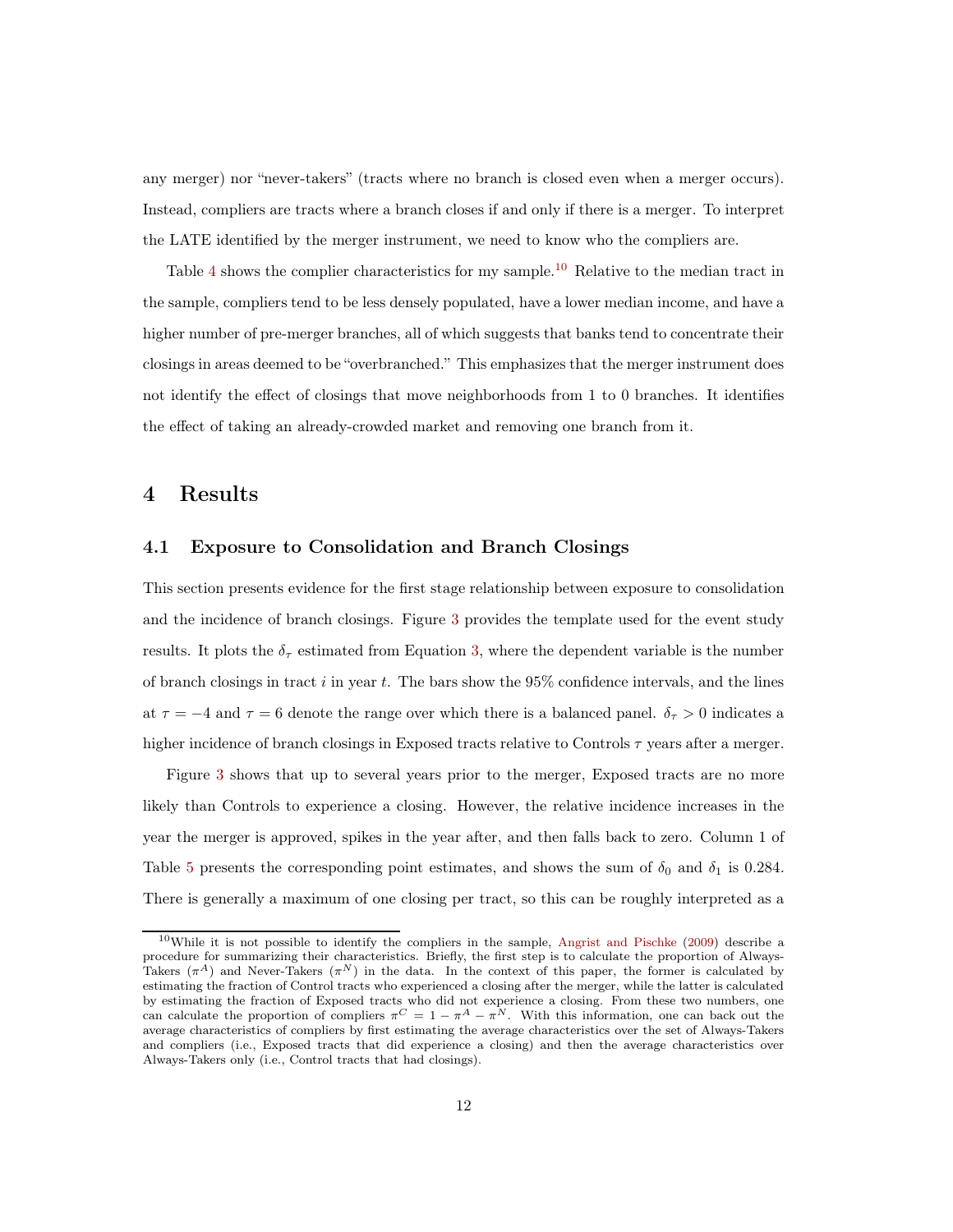28 percentage point increase in the relative probability of a closing in Exposed tracts in the 2 years following the merger.

Since the Control group includes tracts that have branches from only the Buyer or the Target along with another large bank, the results in Figure [3](#page-31-0) are not driven by a tendency for merged banks to close branches across the board. Appendix Figure [A.1](#page-42-0) confirms this directly by showing the merger has no effect on the incidence of branch closings in Buyer and Target Only tracts relative to Unexposed tracts (those that did not have branches from either the Buyer or the Target, but did have branches belonging to two other large banks).<sup>11</sup> This confirms that physical proximity between merging branches matters for determining where closings occur.

Figure [4](#page-31-1) shows the higher incidence of closings in Exposed tracts translates into a decline in the total number of branches, and illustrates the importance of estimating the year-by-year coefficients. There is no evidence of pre-trends, and the plot reveals that the post-merger decline is only temporary. By  $\tau = 4$ , the number of branches in Exposed tracts is again level with Control tracts. The corresponding point estimates are shown in Column 2 of Table [5.](#page-37-0) The dependent variable is the total number of branches, but the results are similar when using the total number of banks. These results are consistent with [Garmaise and Moskowitz](#page-26-6) [\(2006\)](#page-26-6), who find the market structure effects of mergers last approximately 3 years before other banks  $\text{enter.}^{12}$  This pattern suggests that while it is in the merged bank's best interest to consolidate on its fixed costs by closing an overlapping branch, profits are then high enough to accommodate a new entrant.

#### 4.2 Closings and Local Credit Supply

The previous section showed that exposure to consolidation increases the probability of a branch closing. Do closings, in turn, have an impact on local credit supply? In this section, the dependent variables are drawn from the FFIEC data, and measure the volume of new small business and mortgage loans made to borrowers located in tract  $i$  in year  $t$ , regardless of the

 $11$ I look at both Buyer Only and Target Only tracts since the data indicate that post-merger closings are split fairly evenly between Buyer and Target bank branches. 60% of post-merger closings involve a Target branch, while 40% involve a Buyer branch.

 $12$ Results not shown here confirm that this pattern is driven by a higher rate of branch openings in Exposed tracts 3-4 years after the merger, rather than by a higher rate of branch closings in Control tracts during the same period.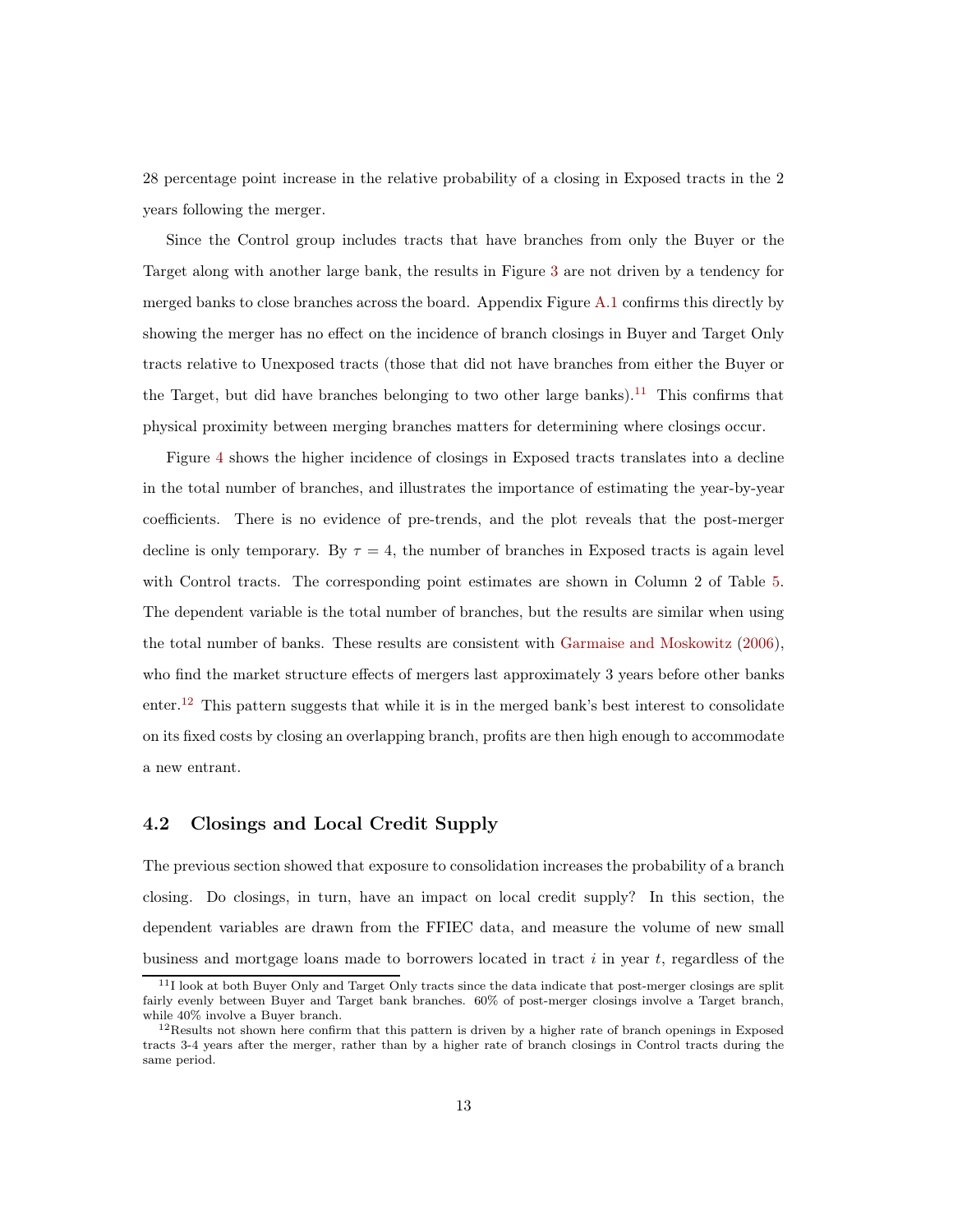location of the originating branch.

Figure [5](#page-32-0) shows the reduced form relationship between exposure to consolidation and the volume of new lending. The left panel shows a large and significant decline in new loans to local small businesses. Relative to Controls, Exposed tracts experience a decline in small business lending that persists up to 6 years after the closing. In contrast, the right panel shows very little effect on local mortgage lending; a slight dip coincides with the timing of the branch closing, but none of the year-by-year coefficients are statistically significant.

This comparison suggests closings have a more substantial effect in the small business lending market, but the contrast becomes especially striking when we compare the reduced form estimates in both markets with the first stage relationship between exposure to consolidation and the total number of branches. Figure [6](#page-32-1) superimposes the reduced form estimates from Figure [5](#page-32-0) over the first stage coefficients from Figure [4.](#page-31-1) The right panel shows the decline in mortgage lending is temporary and recovers even before the number of branches. The left panel, however, shows closings have a much longer-term impact on credit supply to local small businesses. Small business lending declines when a branch closes, and remains depressed even after the entry of new banks. $^{13}$ 

To more easily interpret the magnitude of these effects, Table [6](#page-38-0) provides estimates from less flexible versions of the DD. I estimate:

<span id="page-13-0"></span>
$$
y_{icmt} = \alpha_i + \eta_m + (\gamma_t \times \sigma_c) + \mathbf{X}_i \beta_t + \delta_{POST} (POST_{mt} \times Expose_{icm}) + \epsilon_{icmt}, \tag{4}
$$

where  $POST_{mt}$  is a dummy equal to 1 if year t occurs after merger m is approved by federal regulators and all other variables are as previously defined.  $\delta_{POST}$  measures the post-merger mean shift in the level of lending. Given the patterns observed in Figure [5,](#page-32-0) I also allow a post-merger linear trend in event year for the mortgage results by estimating:

$$
y_{icmt} = \alpha_i + \eta_m + (\gamma_t \times \sigma_c) + \mathbf{X}_i \beta_t + \delta_{POST} (POST_{mt} \times Expose_{icm})
$$

$$
+ \delta_{\tau} (POST_{mt} \times Expose_{icm} \times \tau) + \epsilon_{icmt}, \tag{5}
$$

<sup>13</sup>Roughly 50% of the time, entrants are banks above the CRA asset threshold.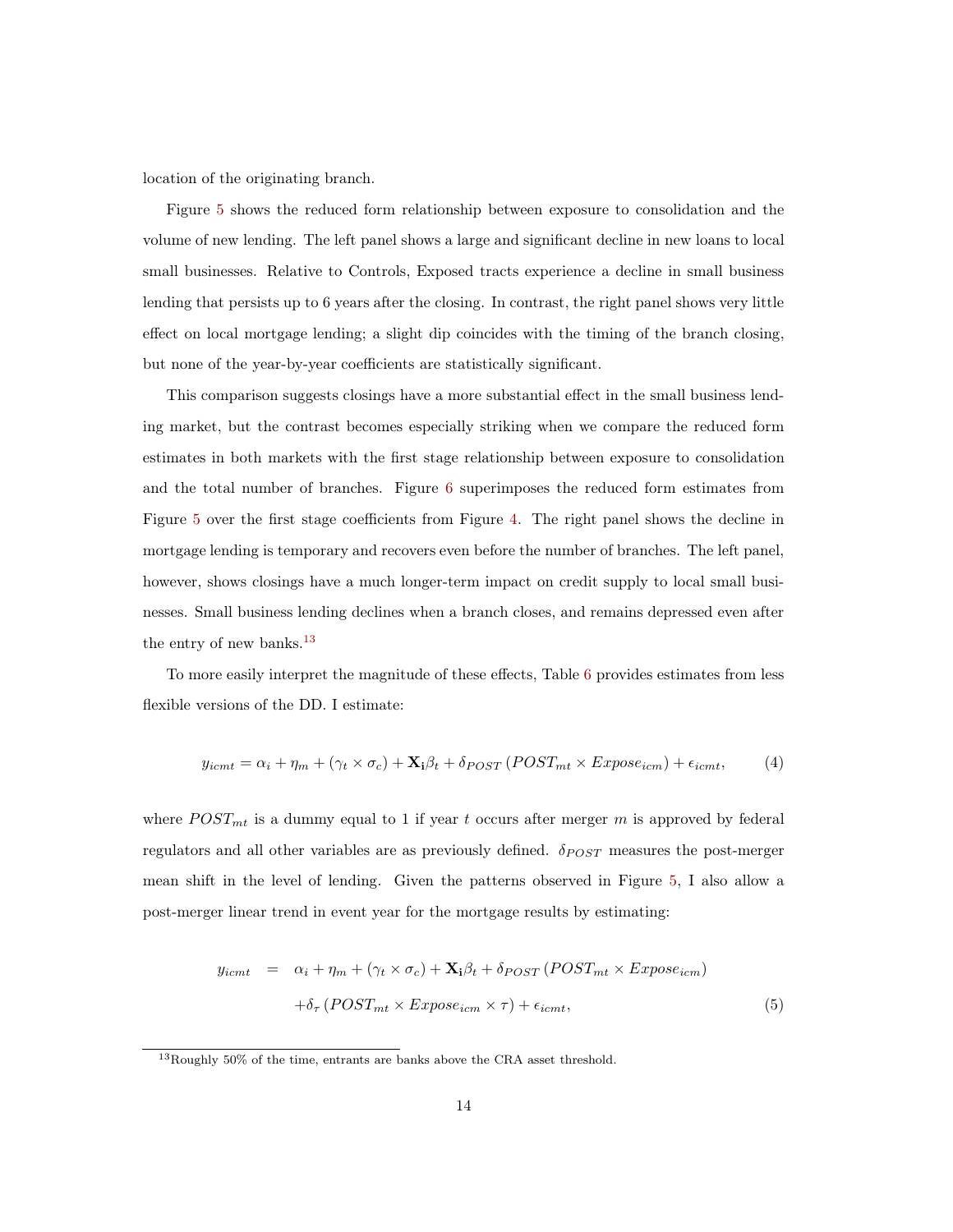where  $\tau$  is the event year.

The reduced form estimates in Column 1 of Table [6](#page-38-0) show the decline in the number of new loans is mirrored by a decline in the dollar volume of new lending. The point estimates in Panel A show closings are associated with a statistically significant 17% annual decline in the dollar volume of new small business loans. To provide a sense of scale, the average Buyer (Target) branch in this sample controls approximately 29% (27%) of tract-level deposits. Over the six years following the closing, this decline amounts to over \$4.5 million in forgone loans to local small businesses, which is roughly equivalent to total tract-level lending in a given year. Panel B shows closings have no significant impact on local mortgage lending.

#### 4.2.1 Do Borrowers Substitute toward Other Lenders?

Table [6](#page-38-0) shows closings lead to a substantial decline in small business lending, but the dependent variable is small business loans extended by banks above the CRA reporting threshold. If borrowers substitute toward non-CRA lenders, namely small community banks and credit unions, only a portion of the 17% would represent an actual loss in local credit supply.

Gauging the magnitude of this substitution is complicated by the fact that the CRA is the only source of geographically-disaggregated information on small business loan originations. In the absence of comparable data for small banks and credit unions, I use an approximation based on call report data, which are reported at the bank level. To generate tract-level measures, I define small business loans to be the sum of "Commercial and industrial loans" and "Loans secured by nonfarm or nonresidential real estate" whose original amounts are \$1 million or less.<sup>14</sup> I then divide the bank-level totals across all tracts where the institution's branches are located. For banks, each tract's share of an institution's total lending is determined by the share of total deposits held by branches in that tract, which is obtained from the FDIC Summary of Deposits. For credit unions, bank totals are divided evenly across all branches.<sup>15</sup> Estimates for the amount of lending done by each bank in a given tract are aggregated together

<sup>&</sup>lt;sup>14</sup>In the CRA data, I define small business loans to be "Loans extended to businesses with annual revenues of less than \$1 million," a classification that does not exist in the call report data. However, the CRA results still hold when using "Loans with loan amount at origination less than \$1 million."

<sup>&</sup>lt;sup>15</sup>The NCUA only started publishing information on credit union branch locations in 2011. Therefore, institution totals are divided across tracts based on each credit union's geographic footprint in 2011. The results are similar when all lending is attributed to the tract in which the headquarters are located.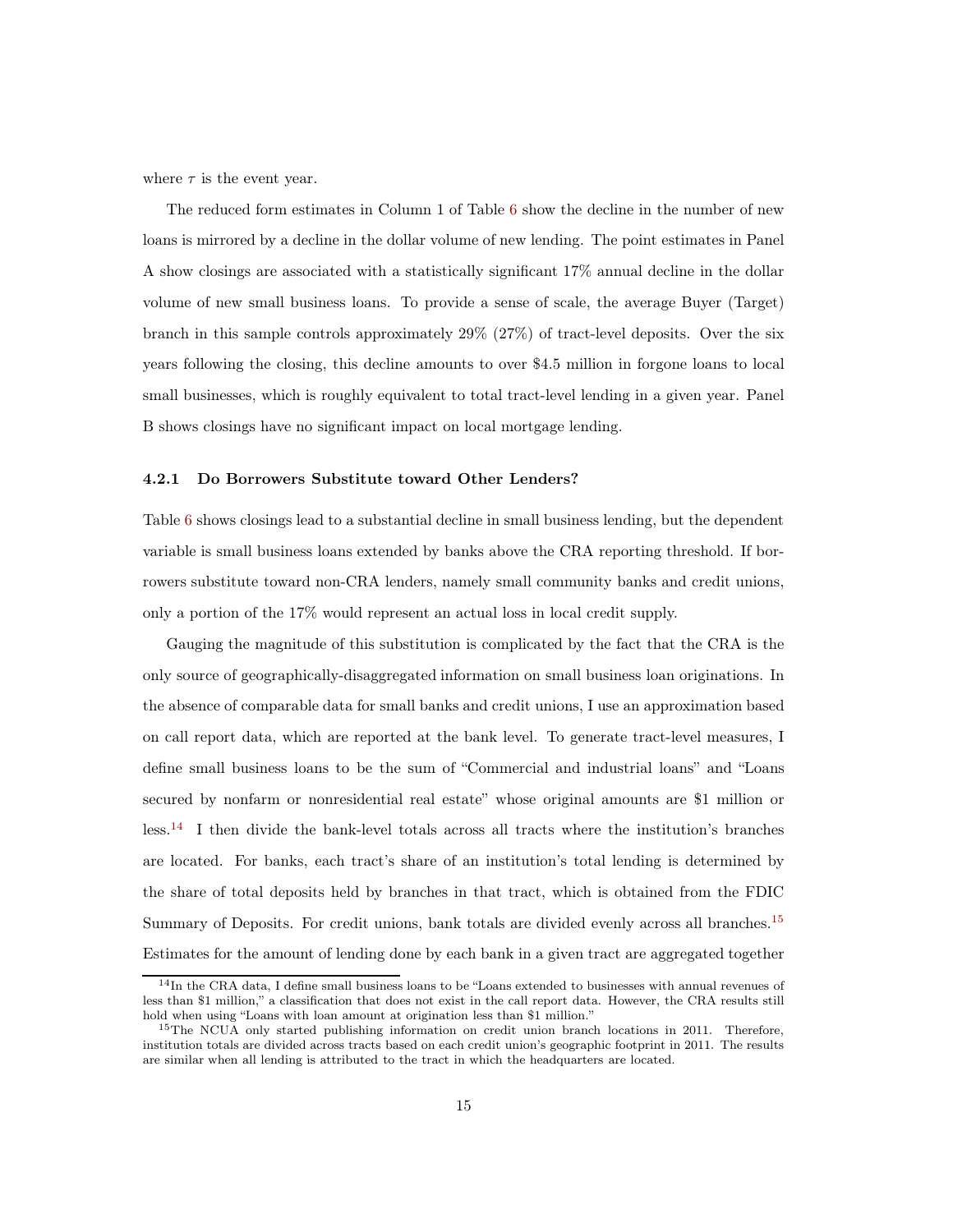to generate a single tract-level measure of small business loans extended by non-CRA entities. Since quantities in the call report are stocks, while the CRA reports the flow of new loan originations, the magnitude of these results will not be directly comparable to those in Table [6.](#page-38-0)

Panel A of Table [7](#page-39-0) shows the results of estimating Equation [4](#page-13-0) with the measures of tract-level lending derived from bank and credit union call reports. As the purpose of this exercise is to approximate the extent of substitution between different lenders, I focus on the magnitude of the point estimates rather than on their statistical significance. The first row shows that, consistent with the CRA results, total lending from banks above the CRA reporting threshold declines after the closing. The second row suggests that there is a corresponding increase in lending from smaller banks that absorbs approximately 23% of the decline from larger banks. The third row suggests that credit unions further absorb approximately 16% of the original decline. Netting these effects from the 17% estimate from Table [6](#page-38-0) leaves a remaining 8% decline in lending that is not absorbed by small banks or credit unions.

An alternative source of credit is home equity (HE) loans. Appendix Table [A.3,](#page-44-0) however, shows no evidence of a compensating increase in these loans after a closing. The Small Business Administration also reports that while many small businesses use credit cards extensively, credit card debt accounts for only a small portion of small business financing relative to bank loans and retained earnings.<sup>16</sup> Nevertheless, without tract-level data to measure this substitution explicitly, the 8% decline can be treated as an upper bound for the total loss in credit.

It is worth emphasizing that, due to the data limitations described above, this is necessarily a back-of-the-envelope approximation. However, it suggests that the decline in lending from CRA banks is not entirely absorbed by other lenders and that there may, in fact, be a substantial restriction in local credit supply following a branch closing.

#### 4.2.2 Interpretation

What are the mechanisms through which closings may lead to a restriction in credit supply for local small businesses? One possibility is that lending falls because reducing the number of local competitors from n to  $n-1$  places upward pressure on prices. [Garmaise and Moskowitz](#page-26-6) [\(2006](#page-26-6))

<sup>16</sup>See https://www.sba.gov/sites/default/files/2014\_Finance\_FAQ.pdf.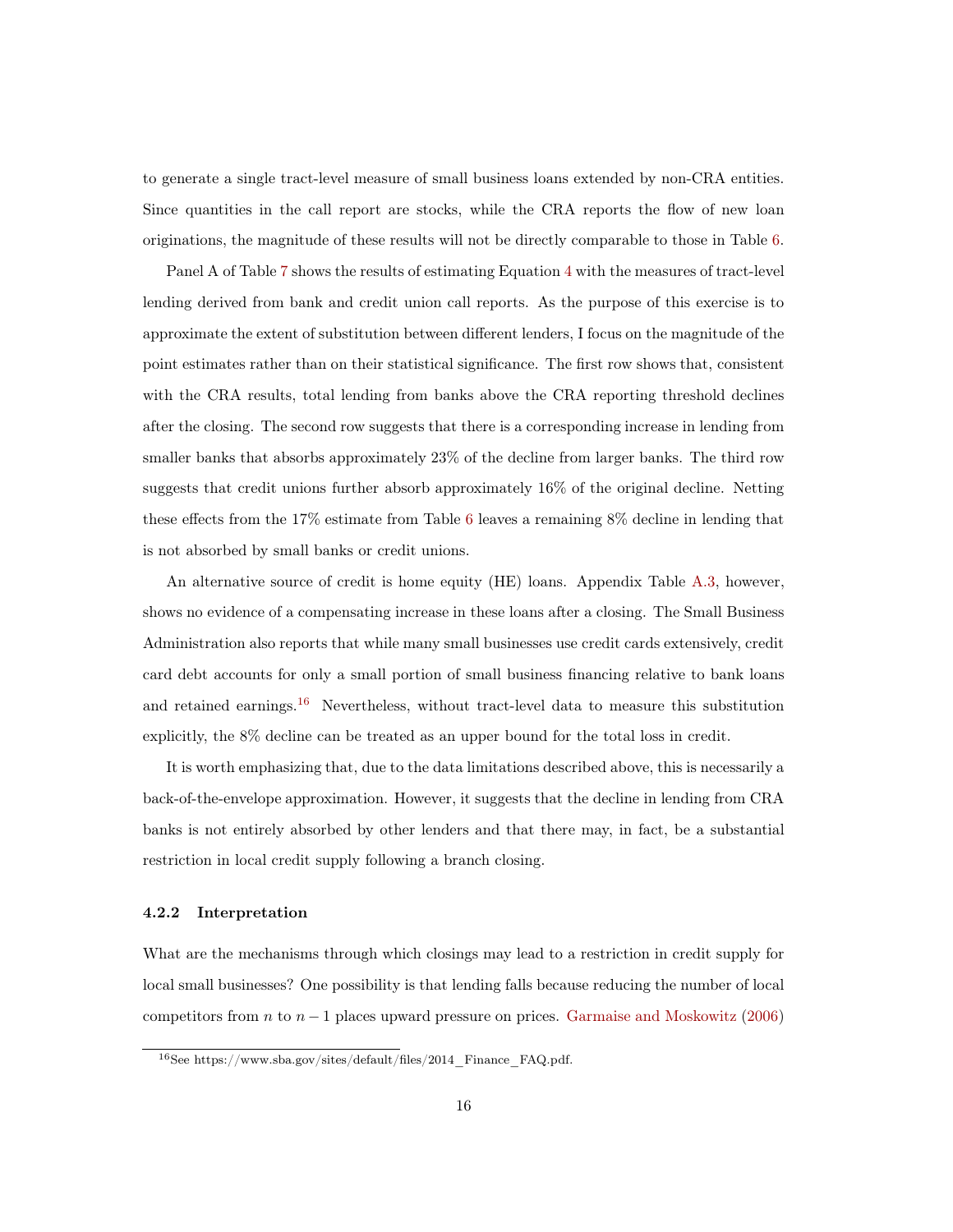provide empirical evidence that merger-induced increases in local concentation lead to higher prices and less credit, and [Scharfstein and Sunderam](#page-28-5) [\(2015](#page-28-5)) show they reduce the sensitivity of local mortgage rates to MBS yields. The patterns in Figure [6,](#page-32-1) however, show that the direct effects of a change in tract-level concentration are empirically negligible. The slight dip in mortgage lending recovers before new banks enter, which shows the initial (statistically insignificant) decline cannot be attributed to the change in local market structure. Similarly, small business lending does not respond to the entry of new banks: the decline in lending persists even after the competitive environment has returned to its previous equilibrium. The effects of increased concentration may be limited in this particular context because, as shown in Table [3,](#page-35-0) the average Exposed tract has 6 branches prior to the merger. This instrument identifies the effect of closings that occur in very crowded markets, and where the direct effect of a shift from  $n$  to  $n-1$  lenders may not be very large.

An alternative explanation is that the decline in lending may be driven by institutional changes induced by the merger. [Peek and Rosengren](#page-27-2) [\(1998](#page-27-2)) show that Buyers tend to recast Targets in their own image, which leads to post-merger convergence toward the behavior of the Buyer. If Buyers in this sample engage in less small business lending than Targets, lending may decline in Exposed tracts after a merger.<sup>17</sup> Alternatively, Target banks may engage in more risky lending (hence, contributing to their eventual acquisition), which is eliminated after they are acquired.

To evaluate the importance of this channel, I estimate the effect of closings on lending in Target Only tracts: i.e., tracts that have branches from the Target, but not the Buyer. Branches in these areas are affected by any institutional change resulting from the merger, but are not exposed to the greater risk of a post-merger closing. While not statistically significant, the point estimate in Panel B of Table [7](#page-39-0) show there is some decline in lending in Target Only tracts, but by a much lesser amount than what is observed in Exposed tracts. Moreover, while institutional change may contribute to the initial decline in lending, it is not sufficient for explaining the persistence of the decline, which indicates that borrowers find it difficult to substitute toward

 $17$ Call report data actually indicate that Buyers in this sample are often *more* engaged in small business lending than Targets (as measured by the ratio of the dollar volume of small business loans over total assets in the year prior to the merger), which would lead any post-merger convergence to run in the direction opposite to the results.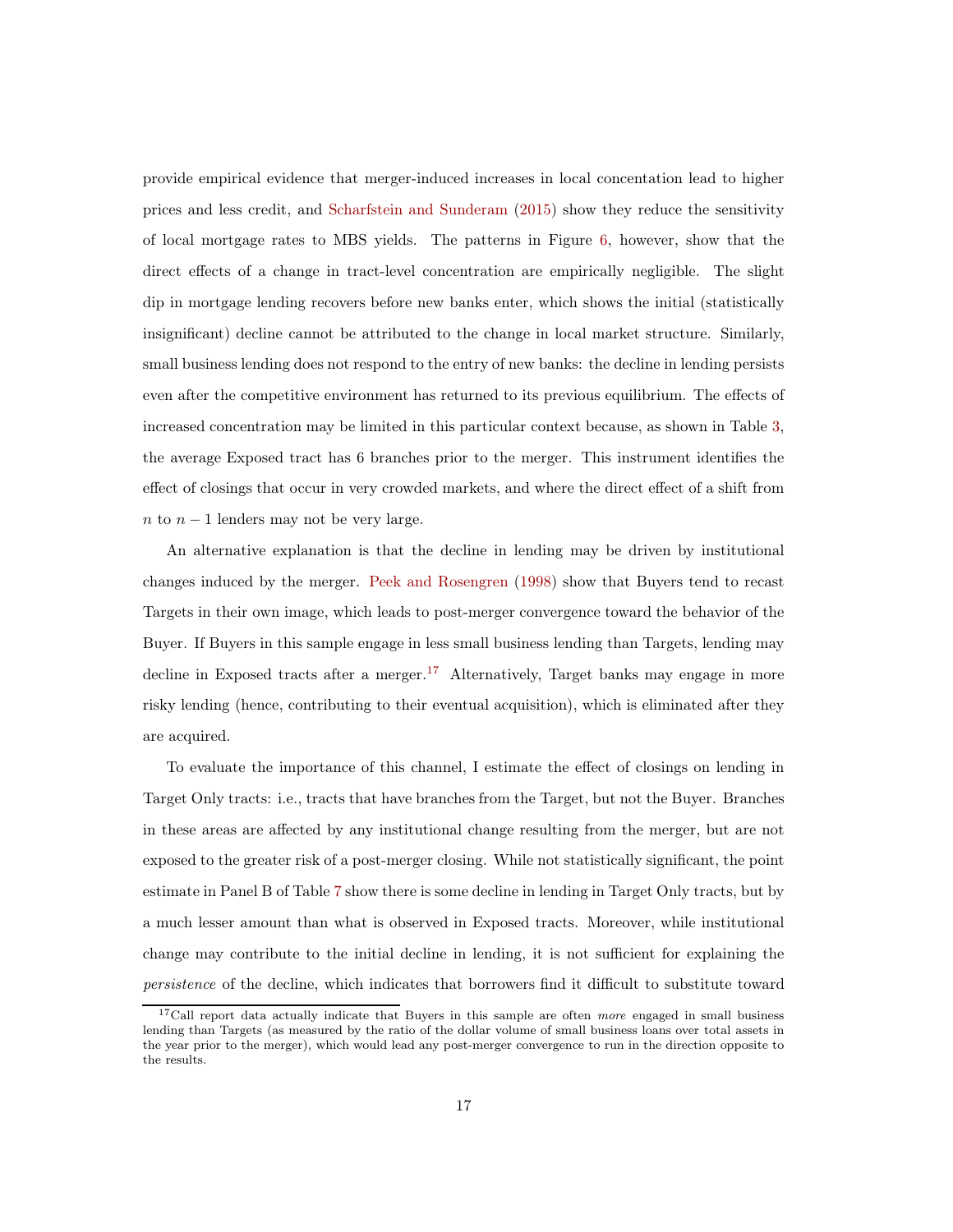other lenders even over the long-term. This suggests the presence of an additional channel that can explain the decline in lending in Exposed tracts.

The contrast between small business and mortgage lending shown in Figure [6](#page-32-1) strongly suggests that this additional channel is the destruction of lender-specific relationships. A large literature in finance has studied the role of soft information and relationships; in particular, [Drexler and Schoar](#page-26-7) [\(2012\)](#page-26-7) provide evidence that severing the relationship between an individual borrower and her loan manager can lead to disruptions in credit access. In cases of post-merger consolidation, the staff at the closed branch are often let go while the accounts are transferred to the neighboring branch of the merged bank. To the extent this process destroys personnel-specific soft information that is difficult to transfer, borrowers may face a prolonged restriction in credit supply until they are able to establish new relationships.

Relationship-specific capital is less important in the mortgage market where rates of securitization are very high and the process of loan approval has become largely automated.<sup>18</sup> In contrast, small business lending is the prototypical example of an information-intensive market where borrowers are heavily reliant on lender-specific relationships.<sup>19</sup> The prolonged decline in small business lending displayed in Figure  $6 6-$  and, importantly, its persistence despite the entry of new banks – suggests closings disrupt lending relationships in that market that take time to rebuild.<sup>20</sup>

If broken relationships are the key channel through which closings disrupt local small business lending, the consequences should be especially severe for the most relationship-dependent segments of the market. I estimate the differential effect of branch closings along three dimensions that previous papers have shown to be correlated with information-intensiveness: income, minority status, and distance from the branch. [Munoz and Butcher](#page-27-5) [\(2013](#page-27-5)) show that credit

<sup>&</sup>lt;sup>18</sup>To wit, an October 2014 New York Times article reported that Ben Bernanke had recently been unable to refinance his mortgage because the program used to screen his application detected that he had had a recent change in employment.

<sup>&</sup>lt;sup>19</sup>[Petersen and Rajan](#page-27-6) [\(1994](#page-27-6)) and [Berger and Udell](#page-25-7) [\(1995\)](#page-25-7) both emphasize the importance of relationship lending for small businesses. [Amel and Brevoort](#page-25-4) [\(2005\)](#page-25-4) and [Brevoort et al.](#page-26-4) [\(2010\)](#page-26-4) show small business lending markets tend to be very local, and [Agarwal and Hauswald](#page-25-8) [\(2010\)](#page-25-8) argue this is because geographic proximity facilitates the collection of soft information. [Greenstone et al.](#page-26-5) [\(2015](#page-26-5)) provide evidence that small businesses who faced restrictions in credit supply during the Great Recession were unable to substitute toward other lenders.

 $^{20}$ In addition to the price effects, several papers have shown that a change in the competitive environment can have a direct impact on the amount of relationship lending banks choose to engage in [\(Petersen and Rajan](#page-27-7) [\(1995\)](#page-27-7), [Boot and Thakor](#page-26-8) [\(2000\)](#page-26-8)). Again, however, the fact that lending does not respond to the entry of new banks suggests these competitive effects are negligible in this context.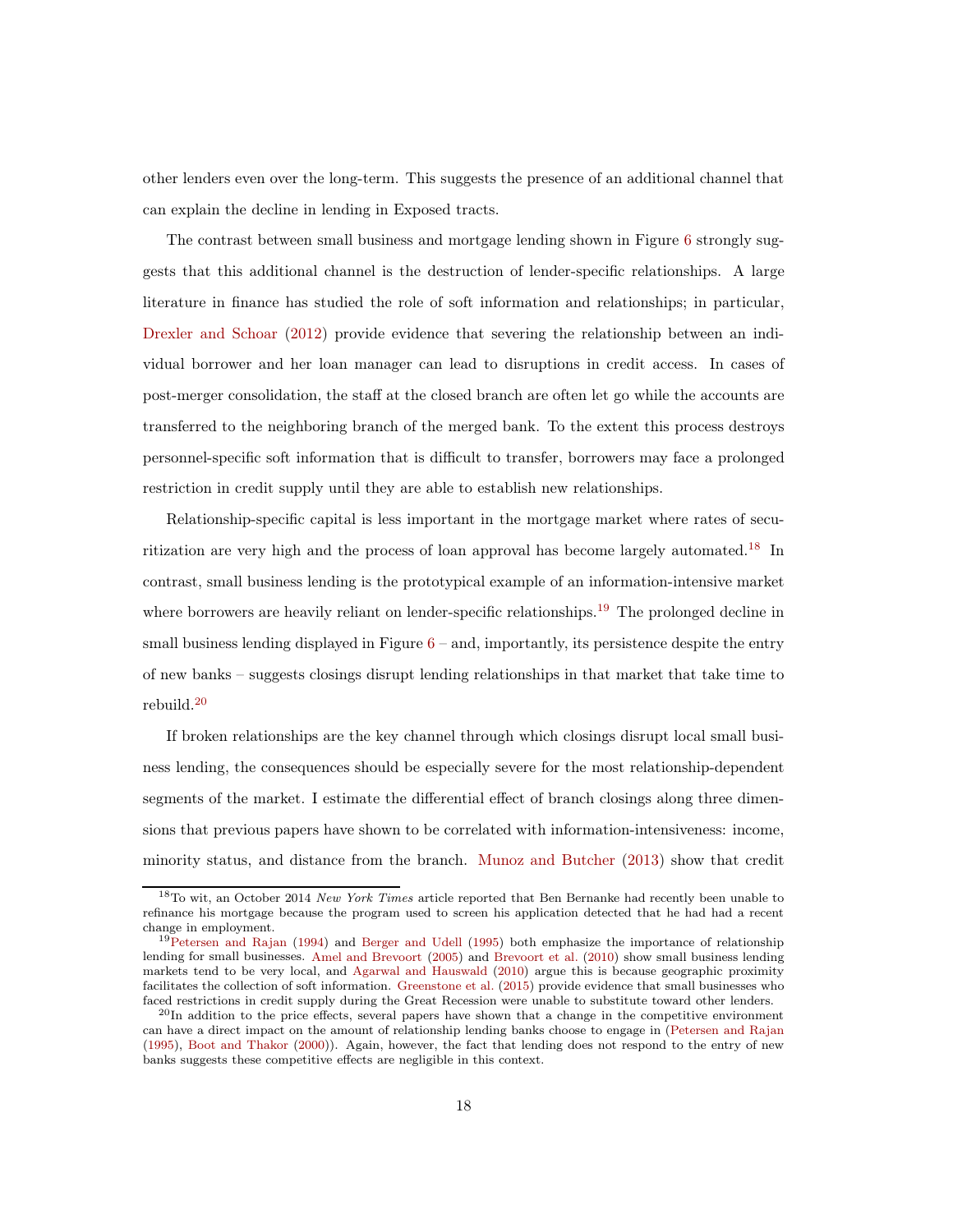histories for low-income borrowers tend to be thinner and patchier, meaning there is less hard information available to evaluate a borrower's creditworthiness. [Bond and Townsend](#page-26-9) [\(1996](#page-26-9)) provide evidence that borrowers in low-income and minority neighborhoods rely more heavily on informal sources of credit, and posit this may be because informal lenders have cheaper access to relevant information about borrowers within the same community.<sup>21</sup> For these reasons, we would expect closings to be especially disruptive in low-income and high-minority neighborhoods. [Petersen and Rajan](#page-27-3) [\(2002](#page-27-3)) argue firms differ on a number of dimensions that render them more or less transparent to their creditors - in their paper, they measure transparency using possession of a business credit card, existence of financial records, franchise status, and the dispersion of shareholders. As the CRA data do not identify individual borrowers, the same measures cannot be used in this context. However, [Petersen and Rajan](#page-27-3) [\(2002\)](#page-27-3) show that information transparency is correlated with a firm's distance from its lender (more transparent firms are able to borrow at greater distances), which is also correlated with local branch density. To the extent that closings sever lending relationships, we would expect the declines in lending to be most severe in areas of high branch density where firms are located closer to their lender.

Table [8](#page-40-0) shows IV estimates of:

$$
y_{icmt} = \alpha_i + \eta_m + (\gamma_t \times \sigma_c) + \mathbf{X}_i \beta_t + \delta_{POST} (POST_{mt} \times Expose_{icm})
$$

$$
+ \delta_{POST \times Below} (POST_{mt} \times Expose_{icm} \times Below_{ic}) + \epsilon_{icmt}, \tag{6}
$$

where  $Below_{ic}$  is a dummy equal to 1 if the tract is in the lowest tercile of the distribution for median income or percent white, or below the median distance from the branch.<sup>22</sup> The latter is approximated by dividing total tract area by the number of branches in the tract. In all cases,

<sup>21</sup>These issues are not particular to the U.S., and resonate throughout the literature on barriers to credit in developing countries. [Fisman, Paravisini and Vig](#page-26-10) [\(2012\)](#page-26-10), for example, use data from India to show that soft information (transferred, in their case, via cultural proximity between borowers and lenders) can be important in ensuring access to credit in settings where problems of asymmetric information would otherwise give rise to substantial credit rationing. [Banerjee and Duflo](#page-25-9) [\(2010](#page-25-9)) provide a broader overview of the development literature on this topic.

 $^{22}$ By construction, tracts in this sample have branches from at least two banks with assets of greater than \$10 billion, which automatically excludes the most marginalized neighborhoods who may have little, if any access, to the mainstream banking system. Therefore, I use the lowest tercile of the distribution for median income and percent white in my sample, rather than just below median, to get a meaningful sample of "marginalized" areas. Tracts in the lowest tercile have median income below \$40K and the percent of white households is less than 0.76.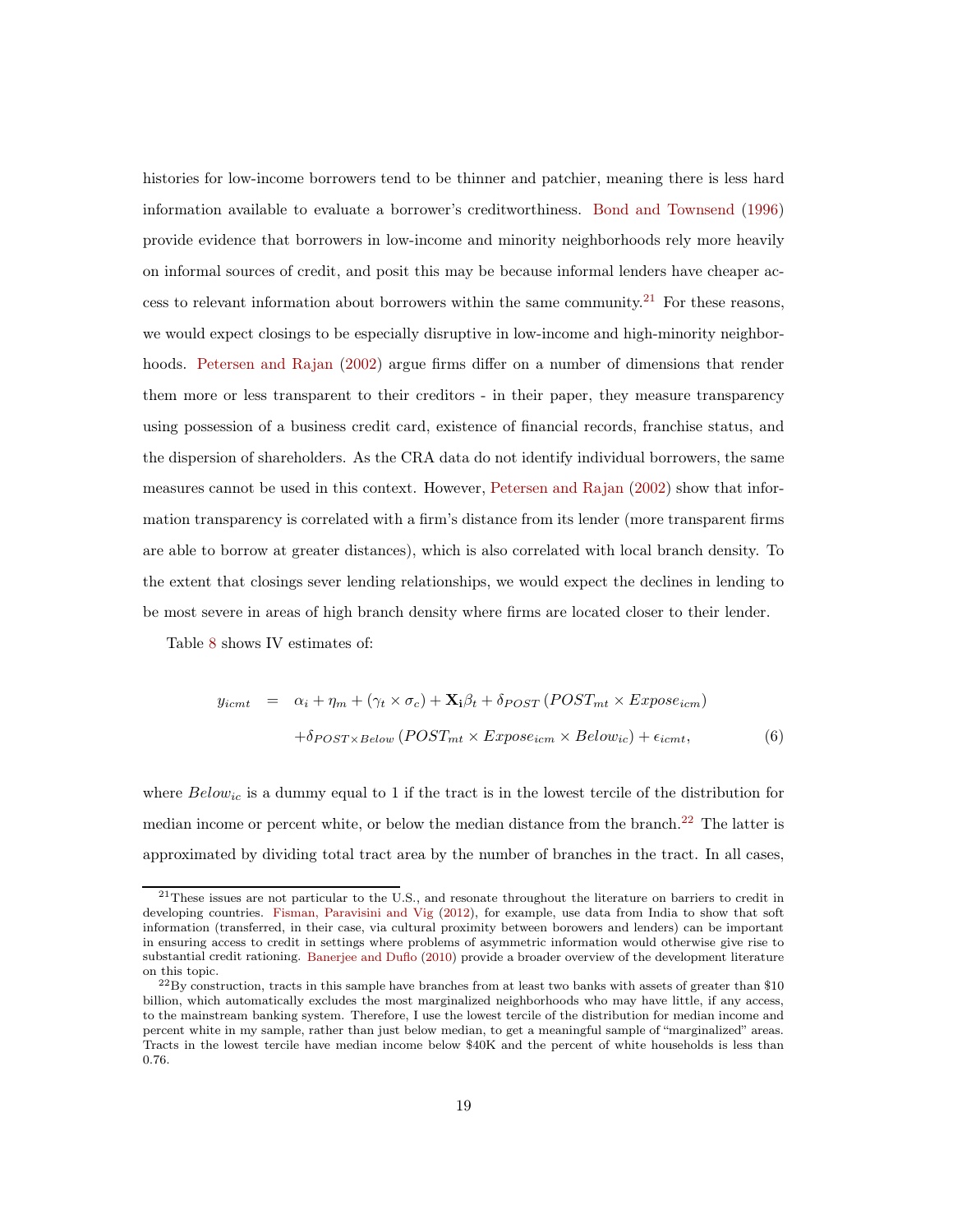we expect  $\delta_{POST \times Below} < 0$  if the effects of closings are more severe for information-intensive borrowers.

Table [8](#page-40-0) confirms that this is the case for all three measures of information-intensiveness, though the coefficients range from marginally significant to insignificant. Post-closing declines in lending are more severe in in tracts with lower median income, a higher fraction of minority households, and where firms, on average, are closer to their lender. Note that the baseline specification controls for total branches, and so Column 3 compares areas with equal branch coverage but different geographic densities.<sup>23</sup> These results are consistent with the assertion that broken relationships are the primary channel through which closings lead to declines in local credit supply.

It is also worth noting that Columns 1 and 2 show that the post-closing decline in lending is more severe in low-income and high-minority tracts, even though the baseline level of lending is also lower in these areas. This is true despite the fact that the correlation between the number of branches and tract-level median income and percent white is extremely low (only 0.0171 and 0.1035, respectively) in this sample. Conditional on having branches from at least two large banks, banking markets in low-income neighborhoods are just as crowded as those of wealthier neighborhoods in this sample. The results in Table [8](#page-40-0) indicate that marginalized neighborhoods not only face a larger absolute decline in lending after a branch closing, they actually suffer a larger proportional hit to credit supply.

#### 4.2.3 Robustness

The standard practice in much of the finance literature is to define local banking markets at the level of the MSA or non-MSA county. [Garmaise and Moskowitz](#page-26-6) [\(2006\)](#page-26-6) argue that this convention has been driven by data availability, and that evidence suggests local markets are likely to be much smaller. As this paper's identification strategy relies on within-county comparisons, this may be a concern if the results are driven by comparisons between tracts located very far apart. To address this, I re-estimate the reduced form results for small business

<sup>&</sup>lt;sup>23</sup>The distances in this context are much smaller than those in [Petersen and Rajan](#page-27-3) [\(2002](#page-27-3)): in their data, the mean distance between a firm and its lender was 115 miles, and the median was 9 miles. In Table [8](#page-40-0) the difference in average distance for tracts above and below the median is just 2.5 miles versus 0.2 miles. Nevertheless, the results are in the expected direction.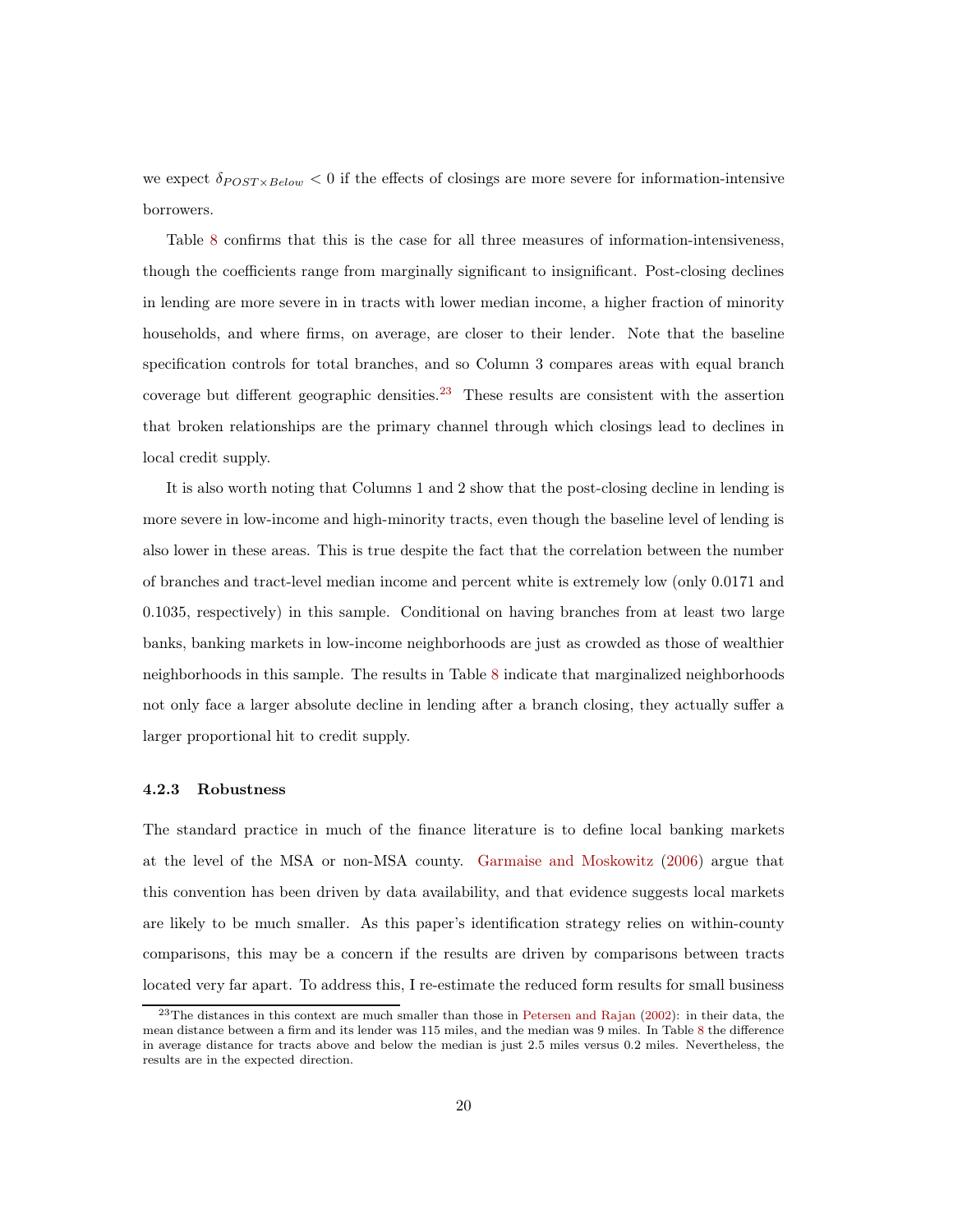lending using varying definitions for the size of sub-county local banking markets. For each Exposed tract, I define the market to be all Control tracts located within 10, 15, or 25 miles.<sup>24</sup> Identification is then based on within-market comparisons between Exposed and Control tracts.

Panel C of Table [7](#page-39-0) shows the estimate for the post-merger decline in small business lending is robust to these variations. The estimate obtained when the market is defined using a 15-mile radius (the definition used by [Garmaise and Moskowitz](#page-26-6) [\(2006\)](#page-26-6)) is -2.337 compared to -2.507 when the market is defined at the county level. Even with a 10-mile radius, the estimate is still -2.040. This suggests the results are not affected in any meaningful way by treating counties as the local market.

Another concern may be that the reporting threshold for CRA was increased from \$250 million to \$1 billion in 2005, which falls in the middle of my sample period. If the share of banks within the \$250 million - \$1 billion range differs systematically between Exposed and Control tracts, this may contribute to the post-merger decline in CRA-reported lending documented in Figure [6](#page-32-1) and Table [6.](#page-38-0) Panel D of Table [7,](#page-39-0) however, shows the results are robust to controlling for the tract-level market share of banks who were excluded from CRA starting in 2005.

#### 4.3 Geographic Spillovers

The results so far have shown there is a substantial decline in credit supply to small businesses located in the same tract where a closing occurs, but surrounding areas are likely to be affected as well. The median tract in this sample is only 1.5 miles, and survey evidence shows small businesses search up to several miles away for a credit provider [\(Amel and Brevoort](#page-25-4) [\(2005\)](#page-25-4), [Brevoort et al.](#page-26-4) [\(2010](#page-26-4))).

To measure these geographic spillovers, I categorize tracts according to their distance from a branch closing. For each Exposed tract, let  $R<sup>x</sup>$  denote the set of tracts located between  $x - 1$ and x miles away.  $R^0$  contains only the Exposed tract.  $R^1$  consists of all tracts whose centroids are located at most 1 mile away from the Exposed tract, but excludes the Exposed tract itself.  $R<sup>2</sup>$  consists of all tracts whose centroids are located at most 2 miles away, but excludes all tracts contained in  $R^1$  and  $R^0$ . And so on and so forth.

<sup>24</sup>Distances are measured based on tract centroids.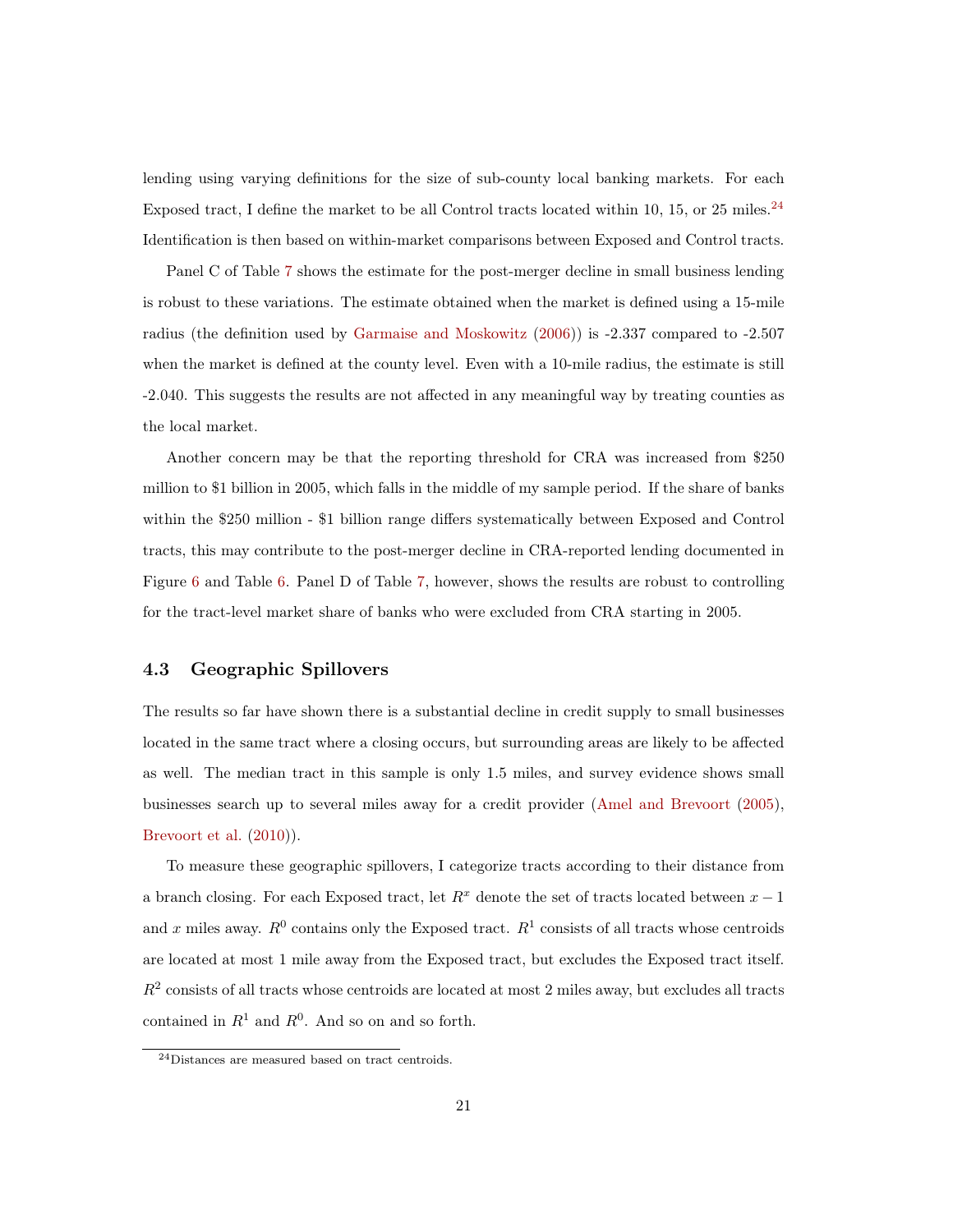I define  $R^x$  for all  $x \in \{0, 10\}$ . For each x, I estimate Equation [4](#page-13-0) where the dependent variable is the number of new small business loans,  $R<sup>x</sup>$  is the "exposed" group, and the Control group consists of all tracts located in the same county but at least 10 miles away from the branch closing.  $\delta_{POST}$  measures the post-merger decline in lending observed in tracts who did not themselves experience a closing, but who were located  $x$  miles away from one.

Figure [7](#page-33-0) plots the  $\delta_{POST}$  for each  $x \in \{0, 10\}$ , and shows that the effects of a closing are very localized. The impact is most severe in the tract where the branch is located and, strikingly, the magnitude of the effect decreases nearly monotonically as distance from the closed branch increases. Ultimately, the impact on lending dissipates around 6-8 miles from the Exposed tract. This pattern is remarkably consistent, both qualitatively and quantitatively, with existing evidence on the local nature of small business lending markets. [Amel and Brevoort](#page-25-4) [\(2005](#page-25-4)) and [Brevoort et al.](#page-26-4) [\(2010](#page-26-4)) use survey evidence to show the median distance between small firms and their supplier of credit is around 3-5 miles. Figure [7](#page-33-0) uses actual firm behavior and provides a measure that falls exactly within that range. These results indicate that while technological advances may have lessened the "tyranny of distance" in small business lending, as shown in [Petersen and Rajan](#page-27-3) [\(2002](#page-27-3)), they have not managed to eradicate it entirely.

#### 4.4 Real Economic Effects

Finally, it is natural to ask the extent to which these declines in local small business lending have real economic effects. To answer this question, I use establishment-level data from NETS to construct tract-level measures of annual employment growth. The employment growth rate for tract  $i$  in year  $t$  is:

$$
EmpGr_{it} = [jobs \, created \, by \, new \, establishes \, the \, -\, jobs \, lost \, from \, closing
$$
\n
$$
establishments_{it} + employment \, in \, continuing \, establishes \,ments_{it} -
$$
\n
$$
emplogment \, in \, continuing \, establishes \,ments_{i,t-1} + in migration_{it} -
$$
\n
$$
out migration_{it} | / [0.5 \times employment_{i,t-1} + 0.5 \times employment_{it}] .
$$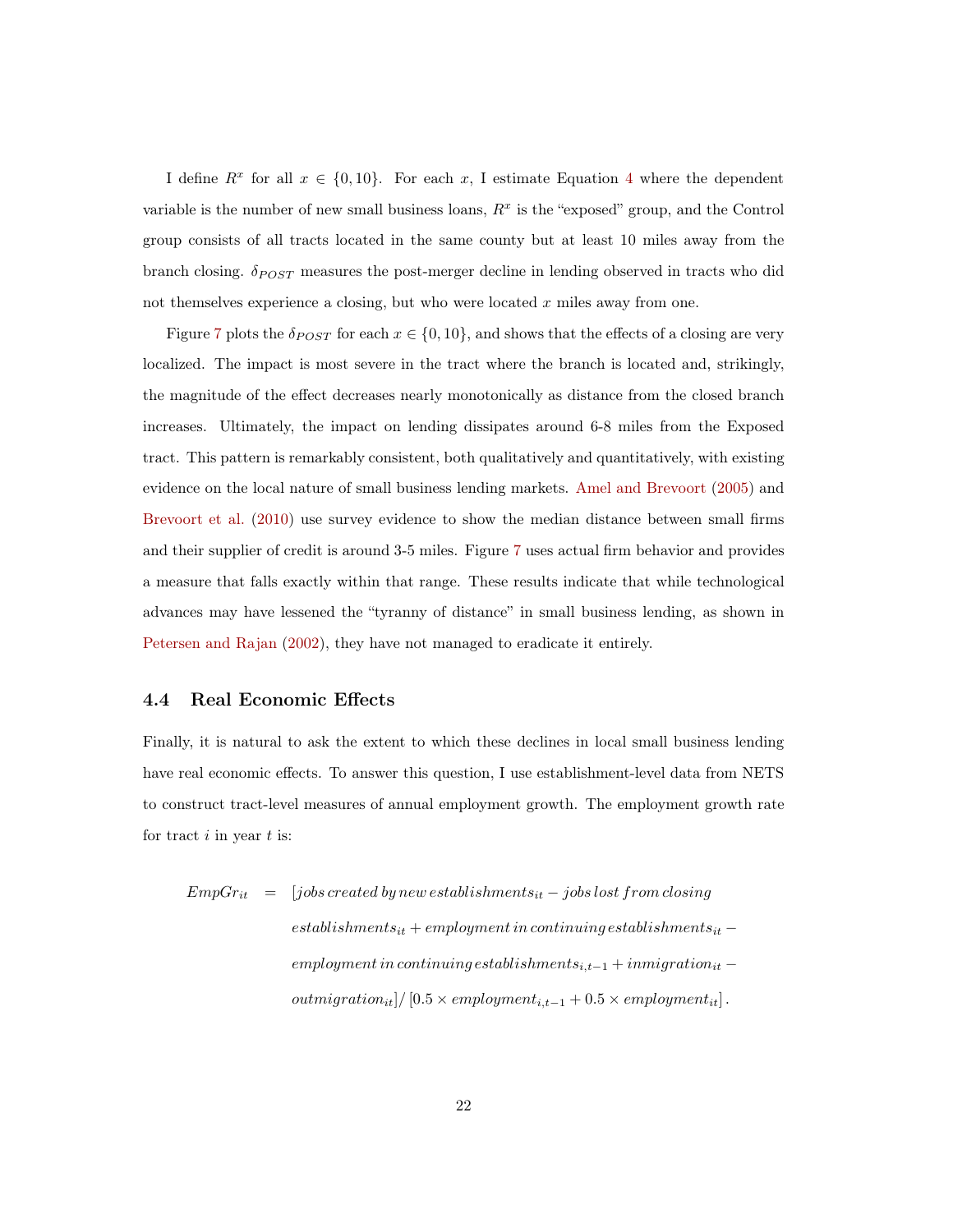This is a symmetric growth rate, ranging between -2 and 2, and is a second-order approximation to log differences.

Table [9](#page-41-0) shows the results of estimating Equation [4](#page-13-0) where the dependent variable is the tract-level employment growth rate. More specifically, these are IV estimates. Column (1) shows that closings lead to a 2 percentage point reduction in the employment growth rate.<sup>25</sup> Columns (2) and (3) show that these effects are entirely concentrated amongst establishments who are more heavily dependent upon bank credit and who, ex ante, we would expect to face greater difficulty in finding substitute sources of credit. Row (2) shows closings have the greatest impact on establishments in industries with a high dependence on external finance, as defined in [Rajan and Zingales](#page-27-8) [\(1998\)](#page-27-8). As the [Rajan and Zingales](#page-27-8) [\(1998](#page-27-8)) measure is computed using data on large, publicly-traded companies and may not translate exactly to the financing needs of small firms, Row (3) shows that the same qualitative results hold when I define capital intensity using the measure from [Hurst and Lusardi](#page-27-9) [\(2004](#page-27-9)), which uses data on starting capital requirements from the Survey of Small Business Finances. Rows (4) and (5) show the effects of closings are most severe for small standalones (defined to be single-unit establishments with fewer than 20 employees) and privately-owned establishments. This is consistent with the effects of closings being most severe on information-intensive borrowers.

## <span id="page-22-0"></span>5 Conclusion

Do bank branches still matter? This paper argues that they do. I show that, even in crowded banking markets, closings have large effects on local credit supply when lending is informationintensive and lender-specific relationships are difficult to replace. Closings have only a minimal impact on mortgages, but lending to local small businesses falls substantially and remains persistently low even after the entry of new banks. The effects are very localized, and are most severe in marginalized neighborhoods where relationship-specific capital is likely to be especially important. Ultimately, the decline in local lending translates into a 2 percentage point reduction in employment growth rates.

 $^{25}$ In results not shown here, I also look at the effect of closings on establishment growth rates. The point estimates are negative, but statistically insignificant.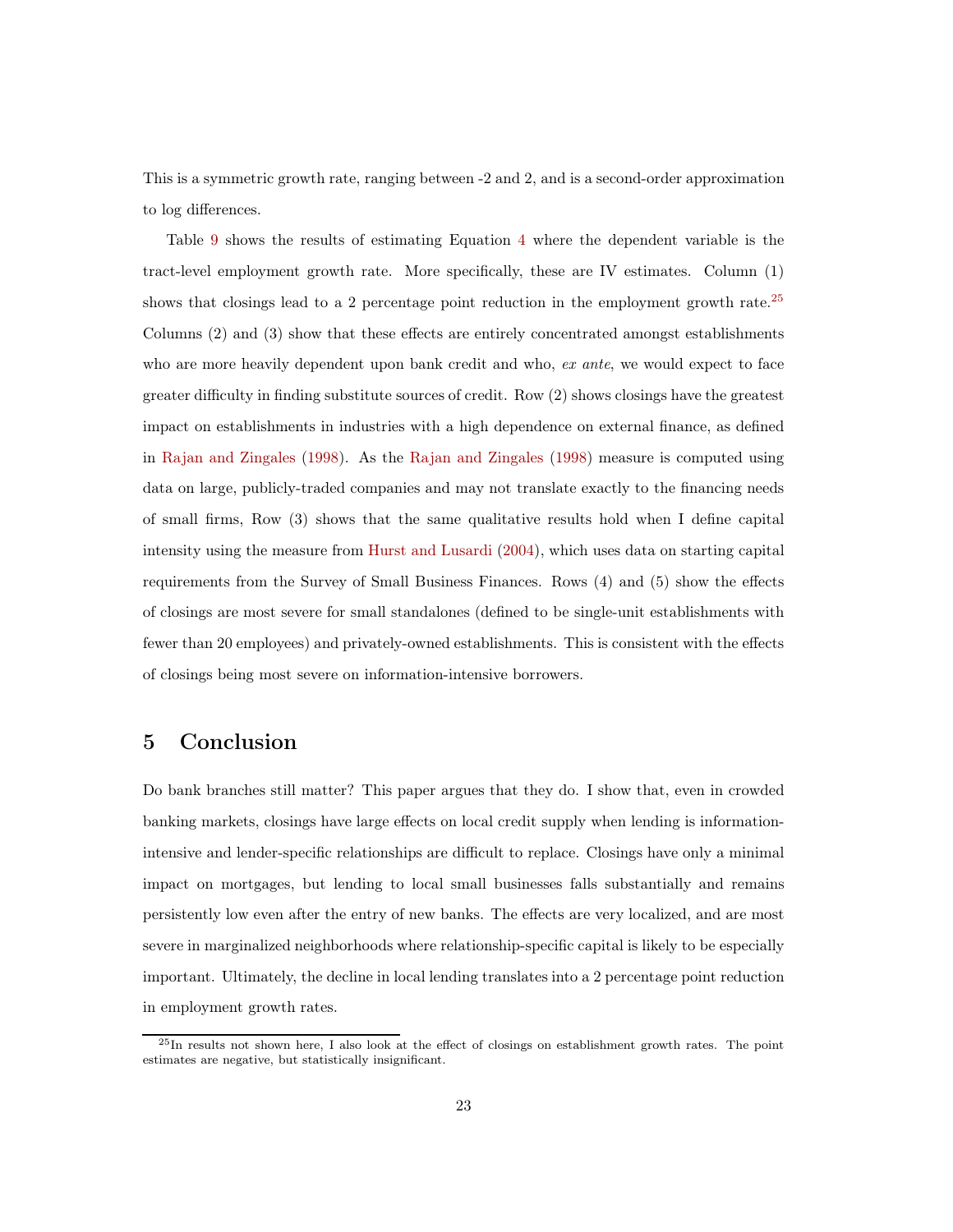From the perspective of assessing the welfare implications of branch closings, the first-order issue is: who is the marginal borrower who loses access to credit? If closings sever relationships that facilitate credit access for positive NPV borrowers, then the decline in lending is welfare-reducing.<sup>26</sup> In general, this need not be the case. [Hertzberg, Liberti and Paravisini](#page-27-10) [\(2010](#page-27-10)) show that when loan managers are responsible not only for maintaining a relationship with their borrowers, but also for monitoring their repayment prospects, they may suppress negative signals about the firm's ability to repay since it will reflect negatively on their own reputation. If managers siphon funds to borrowers with negative NPV projects, the observed decline in lending may be welfare-enhancing. The data sources used in this paper do not include borrower and loan characteristics, such as default rates, that can distinguish empirically between these possibilities (the overall decline in lending likely includes both cases), and so the welfare implications are ultimately ambiguous.

Nevertheless, this paper has several important policy implications. First, it suggests that the same informational frictions that lead borrowers in disadvantaged neighborhoods to face high barriers to credit access can also make it harder for them to adjust to subsequent credit market shocks. This implies that financial shocks, even those that affect only the largest institutions, may filter down to have substantial distributional effects at the local level. This is highly relevant from a policymaking perspective given the heavy focus on credit access in low-income and minority neighborhoods.

Second, these results suggest that the current approach to regulating branch closings and evaluating the impact of bank mergers may be overly narrow. The focus on the availability of other branches fails to recognize that if closings destroy lender-specific information, borrowers will be unable to obtain credit at equal terms even in dense banking markets. The number of branches that are geographically close is an insufficient measure for actual credit access.

Finally, this paper shows that technological advances have not eradicated the importance of physical proximity in lending. Even in the U.S. banking system today, there are some markets

<sup>26</sup>This depends, of course, on properly accounting for banks' forgone costs. If banks fully internalize the social value of their lending, then closings are socially efficient even when they result in a loss of credit for positive NPV borrowers. If, however, there are market imperfections that drive a wedge between the social and private values of capital, then there will be scenarios where banks close branches even though that results in a loss of social welfare.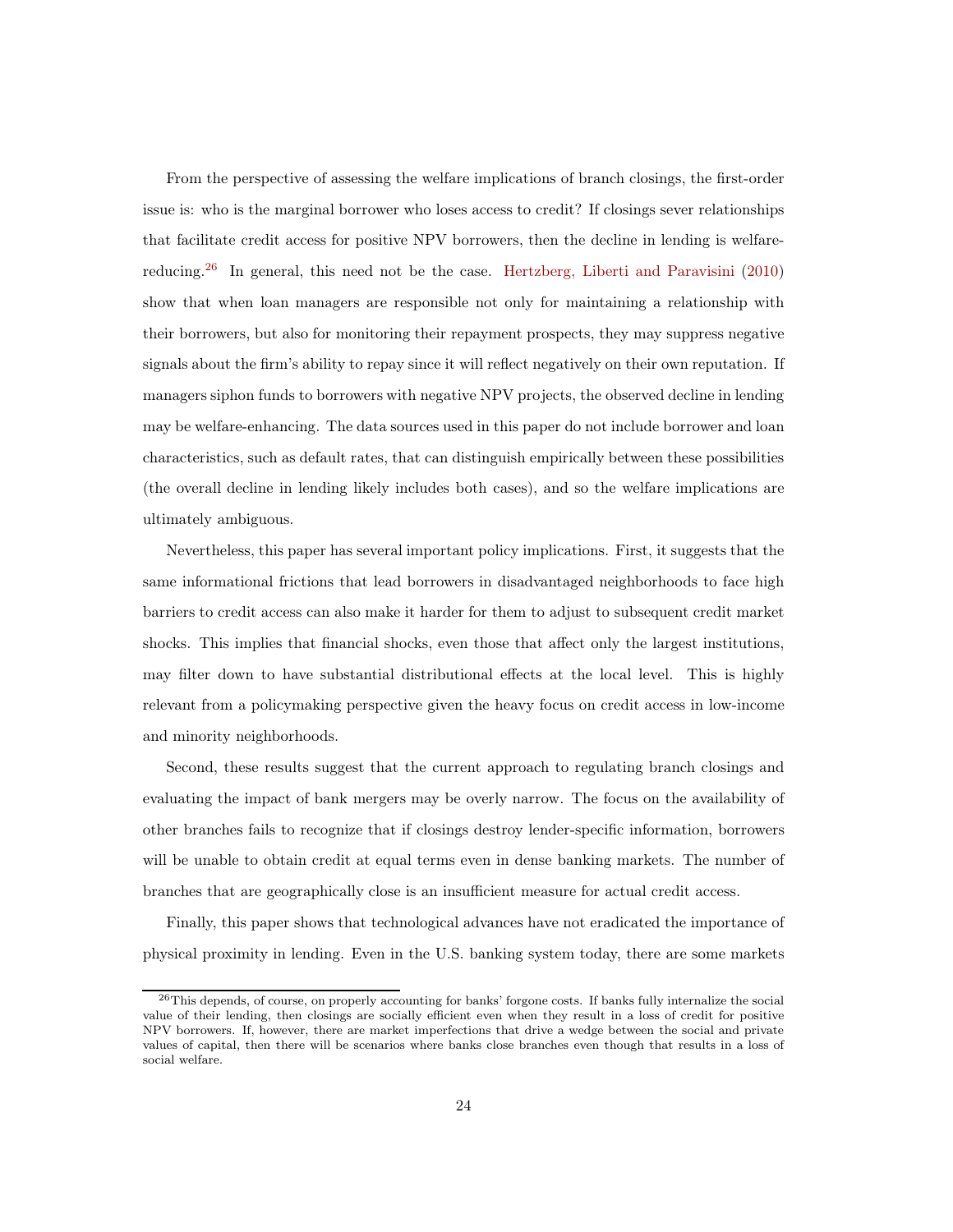and some segments of the population for whom local bank branches still play a crucial role in determining local access to credit.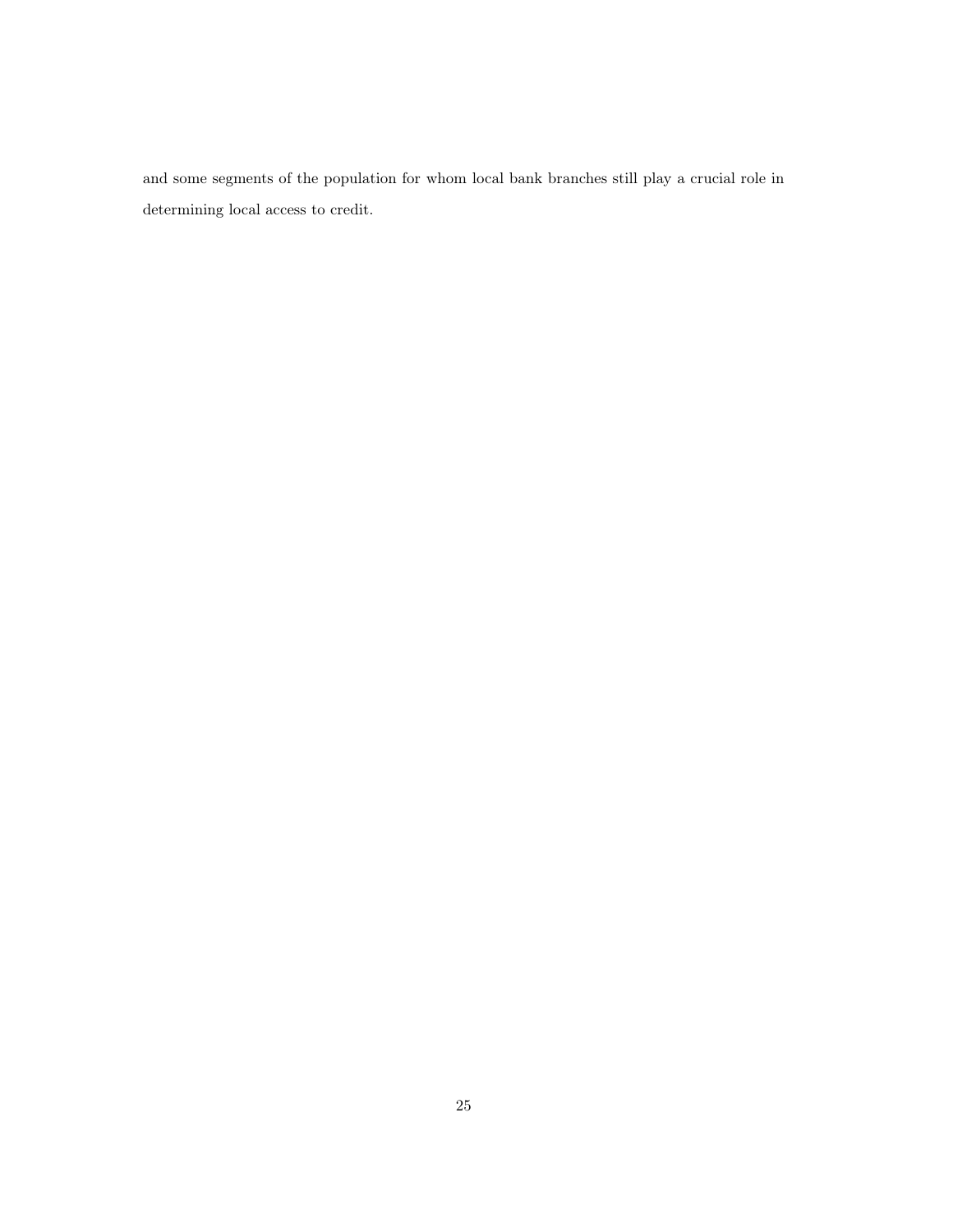## References

- <span id="page-25-8"></span>Agarwal, Sumit and Robert Hauswald, "Distance and Private Information in Lending," The Review of Financial Studies, 2010, 23 (7), 2757–2788.
- <span id="page-25-4"></span>Amel, Dean F. and Kenneth P. Brevoort, "The Perceived Size of Small Business Banking Markets," Journal of Competition Law and Economics, 2005, 1 (4), 771–784.
- <span id="page-25-6"></span>Angrist, Joshua D. and Jorn-Steffen Pischke, Mostly Harmless Econometrics, Princeton, NJ: Princeton University Press, 2009.
- <span id="page-25-5"></span>Ashcraft, Adam B., "Are Banks Really Special? New Evidence from the FDIC-Induced Failure of Healthy Banks," The American Economic Review, 2005, 95 (5), 1712–1730.
- <span id="page-25-9"></span>Banerjee, Abhijit V. and Esther Duflo, "Giving Credit Where It Is Due," Journal of Economic Perspectives, 2010, 24 (3), 61–80.
- <span id="page-25-0"></span>Barr, Michael S., "Credit Where it Counts: The Community Reinvestment Act and its Critics," New York University Law Review, 2005, 80 (2), 513–652.
- <span id="page-25-7"></span>Berger, Allen N. and Gregory F. Udell, "Relationship Lending and Lines of Credit in Small Firm Finance," The Journal of Business, 1995, 68 (3), 351-381.
- <span id="page-25-2"></span> $\overline{\phantom{a}}$ , Anthony Saunders, Joseph M. Scalise, and Gregory F. Udell, "The Effects of Bank Mergers and Acquisitions on Small Business Lending," Journal of Financial Economics, 1998, 50 (2), 187–229.
- <span id="page-25-3"></span>, Nathan H. Miller, Mitchell A. Petersen, Raghuram G. Rajan, and Jeremy C. Stein, "Does Function Follow Organizational Form? Evidence from the Lending Practices of Large and Small Banks," Journal of Financial Economics, May 2005, 76 (2), 237–269.
- <span id="page-25-1"></span>Black, Sandra E. and Philip E. Strahan, "Entrepreneurship and Bank Credit Availability," The Journal of Finance, 2002, 57 (6), 2807–2833.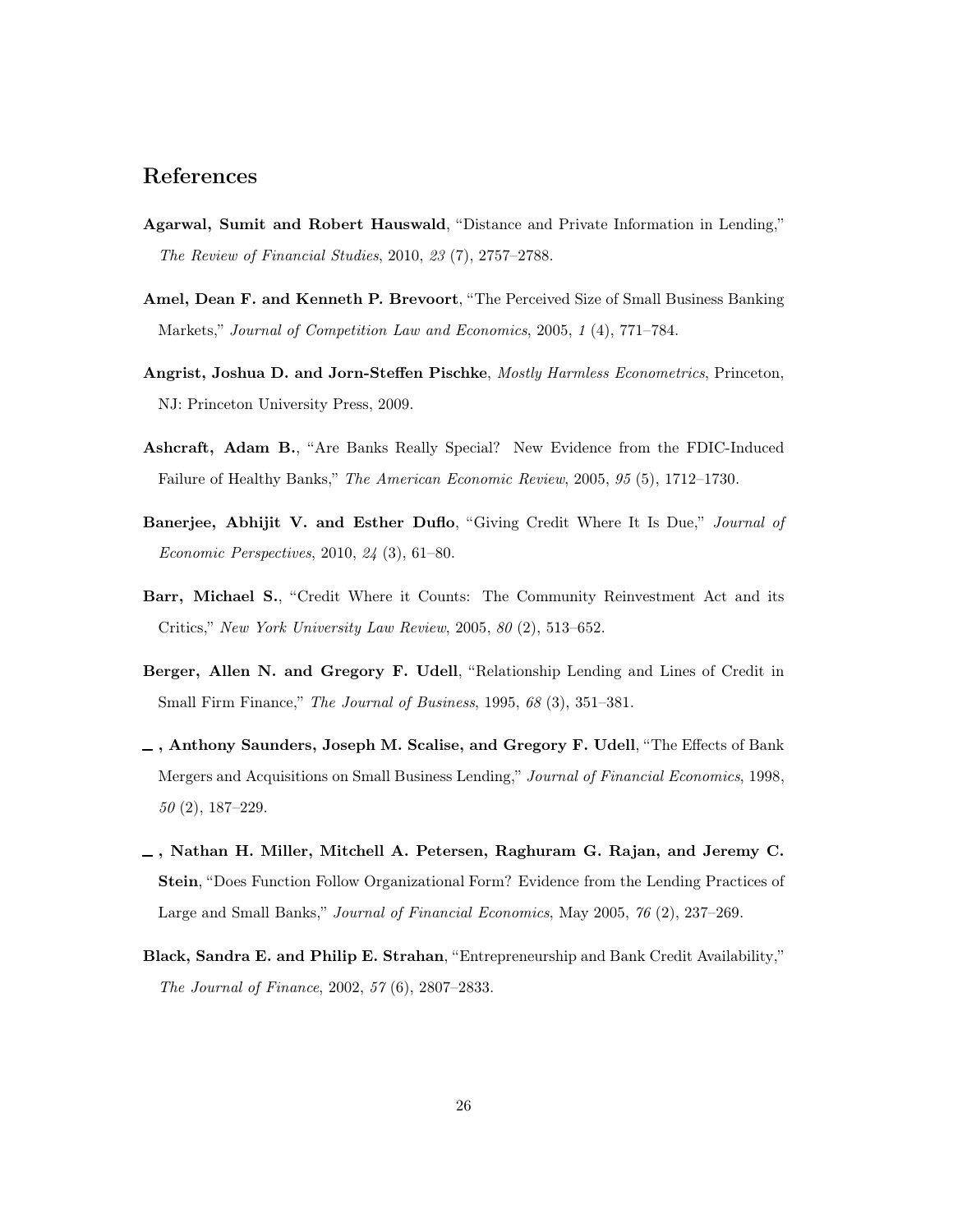- <span id="page-26-9"></span>Bond, Philip and Robert M. Townsend, "Formal and Informal Financing in a Chicago Ethnic Neighborhood," Federal Reserve Bank of Chicago Economic Perspectives, 1996, 20  $(4), 3-27.$
- <span id="page-26-8"></span>Boot, Arnoud W. A. and Anjan V. Thakor, "Can Relationship Banking Survive Competition?," The Journal of Finance, 2000, 55 (2), 679–713.
- <span id="page-26-4"></span>Brevoort, Kenneth P., John A. Holmes, and John D. Wolken, "Distance Still Matters: The Information Revolution in Small Business Lending and the Persistent Role of Location, 1993-2003," 2010.
- <span id="page-26-0"></span>Burgess, Robin and Rohini Pande, "Do Rural Banks Matter? Evidence from the Indian Social Banking Experiment," The American Economic Review, 2005, 95 (3), 780–795.
- <span id="page-26-1"></span>Cetorelli, Nicola and Philip E. Strahan, "Finance as a Barrier to Entry: Bank Competition and Industry Structure in Local U.S. Markets," The Journal of Finance, 2006, 61 (1), 437–461.
- <span id="page-26-7"></span>Drexler, Alejandro and Antoinette Schoar, "Do Relationships Matter? Evidence from Loan Officer Turnover," 2012.
- <span id="page-26-10"></span>Fisman, Raymond, Daniel Paravisini, and Vikrant Vig, "Cultural Proximity and Loan Outcomes," 2012.
- <span id="page-26-6"></span>Garmaise, Mark J. and Tobias J. Moskowitz, "Bank Mergers and Crime: The Real and Social Effects of Credit Market Competition," The Journal of Finance, 2006, 61 (2), 495–538.
- <span id="page-26-2"></span>Gilje, Erik, "Does Local Access to Finance Matter?," January 2012.
- <span id="page-26-3"></span>, Elena Loutskina, and Philip E. Strahan, "Exporting Liquidity: Branch Banking and Financial Integration," 2013.
- <span id="page-26-5"></span>Greenstone, Michael, Alexandre Mas, and Hoai-Luu Q. Nguyen, "Do Credit Market Shocks affect the Real Economy? Quasi-Experimental Evidence from the Great Recession and 'Normal' Economic Times," 2015.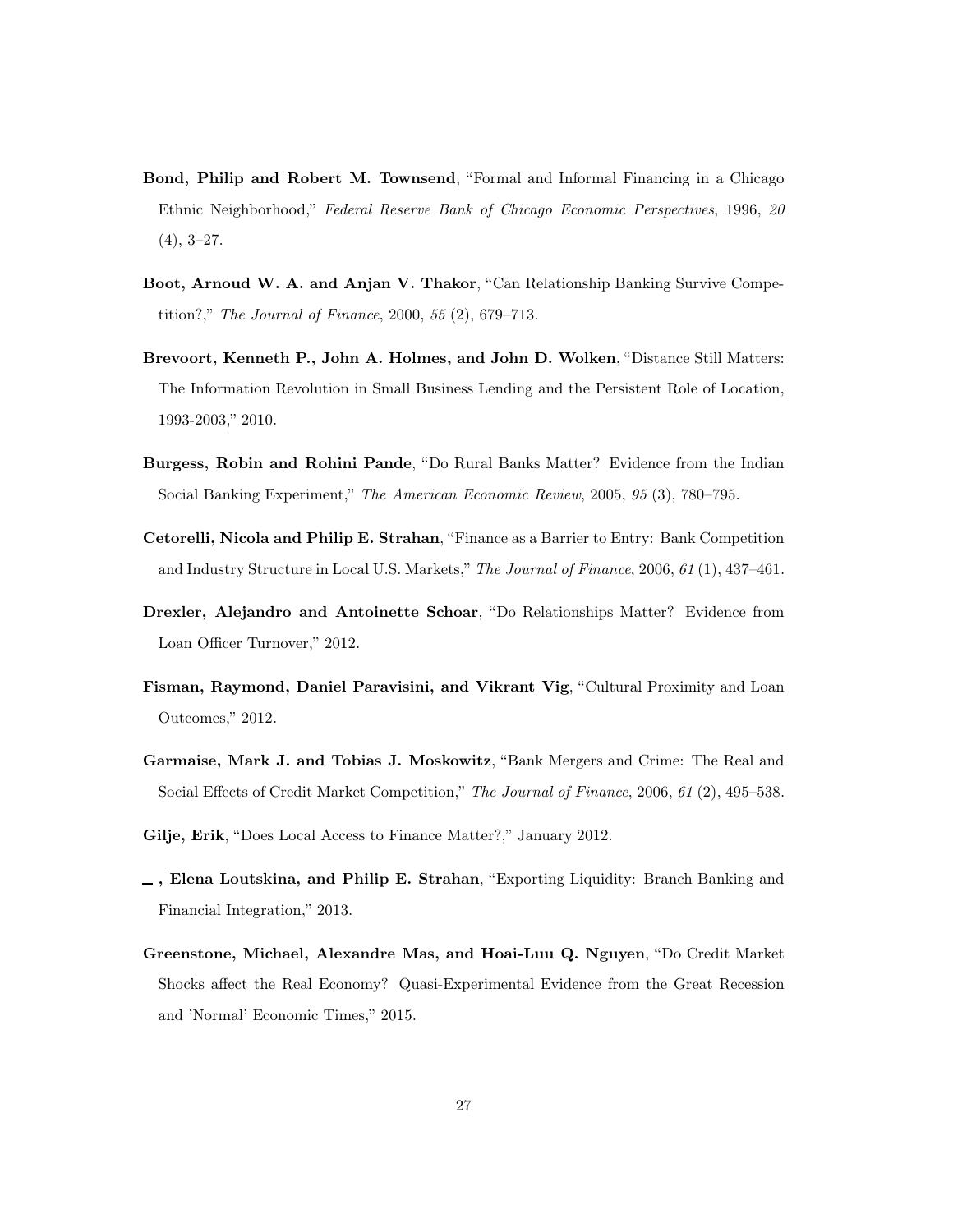- <span id="page-27-10"></span>Hertzberg, Andrew, Jose Maria Liberti, and Daniel Paravisini, "Information and Incentives Inside the Firm: Evidence from Loan Officer Rotation," The Journal of Finance, 2010, 65 (3), 795–828.
- <span id="page-27-9"></span>Hurst, Erik and Annamaria Lusardi, "Liquidity Constraints, Household Wealth, and Entrepreneurship," Journal of Political Economy, 2004, 112 (2), 319–347.
- <span id="page-27-0"></span>Jayaratne, Jith and Philip E. Strahan, "The Finance-Growth Nexus: Evidence from Bank Branch Deregulation," The Quarterly Journal of Economics, 1996, 111 (3), 639–670.
- <span id="page-27-1"></span>Kerr, William R. and Ramana Nanda, "Democratizing Entry: Banking Deregulations, Financing Constraints, and Entrepreneurship," Journal of Financial Economics, October 2009, 94 (1), 124–149.
- <span id="page-27-5"></span>Munoz, Ana Patricia and Kristin F. Butcher, "Using Credit Reporting Agency Data to Assess the Link between the Community Reinvestment Act and Consumer Credit Outcomes," 2013.
- <span id="page-27-2"></span>Peek, Joe and Eric S. Rosengren, "Bank Consolidation and Small Business Lending : It's Not Just Bank Size that Matters," Journal of Banking & Finance, August 1998, 22 (6-8), 799–819.
- <span id="page-27-4"></span> $\Box$  and  $\Box$ , "Collateral Damage: Effects of the Japanese Bank Crisis on Real Activity in the United States," The American Economic Review, 2000, 90 (1), 30–45.
- <span id="page-27-6"></span>Petersen, Mitchell A. and Raghuram G Rajan, "The Benefits of Lending Relationships: Evidence from Small Business Data," The Journal of Finance, 1994, 49 (1), 3–37.
- <span id="page-27-7"></span>and Raghuram G. Rajan, "The Effect of Credit Market Competition on Lending Relationships," The Quarterly Journal of Economics, 1995, 110 (2), 407–443.
- <span id="page-27-3"></span>and Raghuram G Rajan, "Does Distance Still Matter? The Information Revolution in Small Business Lending," The Journal of Finance, 2002, 57 (6), 2533–2570.
- <span id="page-27-8"></span>Rajan, Raghuram G. and Luigi Zingales, "Financial Dependence and Growth," The American Economic Review, February 1998, 88 (3), 559–586.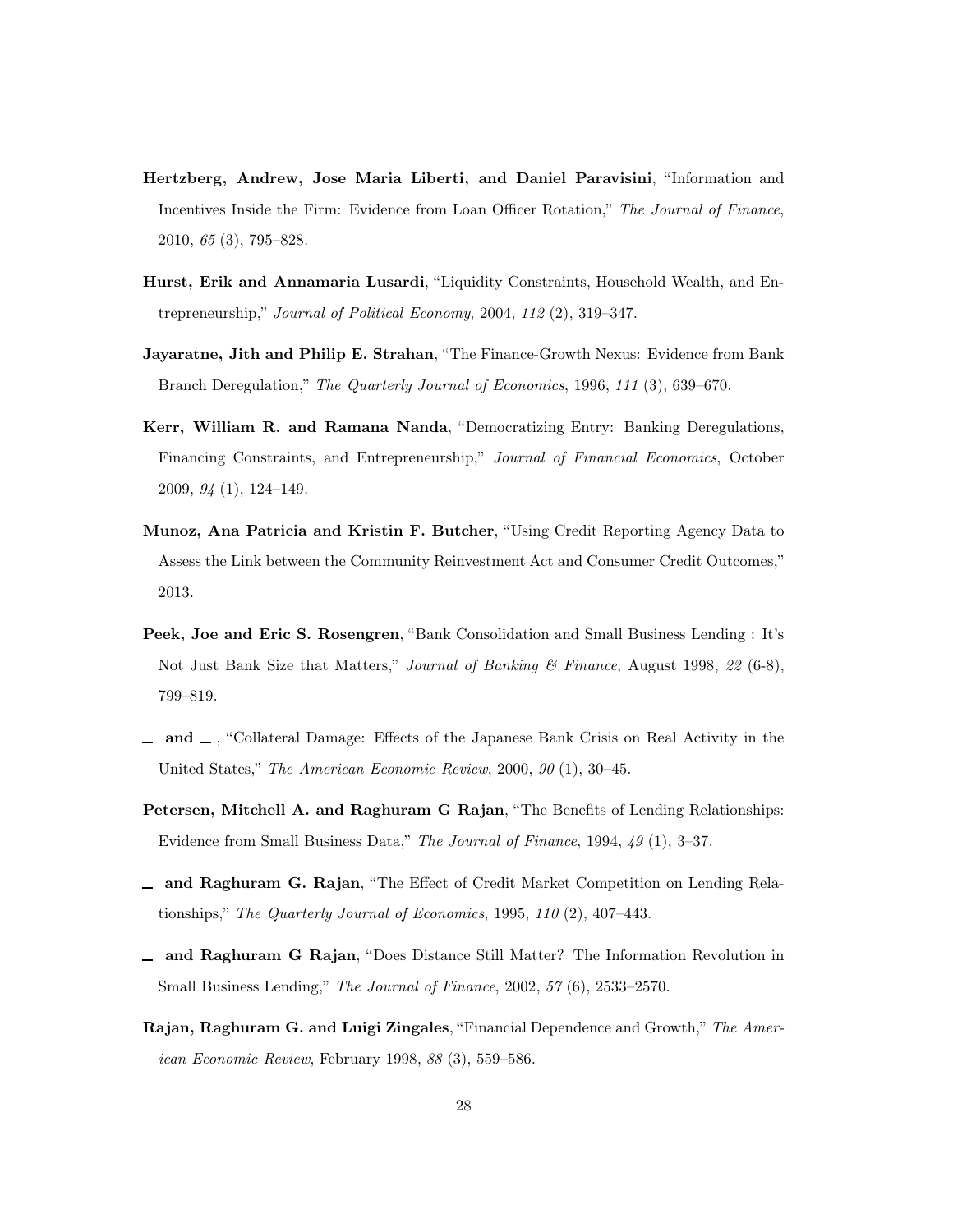- <span id="page-28-3"></span>Sapienza, Paula, "The Effects of Banking Mergers on Loan Contracts," The Journal of Finance, 2002, 57 (1), 329–367.
- <span id="page-28-5"></span>Scharfstein, David and Adi Sunderam, "Market Power in Mortgage Lending and the Transmission of Monetary Policy," 2015.
- <span id="page-28-0"></span>Skillern, Peter, "When Your Bank Leaves Town: How Communities Can Fight Back," Shelterforce, 2002, (December).
- <span id="page-28-4"></span>Stein, Jeremy C., "Information Production and Capital Allocation: Decentralized versus Hierarchical Firms," The Journal of Finance, 2002, 57 (5), 1891–1921.
- <span id="page-28-1"></span>Strahan, Philip E. and James P. Weston, "Small Business Lending and Bank Consolidation: Is There Cause for Concern?," Current Issues in Economics and Finance, 1996, 2 (3).
- <span id="page-28-2"></span> $\Box$  and  $\Box$ , "Small Business Lending and the Changing Structure of the Banking Industry," Journal of Banking & Finance, August 1998, 22 (6-8), 821–845.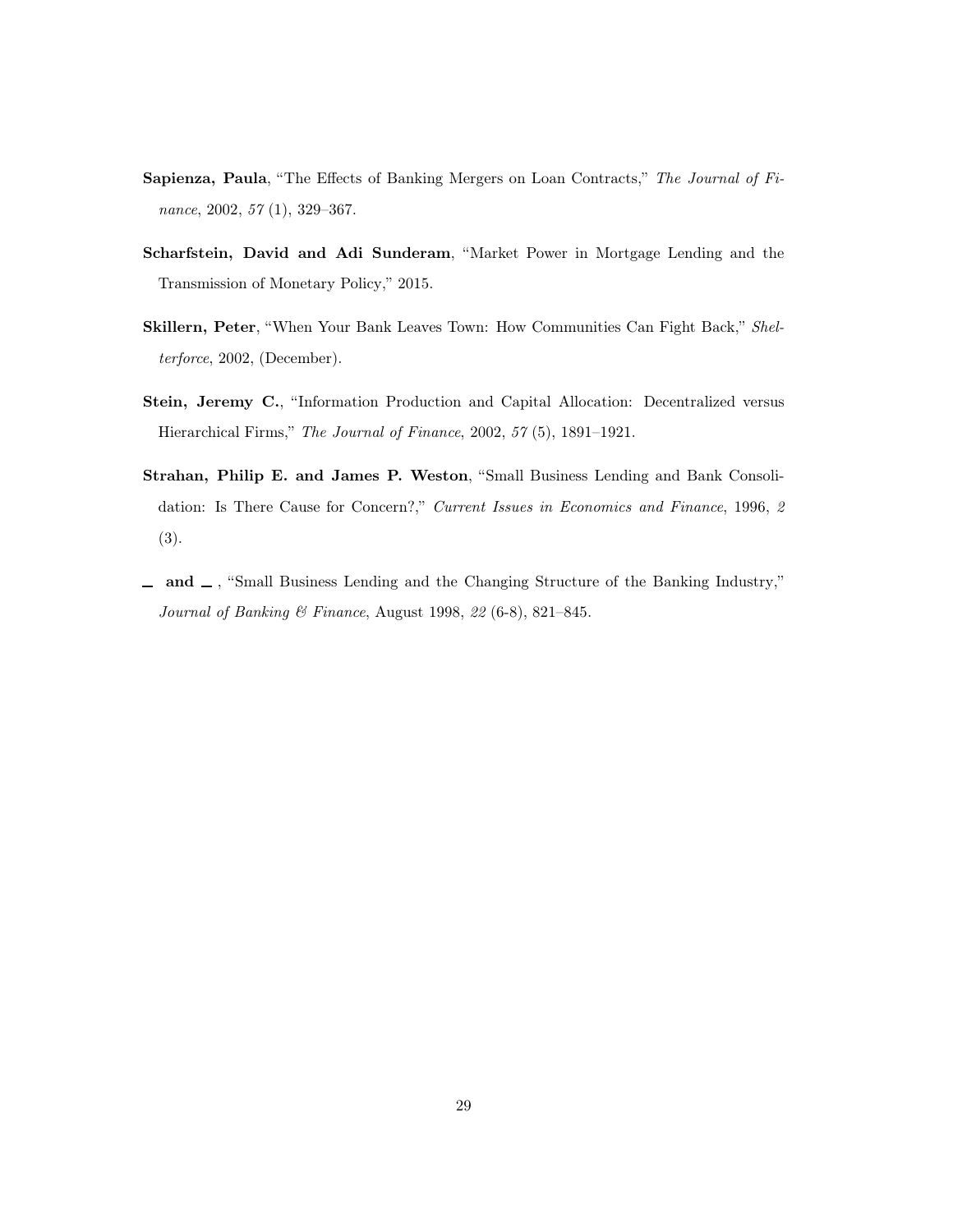<span id="page-29-0"></span>

Figure 1: U.S. Bank Branches, 1994-2014

Source: FDIC. Figure displays the total number of bank branches reported in the FDIC Summary of Deposits from 1994-2014.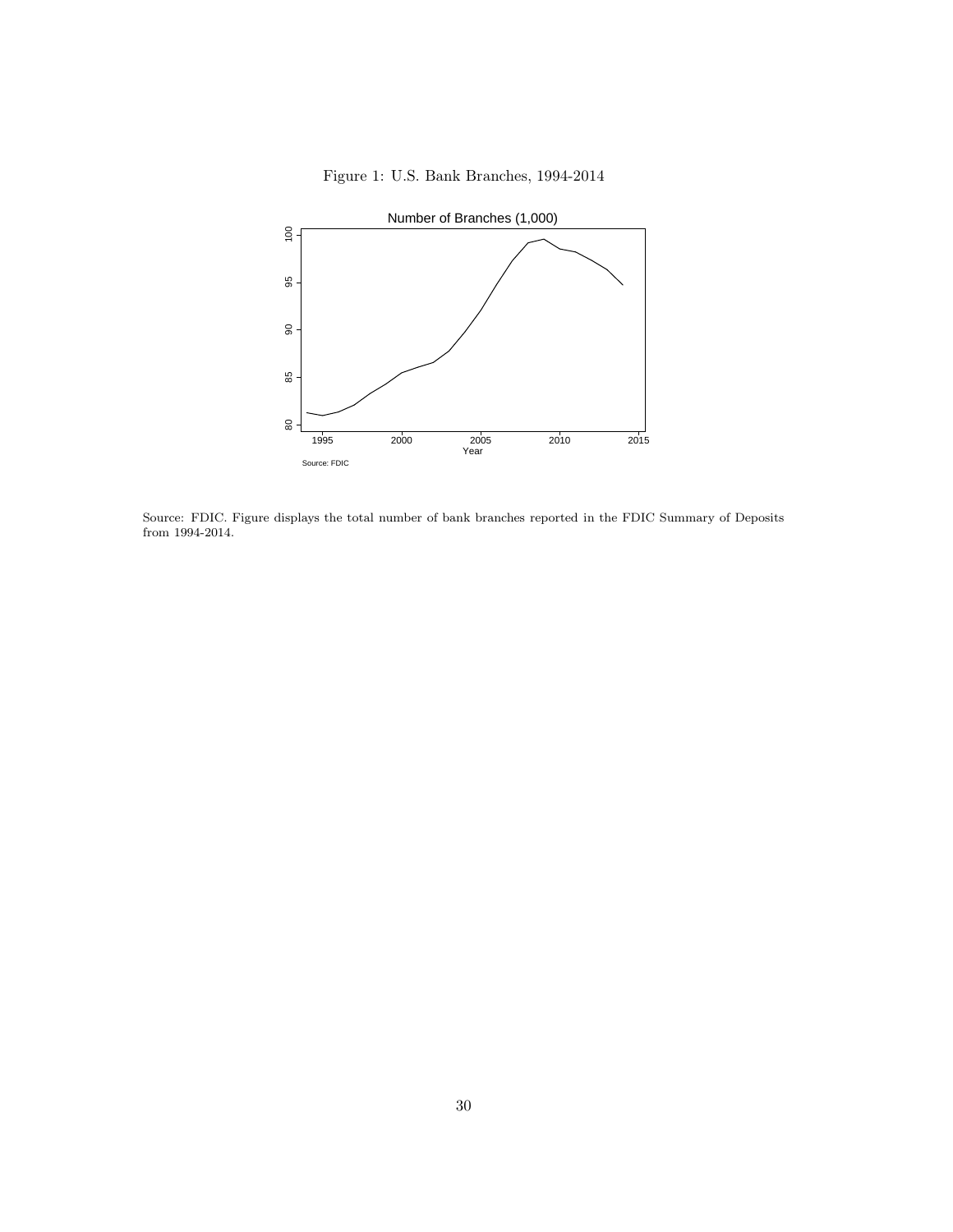<span id="page-30-0"></span>Figure 2: Defining Exposed and Control Tracts - Wake County, <sup>N</sup>C



Source: FDIC, U.S. Census. Figure shows how Exposed and Control tracts are defined in Wake County, NC for the <sup>2004</sup> merger between Wachovia and SouthTrust. Left pane<sup>l</sup> shows the Census tract boundaries along with the geographic distribution of bank branches in the year prior to the merger. Red squares are Wachovia (Buyer) branches, green triangles are SouthTrust (Target) branches, and blue circles are branches belonging to other banks with at least \$10 billion in assets. Right pane<sup>l</sup> shows Exposed tracts (those with both <sup>a</sup> Wachovia and <sup>a</sup> SouthTrust branch) and Control tracts (those that hadbranches from at least two large non-merging banks).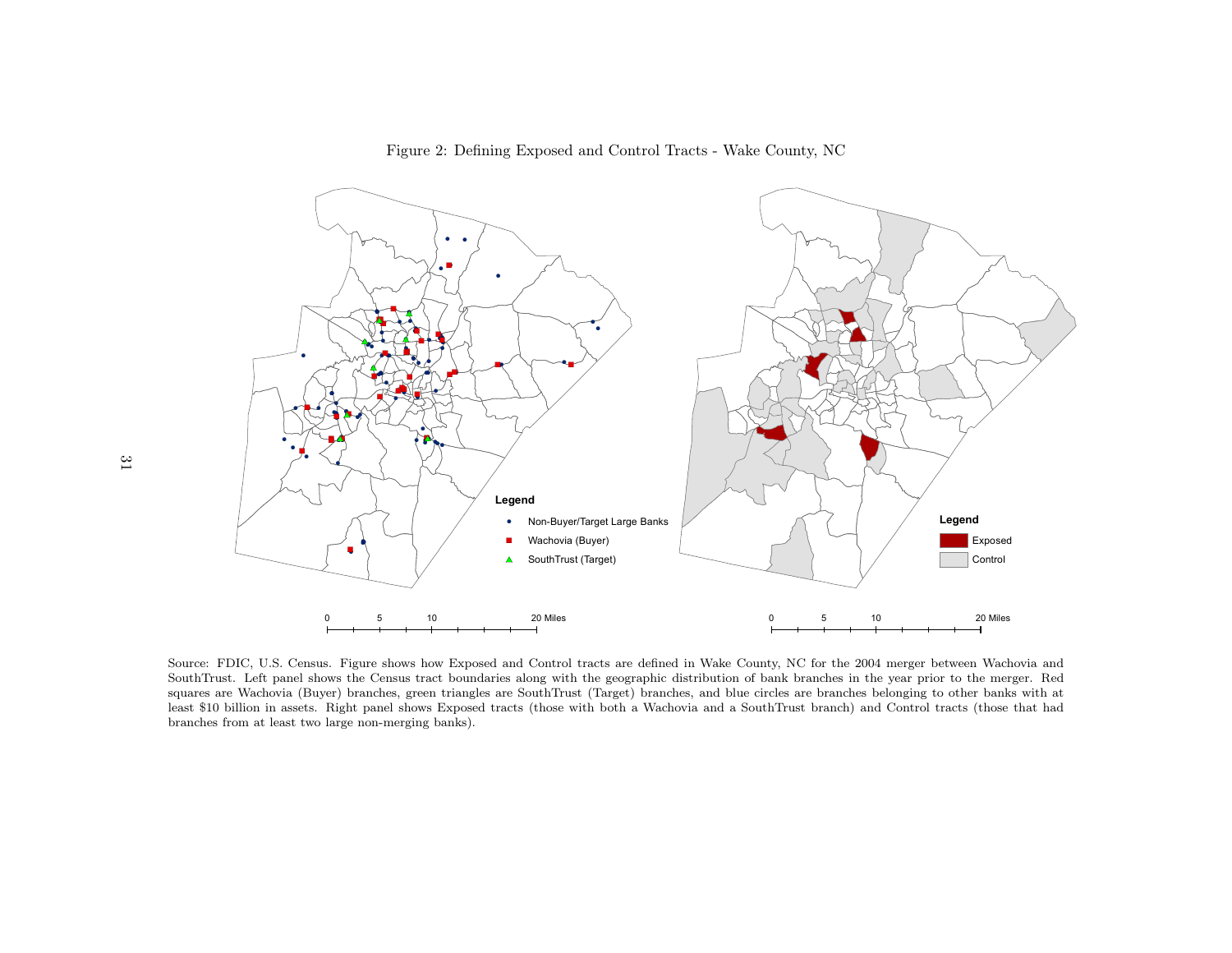

<span id="page-31-0"></span>Figure 3: Exposure to Consolidation and the Incidence of Branch Closings

<span id="page-31-1"></span>Source: FDIC, author's own calculations. Figure plots the  $\delta_{\tau}$  from estimating Equation 3 where the dependent variable is the number of branch closings in tract i in year t. Bands show 95% confidence intervals.  $\tau = 0$  is the year the merger was approved by federal regulators, and and all coefficients are normalized relative to  $\tau = -1$ . The vertical lines at  $\tau = -4$  and  $\tau = 6$  denote the range over which the panel is balanced. Robust standard errors are clustered at the tract level.

Figure 4: Exposure to Consolidation and Total Branches



Source: FDIC, author's own calculations. Figure plots the  $\delta_{\tau}$  from estimating Equation 3 where the dependent variable is the total number of branches in tract i in year t. Bands show the 95% confidence intervals.  $\tau = 0$ is the year the merger was approved by federal regulators, and and all coefficients are normalized relative to  $\tau = -1$ . The vertical lines at  $\tau = -4$  and  $\tau = 6$  denote the range over which the panel is balanced. Robust standard errors are clustered at the tract level.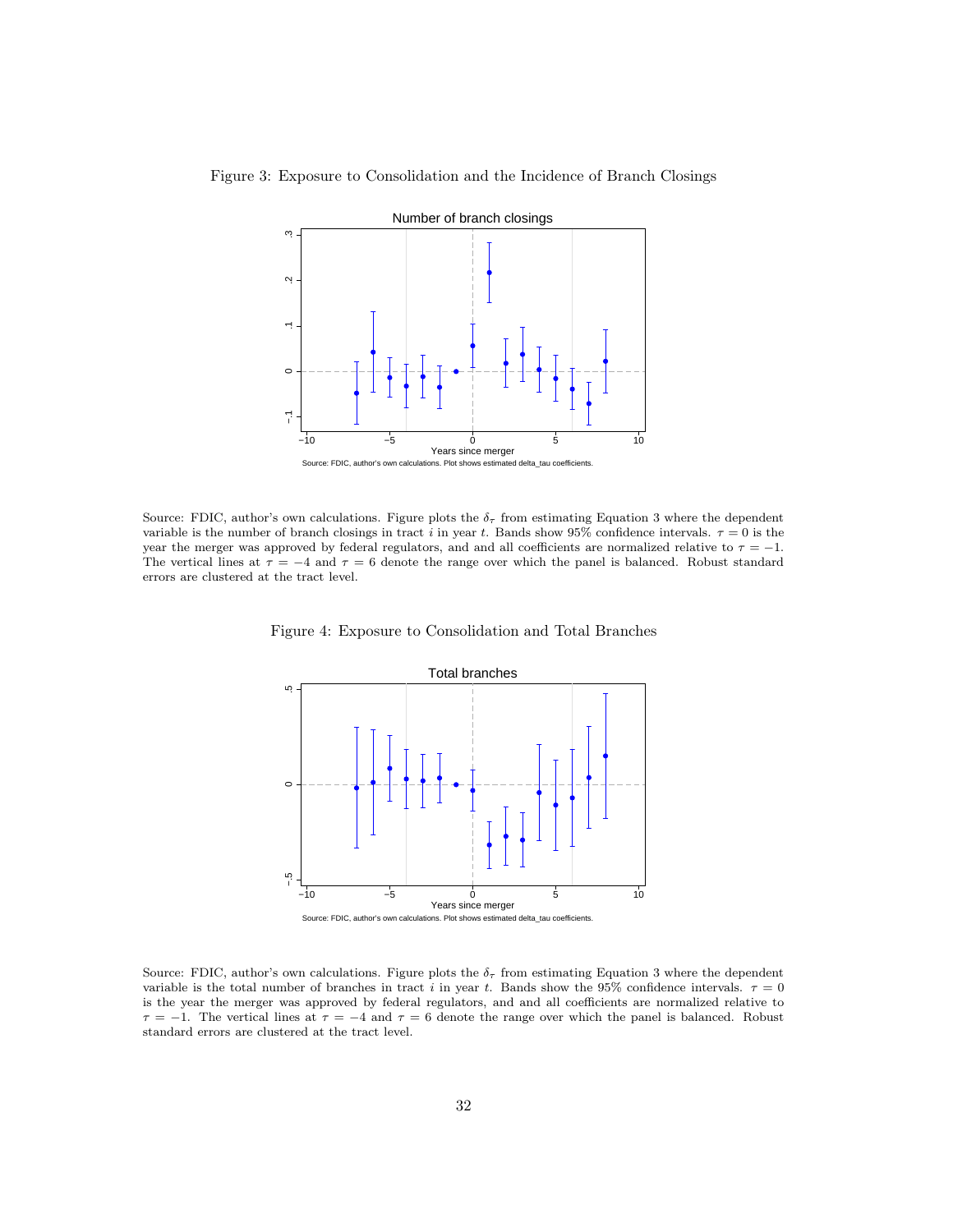<span id="page-32-0"></span>

Figure 5: Exposure to Consolidation and the Volume of New Lending

Source: FFIEC, author's own calculations. Figures plot the  $\delta_{\tau}$  from estimating Equation 3 where the dependent variables are the number of new small business loans (left) and new mortgages (right) made to borrowers located in tract i in year t. Bands show the 95% confidence intervals.  $\tau = 0$  is the year the merger was approved by federal regulators, and and all coefficients are normalized relative to  $\tau = -1$ . The vertical lines at  $\tau = -4$  and  $\tau = 6$  denote the range over which the panel is balanced. Robust standard errors are clustered at the tract level.



<span id="page-32-1"></span>

Source: FDIC, FFIEC, author's own calculations. Figures plots the  $\delta_{\tau}$  from estimating Equation 3. For red triangles, the dependent variable is the total number of branches in tract  $i$  in year  $t$ . For blue circles, the dependent variables are the number of new small business loans (left) and new mortgages (right) made to borrowers located in tract i in year t.  $\tau = 0$  is the year the merger was approved by federal regulators, and all coefficients are normalized relative to  $\tau = -1$ . The vertical lines at  $\tau = -4$  and  $\tau = 6$  denote the range over which the panel is balanced. Robust standard errors are clustered at the tract level.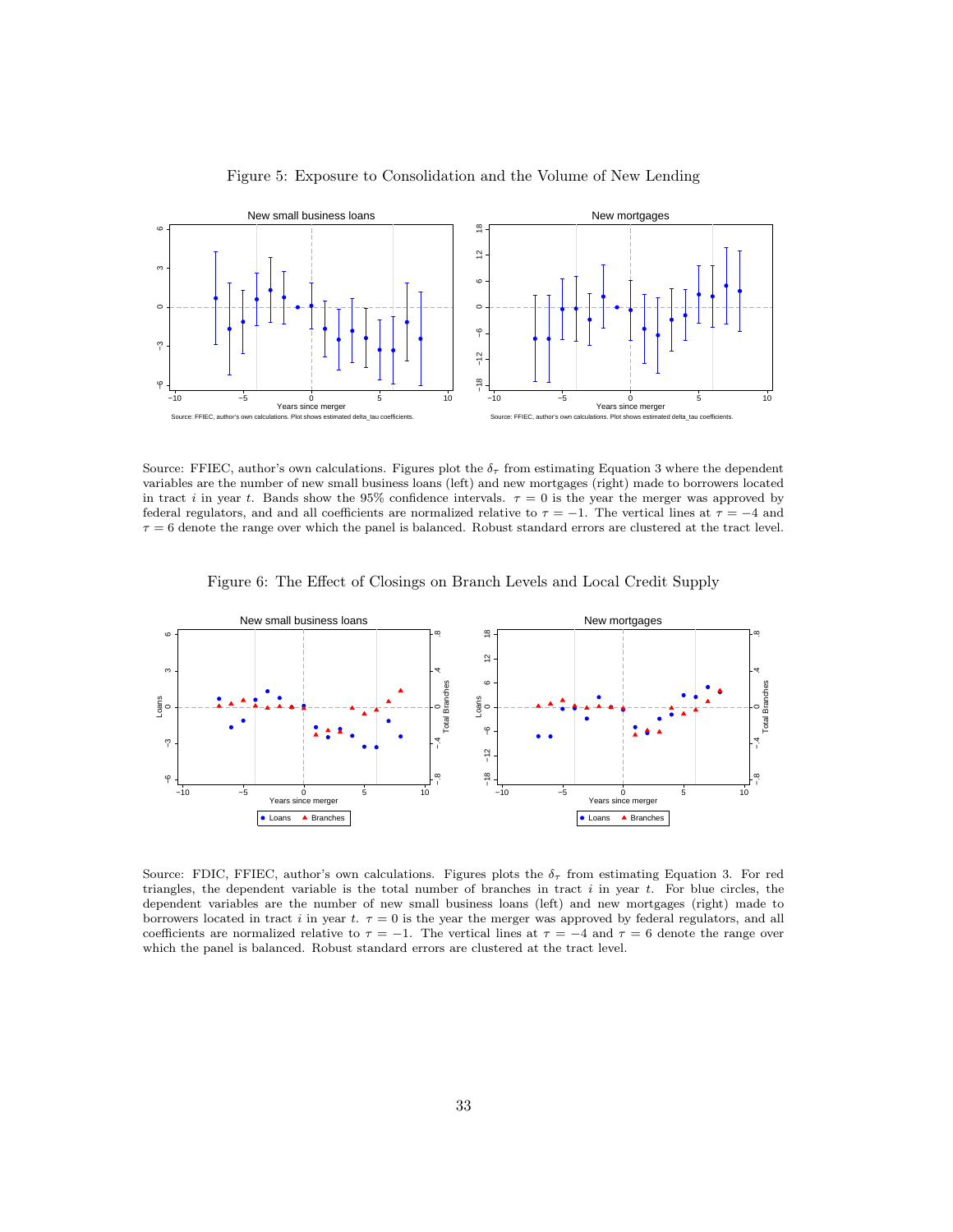

<span id="page-33-0"></span>Figure 7: The Geographic Spillover of Bank Branch Closings

Source: FFIEC, author's own calculations. Figure displays the  $\delta_{POST}$  from estimating successive iterations of Equation 4 where the dependent variable is new small business loans in tract  $i$  in year  $t$  and treated tracts are sorted according to their distance from the Exposed tract. See Section 4.3 for details. Bands show the 95% confidence intervals. Robust standard errors are clustered at the tract level.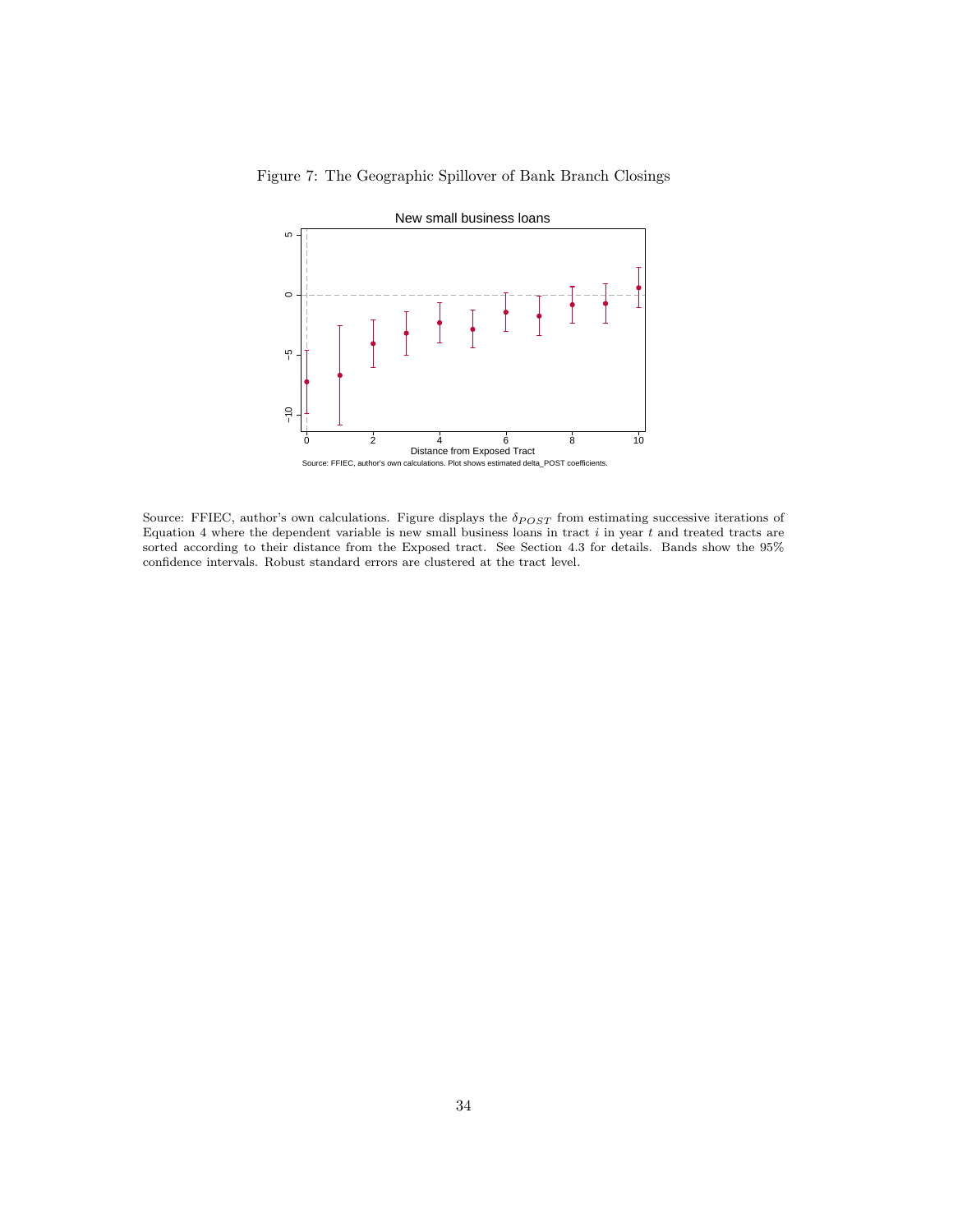Table 1: Merger Sample

<span id="page-34-0"></span>

| Buyer                                  | Target                      | Year Approved |
|----------------------------------------|-----------------------------|---------------|
|                                        |                             |               |
| Manufacturer and Traders Trust Company | Allfirst Bank               | 2003          |
| Bank of America                        | Fleet National Bank         | 2004          |
| National City Bank                     | The Provident Bank          | 2004          |
| Regions Bank                           | Union Planters Bank         | 2004          |
| JPMorgan Chase Bank                    | Bank One                    | 2004          |
| North Fork Bank                        | Greenpoint Bank             | 2004          |
| SunTrust Bank                          | National Bank of Commerce   | 2004          |
| Wachovia Bank                          | SouthTrust Bank             | 2004          |
| Sovereign Bank                         | Independence Community Bank | 2006          |
| Regions Bank                           | AmSouth Bank                | 2006          |
| Bank of America                        | United States Trust Company | 2007          |
| The Huntington National Bank           | Sky Bank                    | 2007          |
| Bank of America                        | LaSalle Bank                | 2007          |
|                                        |                             |               |

<span id="page-34-1"></span>Source: FDIC. Table shows the 13 mergers included in the merger sample and the year they were approved by federal regulators. The criteria for inclusion in this sample are described in detail in Section 3.

|                           | Median         | Min             | Max   |
|---------------------------|----------------|-----------------|-------|
|                           | Panel A: Buyer |                 |       |
| Total assets (billion \$) | 82             | 26              | 1,250 |
| No. of branches           | 721            | 259             | 5,781 |
| States of operation       | 8              | 1               | 31    |
| Counties of operation     | 183            | 18              | 694   |
|                           |                | Panel B: Target |       |
| Total assets (billion \$) | 26             | 10              | 246   |
| No. of branches           | 292            | 29              | 1,563 |
| States of operation       | 7              | 1               | 13    |
| Counties of operation     | 54             | 7               | 204   |

Table 2: Merger Summary Statistics

Source: FDIC. Table displays summary statistics for the Buyer and Target banks in the merger sample. All variables are as of the year in which the intention to merge was announced.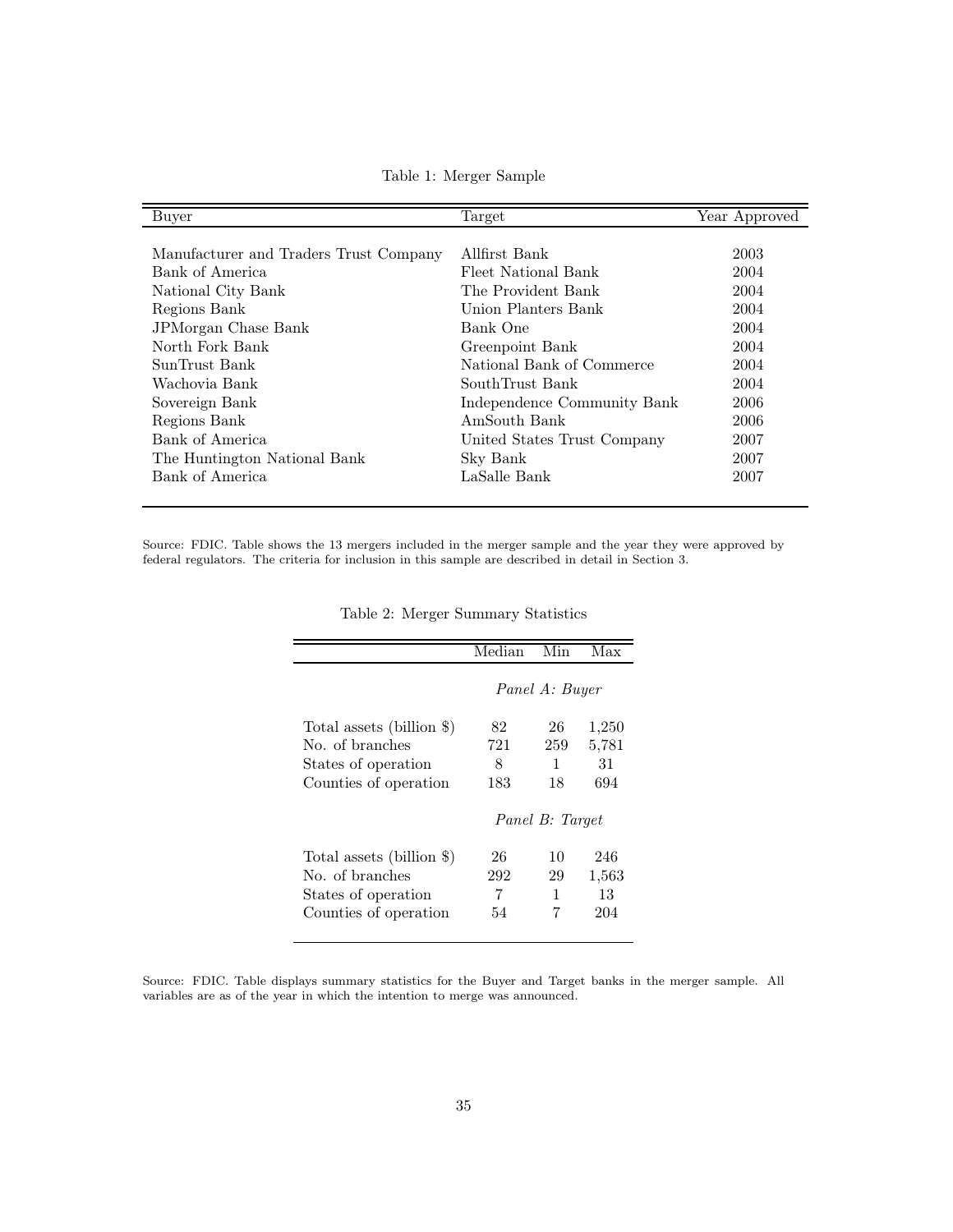<span id="page-35-0"></span>

|                           | (1)                     | $\overline{(2)}$             | $\overline{(3)}$ |
|---------------------------|-------------------------|------------------------------|------------------|
| Variable                  | Exposed Minus All Other | <b>Exposed Minus Control</b> | Control Mean     |
| Population                | 951.2***                | $307.5^{\ast}$               | 5,408            |
|                           | (152.0)                 | (180.8)                      |                  |
|                           |                         |                              |                  |
| Population Density        | $-179.2$                | $-2.931$                     | 5,826            |
|                           | (206.4)                 | (316.5)                      |                  |
|                           |                         |                              |                  |
| Fraction Minority         | $-0.079***$             | $-0.005$                     | 0.238            |
|                           | (0.011)                 | (0.012)                      |                  |
| Fraction College-Educated | $0.082***$              | $0.0242**$                   | 0.333            |
|                           | (0.008)                 | (0.010)                      |                  |
|                           |                         |                              |                  |
| Percent MSA Median Income | $13.15***$              | 3.712                        | 118.3            |
|                           | (2.296)                 | (2.667)                      |                  |
|                           |                         |                              |                  |
| Median Income $(000s)$    | $2.448**$               | $-0.135$                     | $51.3\,$         |
|                           | (0.952)                 | (1.135)                      |                  |
|                           | 0.006                   | 0.005                        | 0.715            |
| Fraction Mortgage         |                         |                              |                  |
|                           | (0.007)                 | (0.008)                      |                  |
| Pre-Merger Branches       | $4.651***$              | $2.069***$                   | $3.845\,$        |
|                           | (0.186)                 | (0.216)                      |                  |
|                           |                         |                              |                  |
| Pre-Merger Branch Growth  | $0.021***$              | $-0.007$                     | 0.058            |
|                           | (0.007)                 | (0.009)                      |                  |
|                           |                         |                              |                  |
| Joint $F$ -test           | 76.02                   | 17.53                        |                  |
| $p$ -value                | $0.00\,$                | 0.00                         |                  |
| Number Exposed            | 394                     | 394                          |                  |
| Number Comparison         | 18,046                  | 3,129                        |                  |
|                           |                         |                              |                  |

Table 3: Summary Statistics for Exposed and Control Tracts

Source: FDIC, U.S. Census, author's own calculations. Table provides tract-level summary statistics obtained by estimating  $f_{ic} = \alpha + \beta Expose_{ic} + \sigma_c + \epsilon_{ic}$ , where  $f_{ic}$  is a pre-merger characteristic for tract i in county c and  $Expose<sub>ic</sub>$  is a dummy equal to 1 if tract i is an Exposed tract. Column (1) reports the estimated  $\beta$ coefficients when comparing Exposed tracts with all other tracts in the same county. Columns (2) and (3) report the estimated  $\beta$  and  $\alpha$  coefficients, respectively, when comparing Exposed tracts with the Control group, which is all tracts in the same county that contain branches from at least two large non-merging banks. Population density is per square mile. Percent MSA median income is the ratio of tract median income to MSA median income. Demographic variables are as of the 2000 Census; "pre-merger" variables are as of the year preceding each merger. Pre-merger branch growth is the average annual growth in the number of branches for the two years preceding the merger. Robust standard errors are in parentheses. \*\*\*  $p<0.01$ , \*\*  $p<0.05$ , \*  $p<0.1$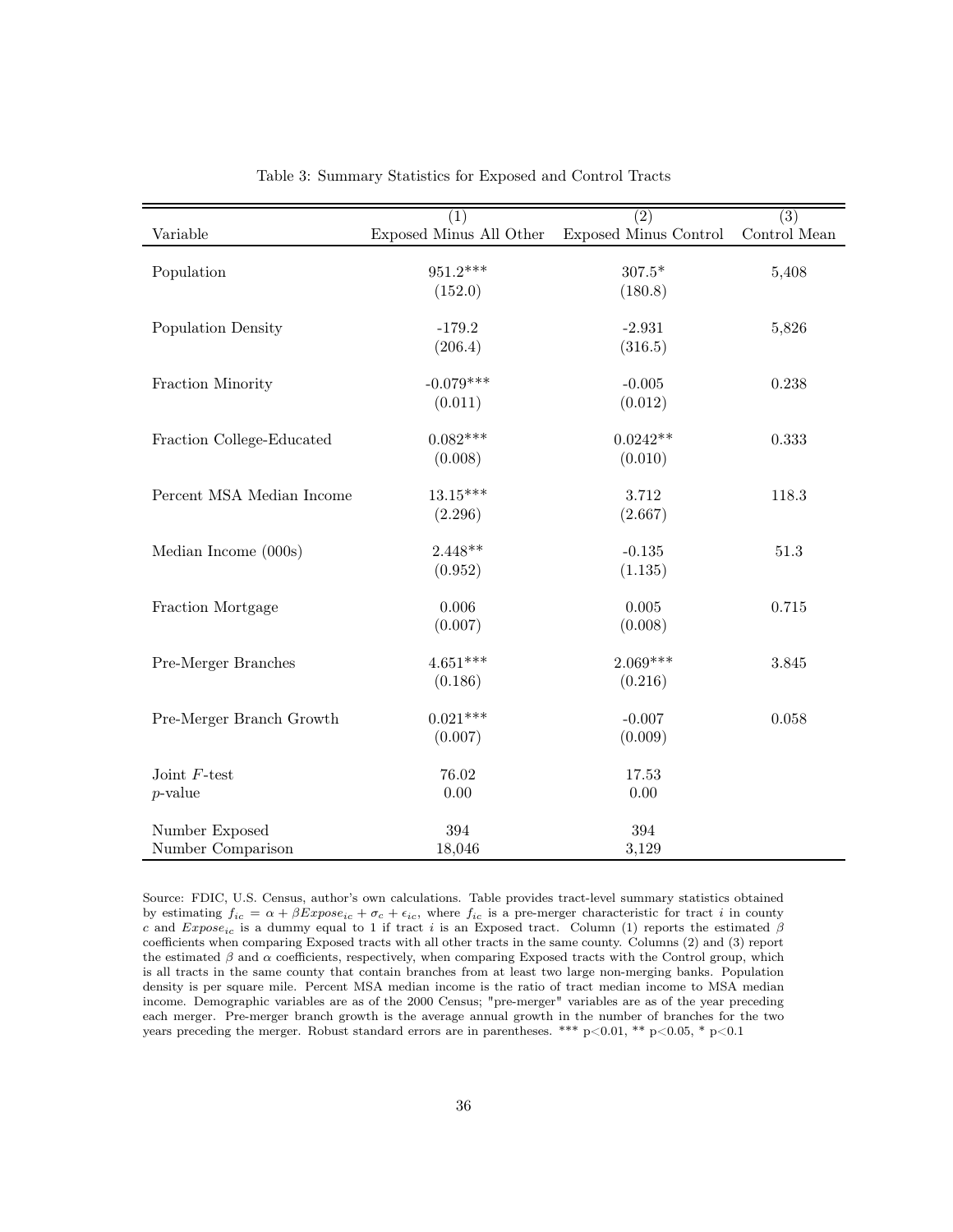<span id="page-36-0"></span>

|                           | (1)       | (2)                        |
|---------------------------|-----------|----------------------------|
| Variable                  | Compliers | Ratio: Compliers to Sample |
|                           |           |                            |
| Population                | 0.58      | 1.16                       |
|                           |           |                            |
| Population Density        | 0.18      | 0.36                       |
|                           |           |                            |
| Fraction Minority         | 0.58      | 1.16                       |
|                           |           |                            |
| Fraction College-Educated | 0.48      | 0.96                       |
|                           |           |                            |
| Percent MSA median income | 0.44      | 0.88                       |
|                           |           |                            |
| Median Income (000s)      | 0.29      | 0.58                       |
|                           |           |                            |
| Fraction Mortgage         | 0.45      | 0.90                       |
|                           |           |                            |
| Pre-Merger Branches       | 0.89      | 1.78                       |
|                           |           |                            |
| Pre-Merger Branch Growth  | 0.39      | 1.10                       |
|                           |           |                            |

Table 4: Complier Characteristics

Source: FDIC, FFIEC, U.S. Census, author's own calculations. Table uses the methodology outlined in Angrist & Pischke (2009) to show how Complier tracts compare to the median tract in the sample. For more details, see Footnote 10. Column 1 shows the fraction of Compliers who lie above the median tract in the sample. For example, the first row shows 58% of Compliers are more populated than the median tract in the sample. Column 2 calculates the ratio of Compliers to Sample by dividing each entry in the second column by 0.50, since 50% of tracts in the sample will, by definition, lie above the median tract.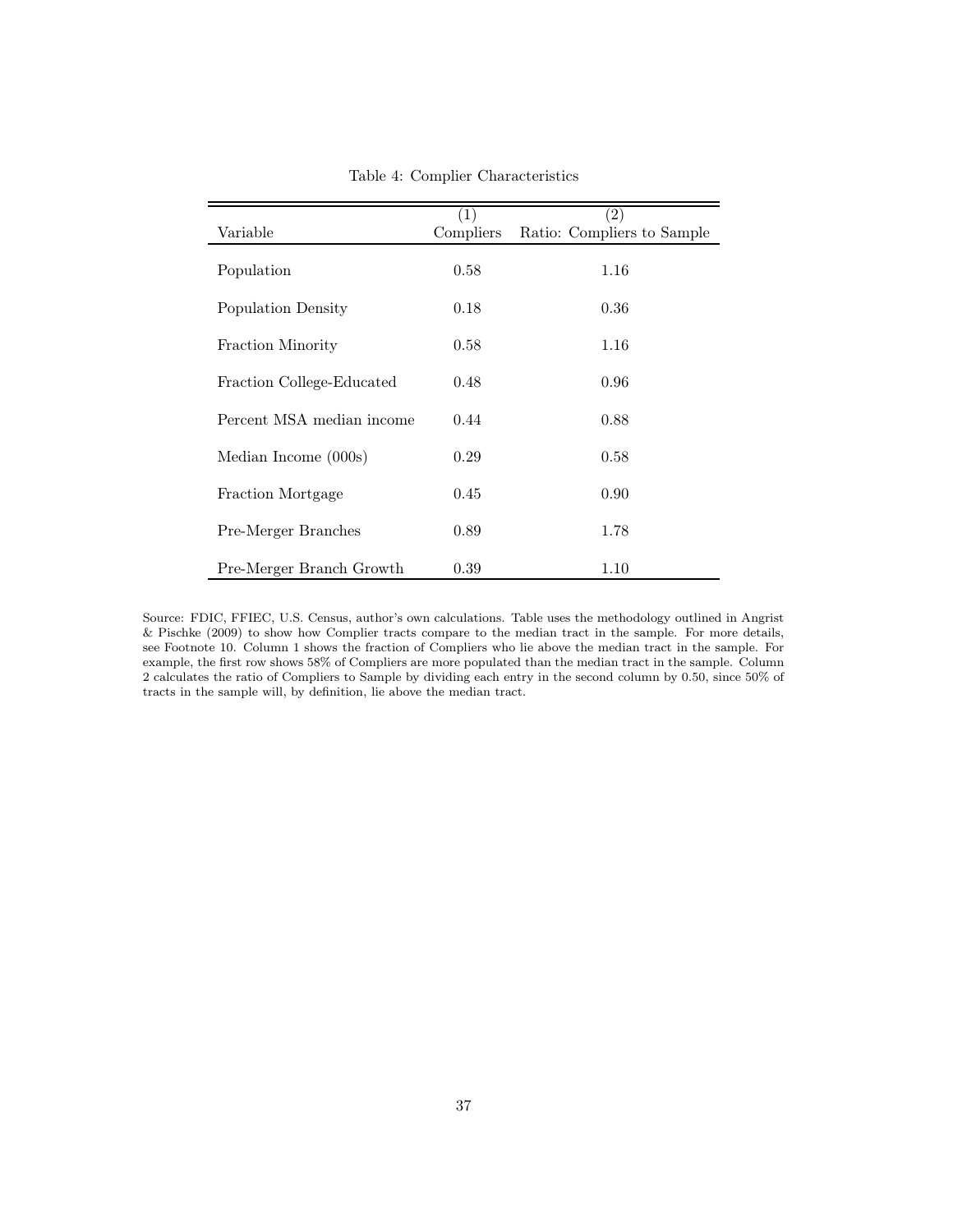<span id="page-37-0"></span>

|                      | (1)                | (2)                   |
|----------------------|--------------------|-----------------------|
|                      | Number of Closings | <b>Total Branches</b> |
|                      |                    |                       |
| $\delta_{\leq 0}$    | $-0.018$           | 0.031                 |
|                      | (0.018)            | (0.056)               |
| $\delta_0$           | $0.060**$          | $-0.028$              |
|                      | (0.025)            | (0.067)               |
|                      |                    |                       |
| $\delta_1$           | $0.224***$         | $-0.318***$           |
|                      | (0.034)            | (0.086)               |
| $\delta_2$           | 0.021              | $-0.267**$            |
|                      | (0.028)            | (0.111)               |
|                      |                    |                       |
| $\delta_3$           | 0.041              | $-0.293***$           |
|                      | (0.031)            | (0.100)               |
| $\delta_{>3}$        | $-0.016$           | $-0.003$              |
|                      | (0.013)            | (0.135)               |
|                      |                    |                       |
| 2Y Cum. Effect       | $0.284***$         |                       |
|                      | (0.042)            |                       |
| <b>Baseline</b> Mean | 0.168              | 5.906                 |
|                      |                    |                       |
| Obs.                 | 49,630             | 49,630                |

Table 5: Exposure to Consolidation and Branch Closings

Source: FDIC, author's own calculations. Table shows the  $\delta_{\tau}$  estimated from Equation 3 where the dependent variable is the number of closings and the total number of branches, respectively, in tract i in year t. All coefficients are normalized relative to  $\tau < -3$ , where  $\tau = 0$  is the year in which the merger was approved by federal regulators. The 2Y Cumulative Effect is the sum of  $\delta_0$  and  $\delta_1$ . Baseline Mean is calculated for Exposed tracts in  $\tau = -1$ . Robust standard errors are clustered at the tract level and are in parentheses. \*\*\* p<0.01, \*\*  $\rm p{<}0.05,$  \*  $\rm p{<}0.1$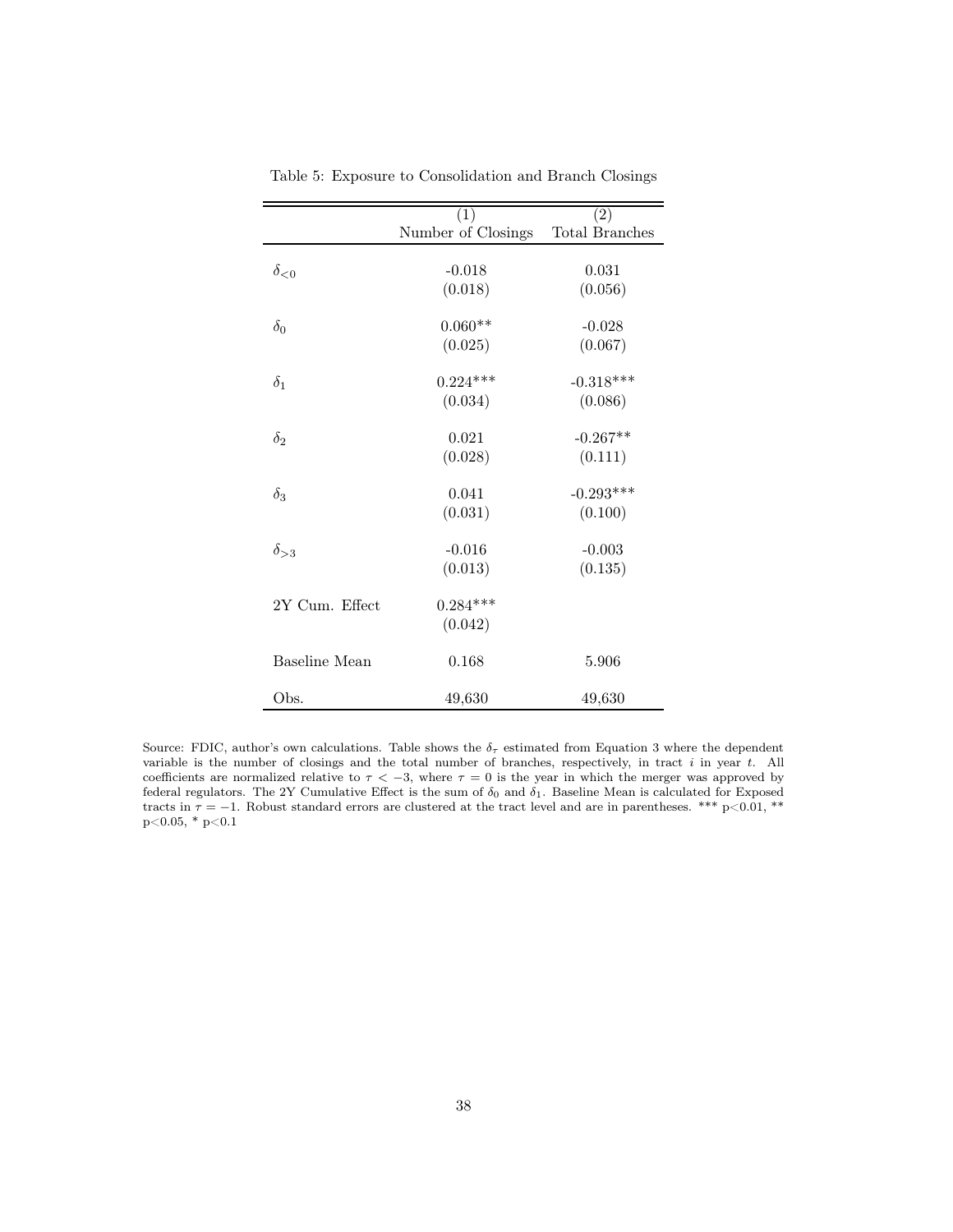<span id="page-38-0"></span>

|                        |                 | (1)                    | $\overline{(2)}$       | (3)                           | (4)           |
|------------------------|-----------------|------------------------|------------------------|-------------------------------|---------------|
|                        | Coefficient     | Reduced Form           | IV                     | 6Y Cum. Effect                | Baseline Mean |
|                        |                 |                        |                        | Panel A: Small Business Loans |               |
| $#$ Loans              | $\delta_{POST}$ | $-2.507***$<br>(0.899) | $-9.372***$<br>(3.282) | $-56.23***$<br>(19.69)        | 102.92        |
|                        | Obs.            | 46,007                 | 46,007                 |                               |               |
| $\gamma$ Volume (000s) | $\delta_{POST}$ | $-202.2***$<br>(63.00) | $-773.4***$<br>(239.1) | $-4,640***$<br>(1,434)        | 4,667         |
|                        | Obs.            | 43,921                 | 43,921                 |                               |               |
|                        |                 |                        |                        | Panel B: Mortgages            |               |
| $#$ Loans              | $\delta_{POST}$ | $-7.010$<br>(4.796)    | $-20.91$<br>(13.82)    | 12.09<br>(14.61)              | 274.11        |
|                        | $\delta_{\tau}$ | 1.680<br>(1.041)       | 5.499<br>(3.374)       |                               |               |
|                        | Obs.            | 47,253                 | 47,253                 |                               |               |
| $\gamma$ Volume (000s) | $\delta_{POST}$ | $-1,007$<br>(961.7)    | $-2,932$<br>(2,732)    | 1,487<br>(2,756)              | 38,773        |
|                        | $\delta_{\tau}$ | 232.3<br>(203.7)       | 736.7<br>(639.8)       |                               |               |
|                        | Obs.            | 47,251                 | 47,251                 |                               |               |

Table 6: The Effect of Closings on Local Credit Supply

Source: FFIEC, author's own calculations. Panel A (B) presents estimates of Equation 4 (5) where the dependent variable is either the number or dollar volume of new small business loans (mortgages) in tract i in year t. Column 1 provides the reduced form estimates, Column 2 provides the IV estimates where tract-level exposure to consolidation instruments for the incidence of branch closings, Column 3 provides the cumulative effect over the 6 years following the merger  $(6 \times \delta_{POST}$  for small business lending;  $\delta_{POST} + 6 \times \delta_{\tau}$  for mortgages), Column 4 is the pre-merger average in Exposed tracts. Robust standard errors are clustered at the tract level and are in parentheses. \*\*\* p<0.01, \*\* p<0.05, \* p<0.1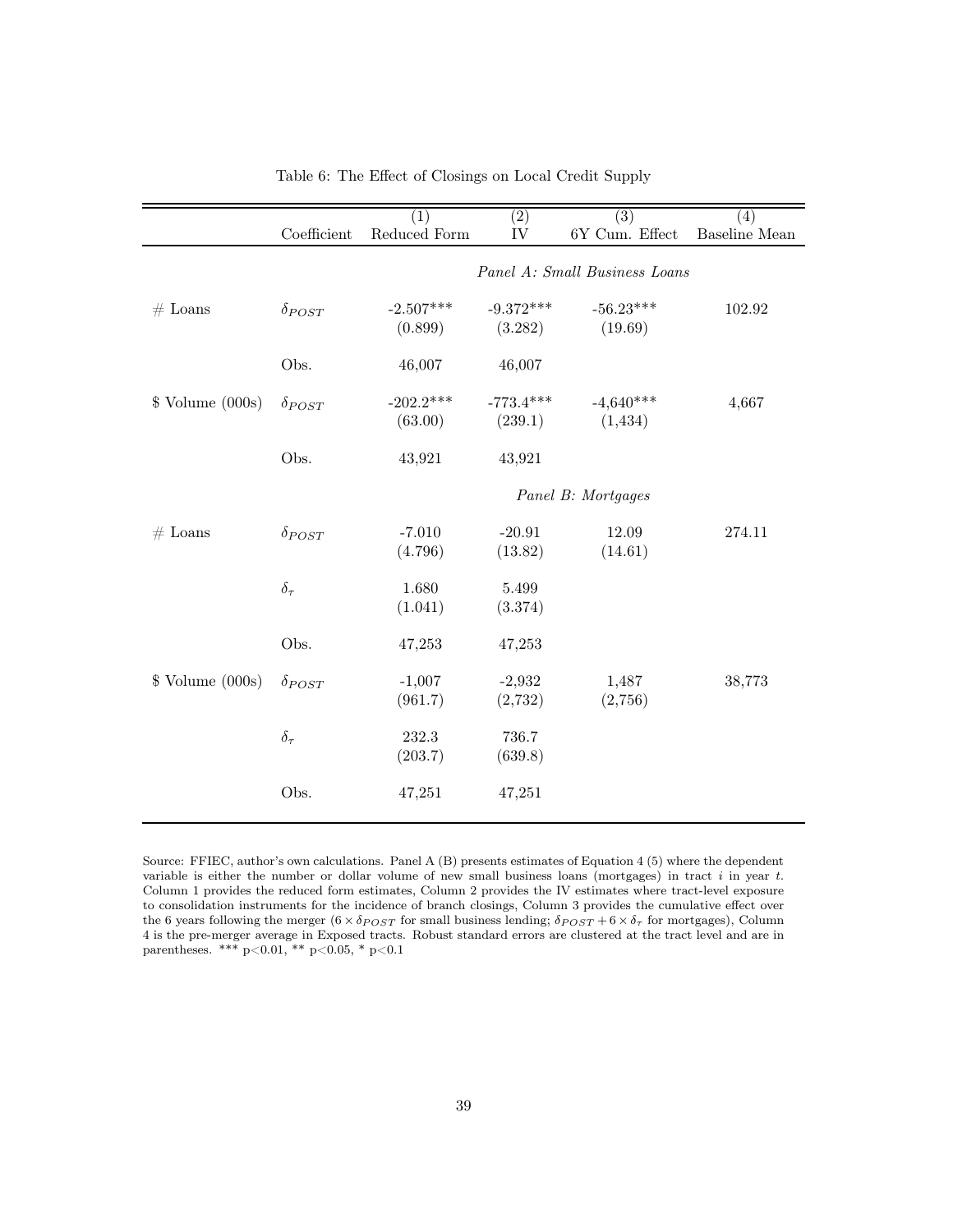<span id="page-39-0"></span>

|                            | (1)<br>$\delta_{POST}$          | $\overline{(2)}$<br>Obs.            |
|----------------------------|---------------------------------|-------------------------------------|
| <b>Baseline</b>            | $-2.507***$<br>(0.899)          | 46,007                              |
|                            |                                 | Panel A: Call Report Data           |
| <b>CRA</b> Banks           | $-14,691$<br>(14, 544)          | 48,115                              |
| Small Banks                | 3,402<br>(2,258)                | 48,115                              |
| Credit Unions              | 2,367<br>(1,173)                | 16,575                              |
|                            |                                 | Panel B: Target Only Tracts         |
| Target Only                | $-1.005$<br>(0.760)             | 31,132                              |
|                            |                                 | Panel C: Size of the Banking Market |
| 25-Mile                    | $-2.445***$<br>(0.897)          | 90,655                              |
| 15-Mile                    | $-2.337**$<br>(0.909)           | 74,239                              |
| 10-Mile                    | $-2.040**$<br>54,934<br>(0.910) |                                     |
|                            |                                 | Panel D: 2005 Reporting Change      |
| Control: Share Excl. Banks | $-2.515***$<br>(0.898)          | 45,830                              |

Table 7: Robustness Checks

Source: Chicago Fed, FDIC, FFIEC, NCUA, author's own calculations. Table shows the  $\delta_{POST}$  estimated from several iterations of Equation 4. Except in Panel A, the dependent variable is the number of small business loans in tract  $i$  in year  $t$  from CRA data. Baseline is the reduced form estimate from Table 6. Panel A: dependent variables are approximations of tract-level small business lending obtained from call report data. See Section 4.2.1 for details. Note these are stock variables rather than flows, as measured in CRA. Panel B: treated group is Target Only tracts, i.e., those that only had branches from the Target and not the Buyer prior to the merger. See Section 4.2.2 for details. Panel C: rather than using the County as in Baseline, I define the market for each Exposed tract to be all Controls located with a 25-, 15-, or 10-mile radius. See Section 4.2.3 for details. Panel D: I control for the market share of banks with assets in the \$250 - \$1 billion in each tract. See Section 4.2.3 for details. In all specifications, robust standard errors are clustered at the tract level and are in parentheses. \*\*\*  $p<0.01$ , \*\*  $p<0.05$ , \*  $p<0.1$  40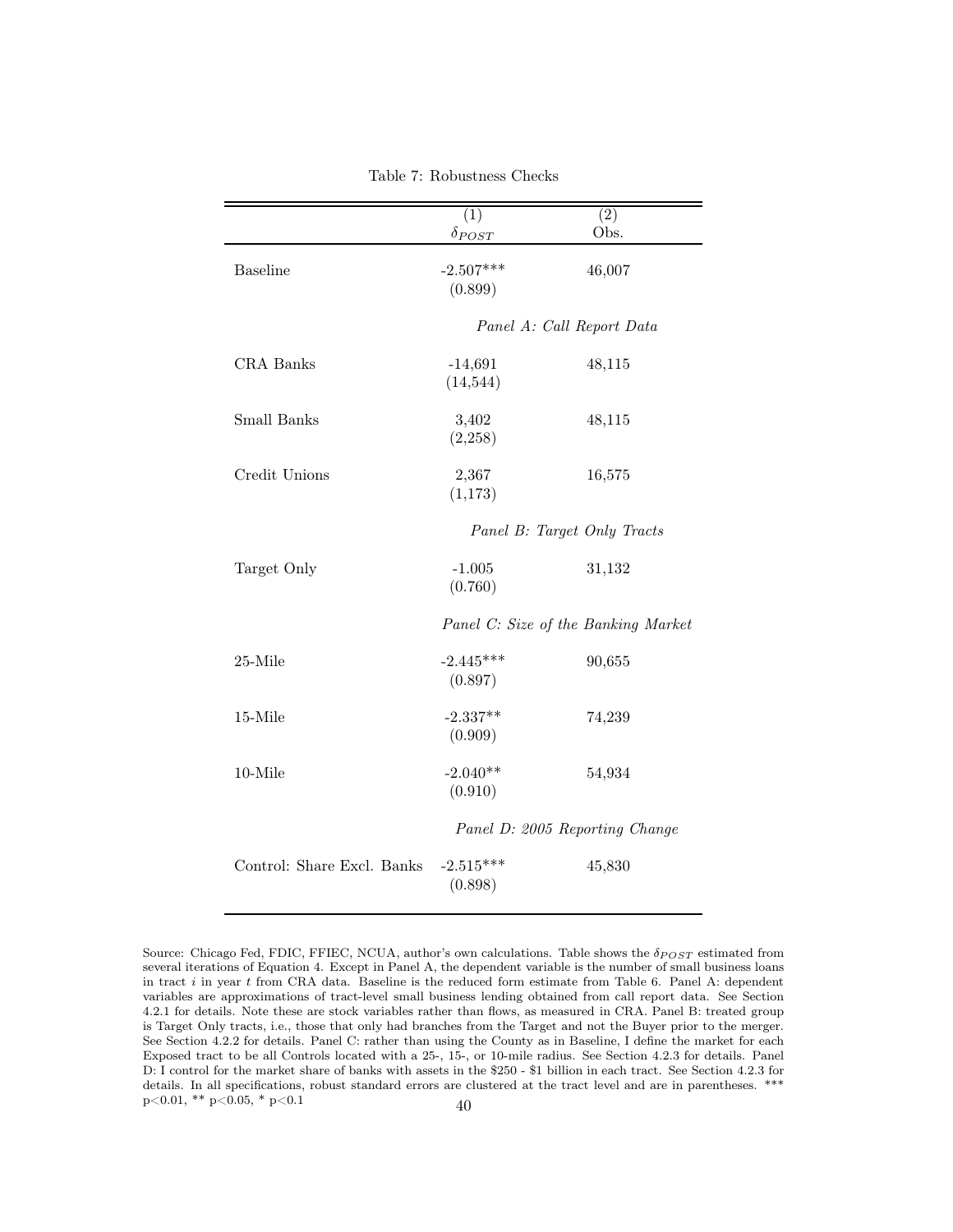<span id="page-40-0"></span>

|                               |                    | $\left( 2\right)$   | $\left( 3\right)$    |
|-------------------------------|--------------------|---------------------|----------------------|
| Coefficient                   | Median Income      | Percent White       | Distance from Branch |
| $\delta_{POST}$               | $-5.88*$<br>(3.40) | $-8.03**$<br>(3.33) | $-4.54$<br>(3.83)    |
| $\delta$ POST x Below         | $-8.93*$<br>(4.70) | $-4.64$<br>(5.07)   | $-10.54**$<br>(4.11) |
| Baseline Mean (Below - Above) | $-20.37***$        | $-10.97*$           | 1.97                 |
| Obs.                          | 46,007             | 45,991              | 46,007               |

|  |  |  | Table 8: Variation by Information Intensity |  |
|--|--|--|---------------------------------------------|--|
|--|--|--|---------------------------------------------|--|

Source: FFIEC, U.S. Census, author's own calculations. Table presents IV estimates of Equation 6 where the dependent variable is the number of new small business loans in tract  $i$  in year  $t$ . Median Income and Percent White are from the 2000 Census. Distance from Branch is tract area (in miles) divided by the number of bank branches. "Below" indicates the lowest tercile for Median Income  $( $$40K$ )$  and Percent White (<0.76), and denotes below median for Distance from Branch (<0.5 miles). Baseline Mean shows the difference in mean levels of lending between tracts in the Below versus Above group along each dimension. Robust standard errors are clustered at the tract level and are in parentheses. \*\*\*  $p<0.01$ , \*\*  $p<0.05$ , \*  $p<0.1$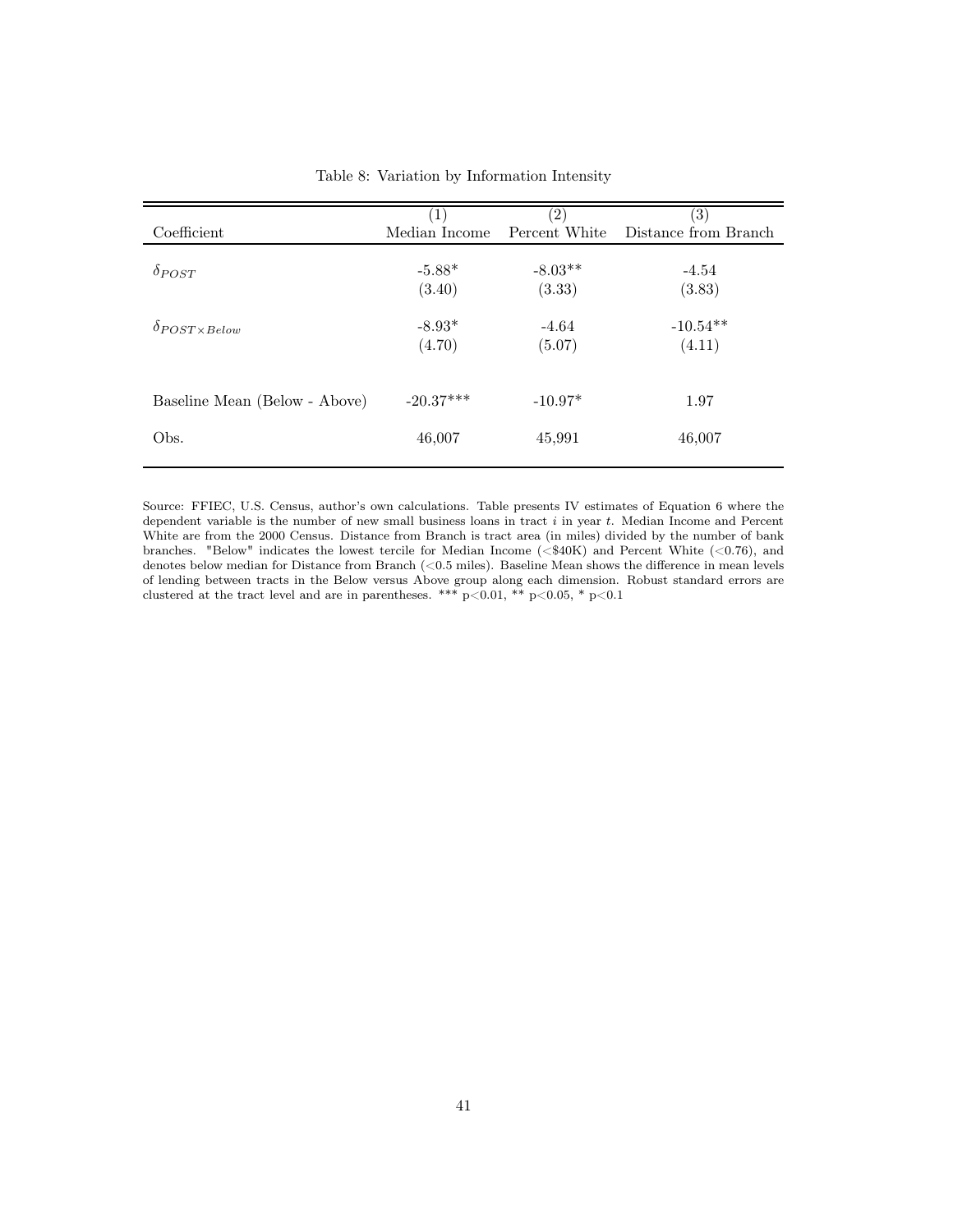<span id="page-41-0"></span>

|                               | (1)        | (2)        | $\overline{(3)}$ |
|-------------------------------|------------|------------|------------------|
| Establishment Type            |            | Included   | Excluded         |
|                               |            |            |                  |
| All                           | $-0.022**$ |            |                  |
|                               | (0.009)    |            |                  |
|                               |            |            |                  |
| Dependent on External Finance |            | $-0.026*$  | $-0.016$         |
|                               |            | (0.014)    | (0.011)          |
|                               |            |            |                  |
| Capital Intensive             |            | $-0.025**$ | $-0.019$         |
|                               |            | (0.011)    | (0.012)          |
| Small Standalone              |            | $-0.020**$ | $-0.017$         |
|                               |            | (0.008)    | (0.012)          |
|                               |            |            |                  |
| Private                       |            | $-0.020**$ | $-0.026$         |
|                               |            | (0.009)    | (0.021)          |
|                               |            |            |                  |
|                               |            |            |                  |
| Baseline Mean                 | 0.006      |            |                  |
|                               |            |            |                  |
| Obs.                          | 45,357     |            |                  |
|                               |            |            |                  |

Table 9: The Effect of Branch Closings on Employment

Source: NETS, U.S. Census, author's own calculations. Table presents IV estimates of Equation 4 where the dependent variable is employment growth rates as defined in Section 4.4. Industry Dependence on External Finance is defined according to the Rajan & Zingales (1998) measure, while Capital Intensity is defined according to the Hurst & Lusardi (2004) measure. Small Standalones are single-unit establishments with fewer than 20 employees, and Private denotes privately-held establishments. Baseline Mean is for Exposed tracts in  $\tau = -1$ . Robust standard errors are clustered at the tract level and are in parentheses. \*\*\*  $p<0.01$ , \*\*  $p<0.05$ , \*  $p<0.1$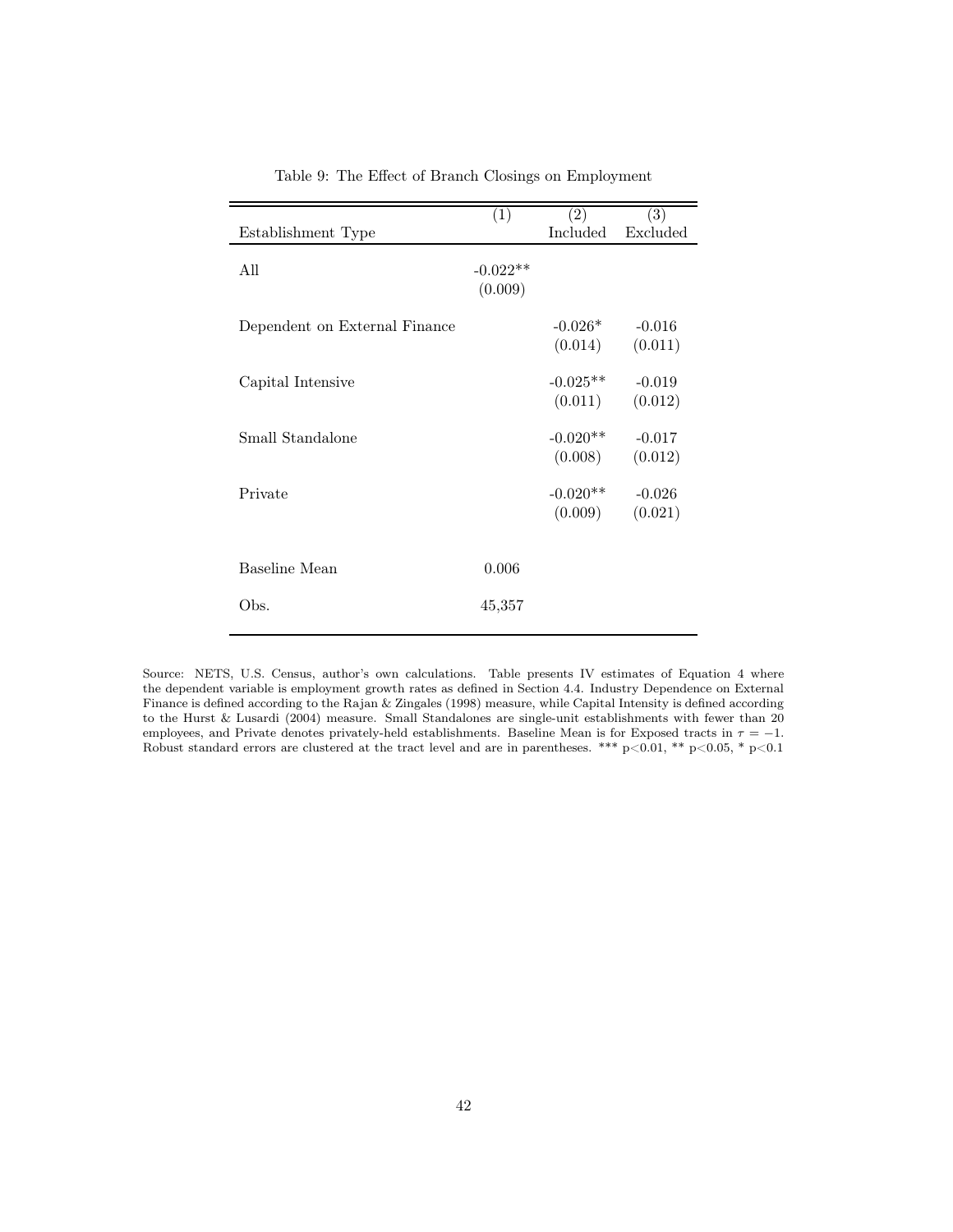## <span id="page-42-0"></span>Appendix



Figure A.1: Branch Closings in Buyer Only and Target Only Tracts

Source: FDIC, author's own calculations. Figure plots the  $\delta_{\tau}$  from estimating Equation 3 where the dependent variable is the number of branch closings in tract i in year t. The treated group is tracts that only had branches from either the Buyer or the Target (but not both) prior to the merger, and the control group is Unexposed tracts (those that had branches from neither the Buyer nor the Target). Bands show 95% confidence intervals.  $\tau = 0$  is the year the merger was approved by federal regulators, and all coefficients are normalized relative to  $\tau = -1$ . The vertical lines at  $\tau = -4$  and  $\tau = 6$  denote the range over which the panel is balanced. Robust standard errors are clustered at the tract level.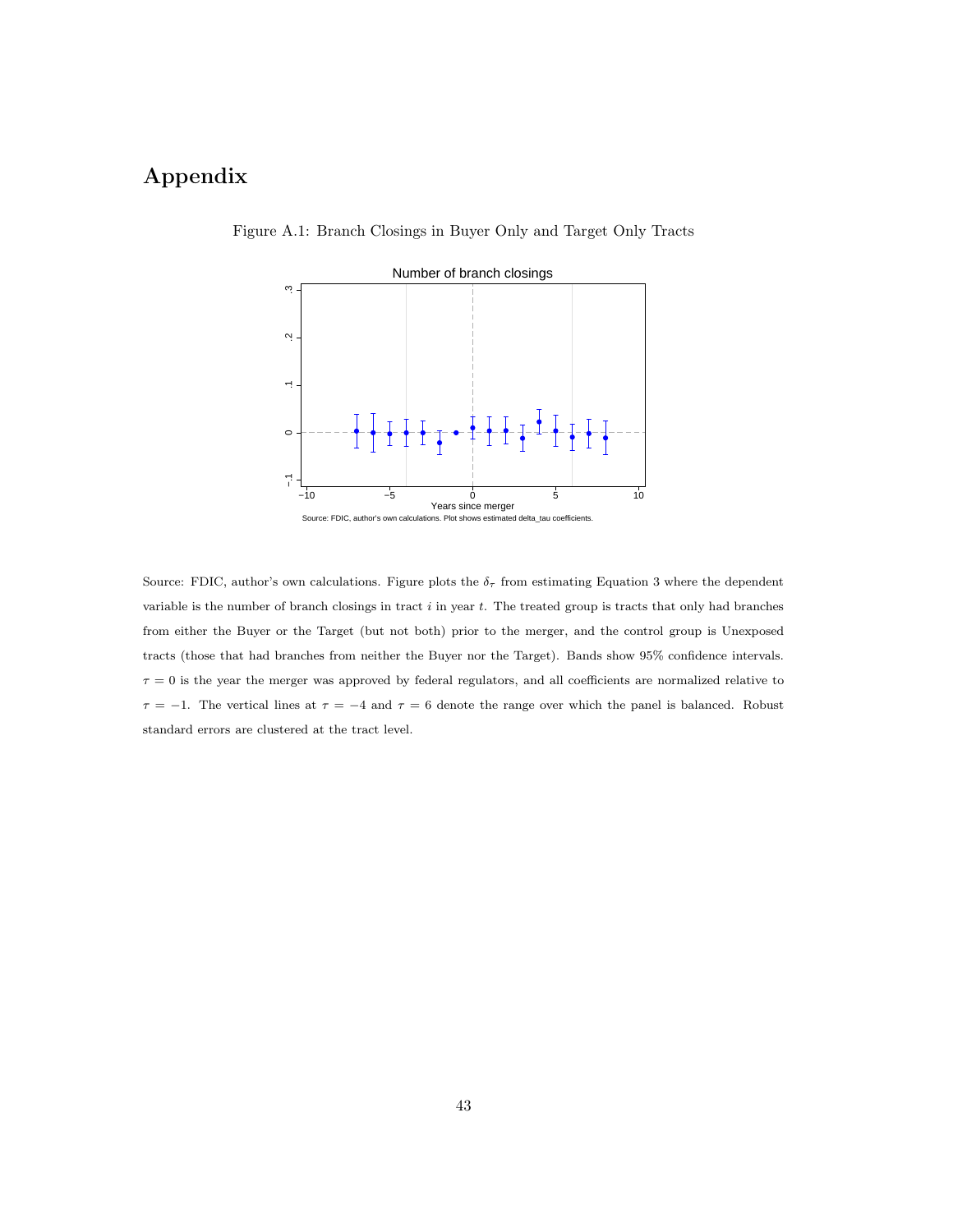<span id="page-43-0"></span>

| Year | Total Branches | Mapped | Unmapped | % Unmapped |
|------|----------------|--------|----------|------------|
|      |                |        |          |            |
| 1999 | 84,312         | 77,971 | 6,341    | 7.5        |
| 2000 | 85,492         | 79,713 | 5,779    | 6.8        |
| 2001 | 86,069         | 80,919 | 5,150    | 6.0        |
| 2002 | 86,578         | 82,001 | 4,577    | 5.3        |
| 2003 | 87,790         | 85,297 | 2,493    | 2.8        |
| 2004 | 89.784         | 87,598 | 2,186    | 2.4        |
| 2005 | 92,042         | 90,083 | 1,959    | 2.1        |
| 2006 | 94,752         | 93,016 | 1,736    | 1.8        |
| 2007 | 97,274         | 95,847 | 1,427    | $1.5\,$    |
| 2008 | 99,163         | 98,211 | 952      | 1.0        |
| 2009 | 99,550         | 98,856 | 694      | 0.7        |
| 2010 | 98,520         | 97,812 | 708      | 0.6        |
| 2011 | 98,204         | 97,657 | 547      | 0.6        |
| 2012 | 97,337         | 96,774 | 563      | 0.6        |
|      |                |        |          |            |

Table A.1: Geocoding Summary Statistics

Source: FDIC, author's own calculations. Table shows summary statistics for the geocoding procedure used to map branch locations from the FDIC Summary of Deposits to their Census tract. Branch locations can be geocoded either by plotting their latitude and longitude, or by matching their street address to those stored in a GIS repository. I rely on the former whenever possible as it is the most reliable, but latitude and longitude data are only available beginning in 2008 and can only be matched to a limited number of observations prior to that. As a result, in every year there are observations that cannot be mapped because they have no lat/long data and their street address was either incomplete or invalid and could not be matched to an address in the GIS repository.

Table A.2: Failing/Crisis Mergers

<span id="page-43-1"></span>

| Buver                            | Target                  |      | Year Approved FDIC Assistance |
|----------------------------------|-------------------------|------|-------------------------------|
|                                  |                         |      |                               |
| TD BankNorth                     | Commerce Bank           | 2008 |                               |
| JPMorgan Chase Bank              | Washington Mutual Bank  | 2008 | X                             |
| Wells Fargo Bank                 | Wachovia Bank           | 2008 |                               |
| U.S. Bank                        | Downey Savings and Loan | 2008 | X                             |
| PNC Bank                         | National City Bank      | 2008 |                               |
| Branch Banking and Trust Company | Colonial Bank           | 2009 | Х                             |
| East West Bank                   | United Commercial Bank  | 2009 | X                             |
|                                  |                         |      |                               |

Source: FDIC. Table shows the mergers excluded from the primary sample because they were either classified as failing (i.e., they required financial assistance from the FDIC) or they occurred during the 2008 financial crisis.